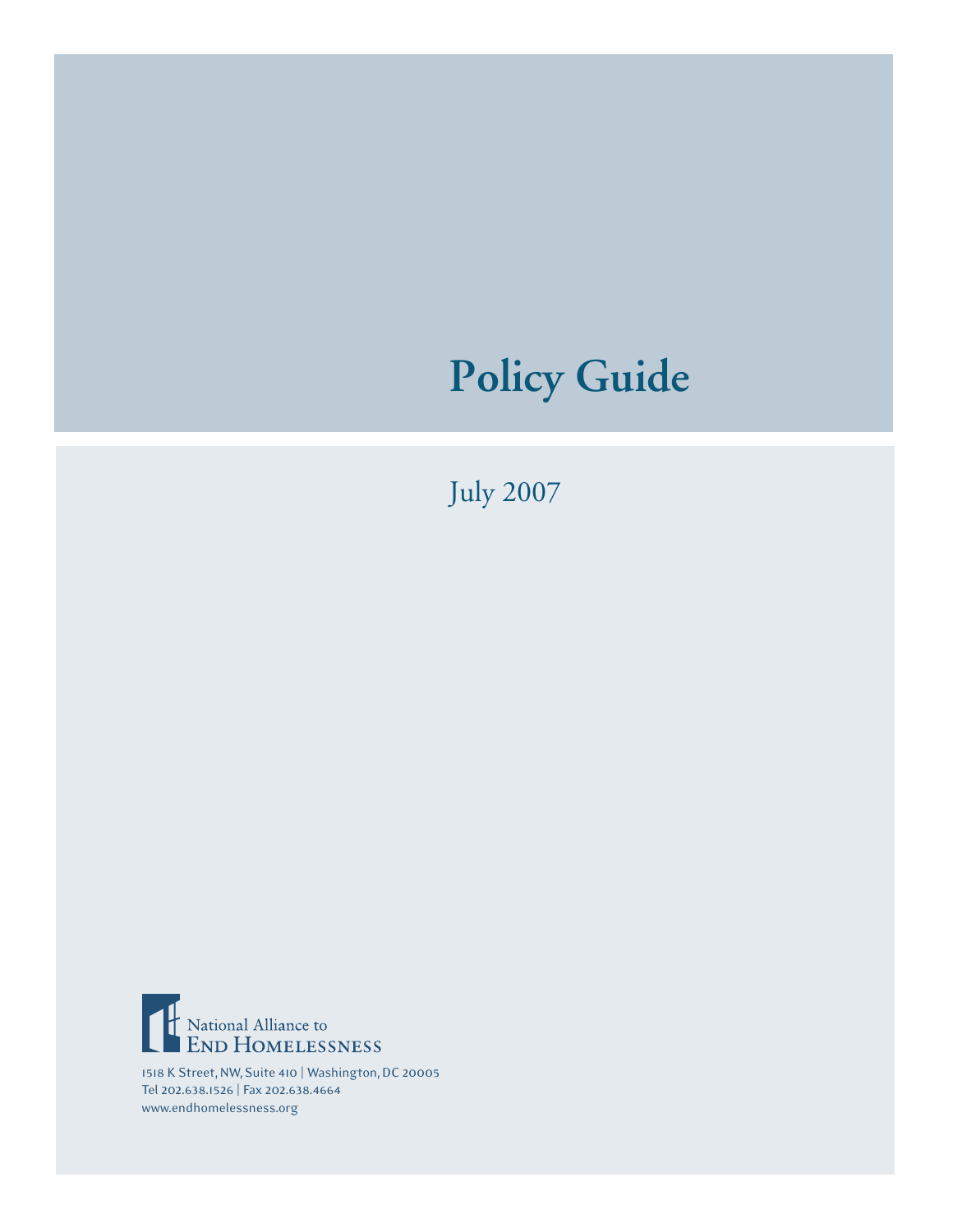# Table of Contents

#### Introduction

| The introduction includes two new features. What We Know About<br>Housing and Homelessness is a summary of important data regarding<br>housing and homelessness. The Homelessness Budget summarizes |  |
|-----------------------------------------------------------------------------------------------------------------------------------------------------------------------------------------------------|--|
| Federal funding for targeted homelessness programs. The section also<br>describes the Alliance's policy priorities for this year.                                                                   |  |
|                                                                                                                                                                                                     |  |
|                                                                                                                                                                                                     |  |
|                                                                                                                                                                                                     |  |
|                                                                                                                                                                                                     |  |
| <b>Issue Briefs</b><br>The issue briefs describe the policy environment for different<br>homelessness topics and the major legislation that could affect them.                                      |  |
|                                                                                                                                                                                                     |  |
|                                                                                                                                                                                                     |  |
|                                                                                                                                                                                                     |  |
|                                                                                                                                                                                                     |  |
|                                                                                                                                                                                                     |  |
|                                                                                                                                                                                                     |  |
| Legislation<br>This policy guide provides comprehensive descriptions of the most<br>important homelessness policy issues being debated by Congress.                                                 |  |
| <b>Appropriations</b>                                                                                                                                                                               |  |

| Grants for the Benefit of Homeless Individuals/Treatment for Homeless Individuals 24 |  |
|--------------------------------------------------------------------------------------|--|
|                                                                                      |  |
|                                                                                      |  |
|                                                                                      |  |
|                                                                                      |  |
|                                                                                      |  |
|                                                                                      |  |
|                                                                                      |  |
|                                                                                      |  |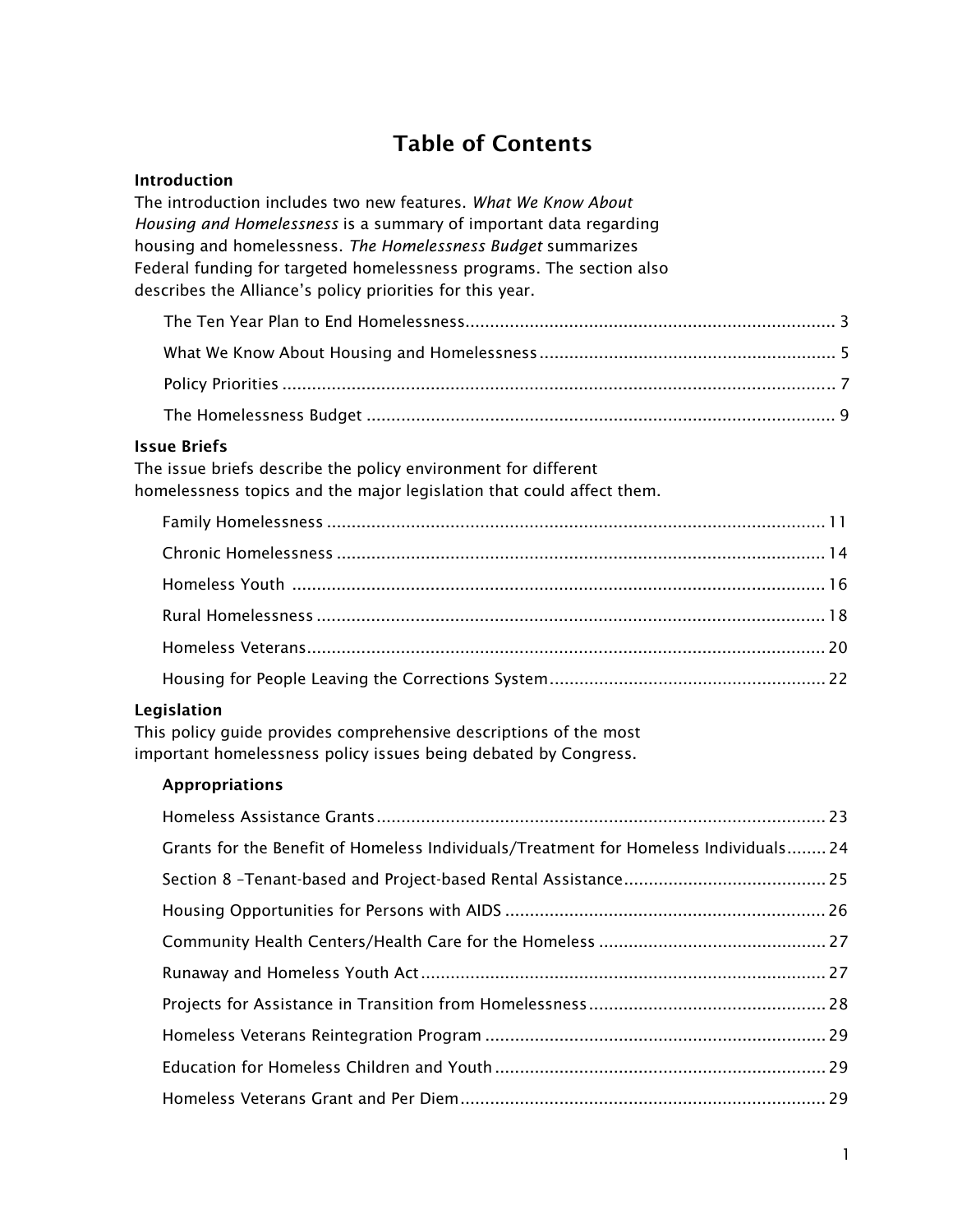| <b>Authorizations</b>                                                                  |  |
|----------------------------------------------------------------------------------------|--|
|                                                                                        |  |
|                                                                                        |  |
| Substance Abuse and Mental Health Services Administration (SAMHSA) Reauthorization. 36 |  |
|                                                                                        |  |
|                                                                                        |  |
|                                                                                        |  |
|                                                                                        |  |
| Homeless Emergency Assistance and Rapid Transition to Housing Act (H.R. 840)  40       |  |
|                                                                                        |  |
| Services to Prevent Veterans Homelessness Act (S. 874/H.R. 2378)  40                   |  |
|                                                                                        |  |
| Appendix                                                                               |  |
|                                                                                        |  |
|                                                                                        |  |
|                                                                                        |  |
|                                                                                        |  |
|                                                                                        |  |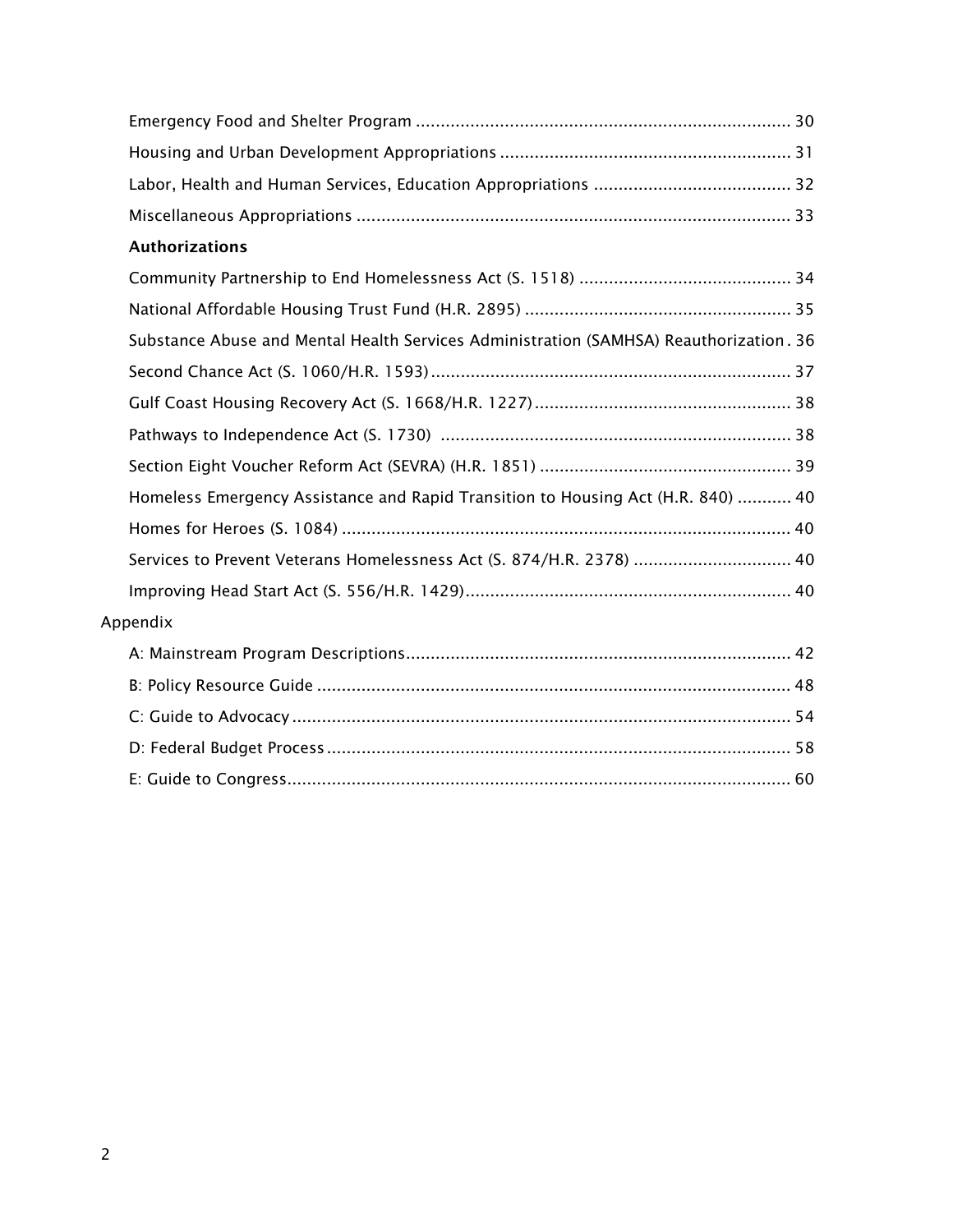## Introduction

The National Alliance to End Homelessness believes that homelessness is a problem with a solution, and changes in federal policies and resources will be necessary to implement that solution. These changes should be outcome focused, research-based, and targeted. While ambitious, they should be realistic, framed by an understanding of the budget and programmatic environment.

This policy guide applies the principles set forth in the Ten Year Plan to the current federal budget and legislation before Congress. Each year, Congress and the Administration work together to pass appropriations for federal programs, including many that help poor and homeless people. They also work to initiate or reform housing, health, income, and other programs and to shape the economic environment through tax policy and other regulations. This guide is designed to share information with our members and conference attendees about those measures and their impact on people who are homeless or threatened with homelessness.

Our nation currently faces a host of sometimes conflicting social, economic, and security priorities. Organizations on the front lines are struggling to meet increases in demand for shelter, housing, and services. They challenge public officials to provide enough resources to expand or at least maintain the current level of services. For homeless, poor, and low-income people, it is an increasingly difficult budget and policy environment. But in the midst of these challenges, the movement to end homelessness continues to gain momentum. This movement is fueled by the recognition that homelessness is solvable and that the solutions are cost-effective. Just as the existence of homelessness demonstrates the failure of many community and economic

supports, the successful examples of rehousing and prevention show that those supports can be fixed. The challenge before us is to bring together the systems, policies, and communities that touch homeless people's lives in a partnership to end homelessness once and for all.

The new Congress brings new opportunities to take on these challenges. Already, Congress has begun work on legislation to update HUD's homeless assistance programs, improve funding for Section 8, and establish a National Affordable Housing Trust Fund. This increased level of activity is reflected in this policy guide and in the policy priorities of the Alliance.

The Ten Year Plan to End Homelessness Tonight nearly a million people will face homelessness, in spite of a \$2 billion-peryear system designed to deal with the problem. Much of the current homeless assistance system does a heroic job of providing shelter, housing, and services to address homelessness. And this system can do better by focusing even more effectively on what homeless people want most–a rapid return to permanent housing. But this system alone can do little to prevent people from becoming homeless or change the overall availability of housing, income, and services that will truly end homelessness.

The potential to prevent homelessness does exist in mainstream social programs, such as welfare, health care, mental health care, substance abuse treatment, and veterans' assistance. The current resources and policies of these programs, however, do not match the need, particularly for those people who are the most vulnerable. In fact, the very existence of the homeless assistance system can enable and encourage these mainstream systems to shift the cost and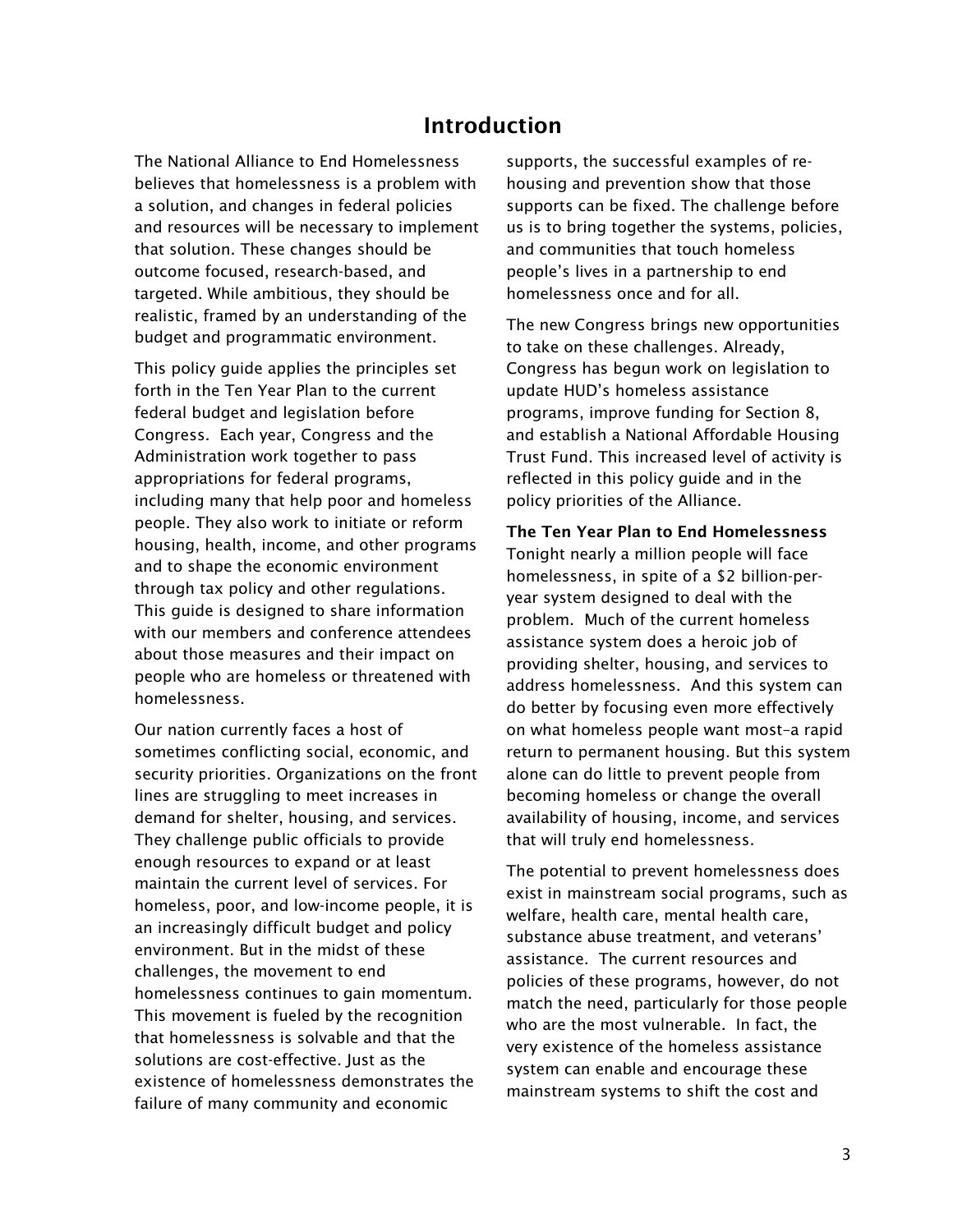responsibility for helping the most vulnerable people.

In the Summer of 2000, the National Alliance to End Homelessness introduced a plan to turn this trend around and root out homelessness in America within ten years. The plan outlined overarching goals, that if pursued consistently, would change the dynamic of homelessness. The institutionalization of homelessness would be avoided and we would be able see the time when every person in our nation has a home.

More and more, the nation is showing that it is ready for this change. The executives of over 300 jurisdictions have committed to developing plans to end homelessness. Many are well into their implementation and some have shown impressive progress.

- - Homelessness decreased 27 percent in Nashua, NH from 606 in 2004 to 444 in 2007.
- In Portland, homelessness decreased 13 percent from 5,103 in 2005 to 4,456 in 2007.
- $\bullet$  Homelessness decreased 8 percent in Montgomery, Alabama from 521 in 2004 to 479 in 2006.
- - For the first time since 2004, homelessness in Washington, DC decreased 6.5 percent.
- In Denver, homelessness decreased 11 percent from 4,444 in 2005 to 3,954 in 2007.

At the federal level the homeless assistance system is undergoing a dramatic transformation. These shifts represent a growing movement away from managing the problem of homelessness, towards ending it. The federal government, using funding incentives and public policies, is revamping the homeless assistance system so that it focuses more on permanent housing. Moreover, it is monitoring the effects of these changes more closely using data systems that each community must develop to receive federal funds for homeless programs.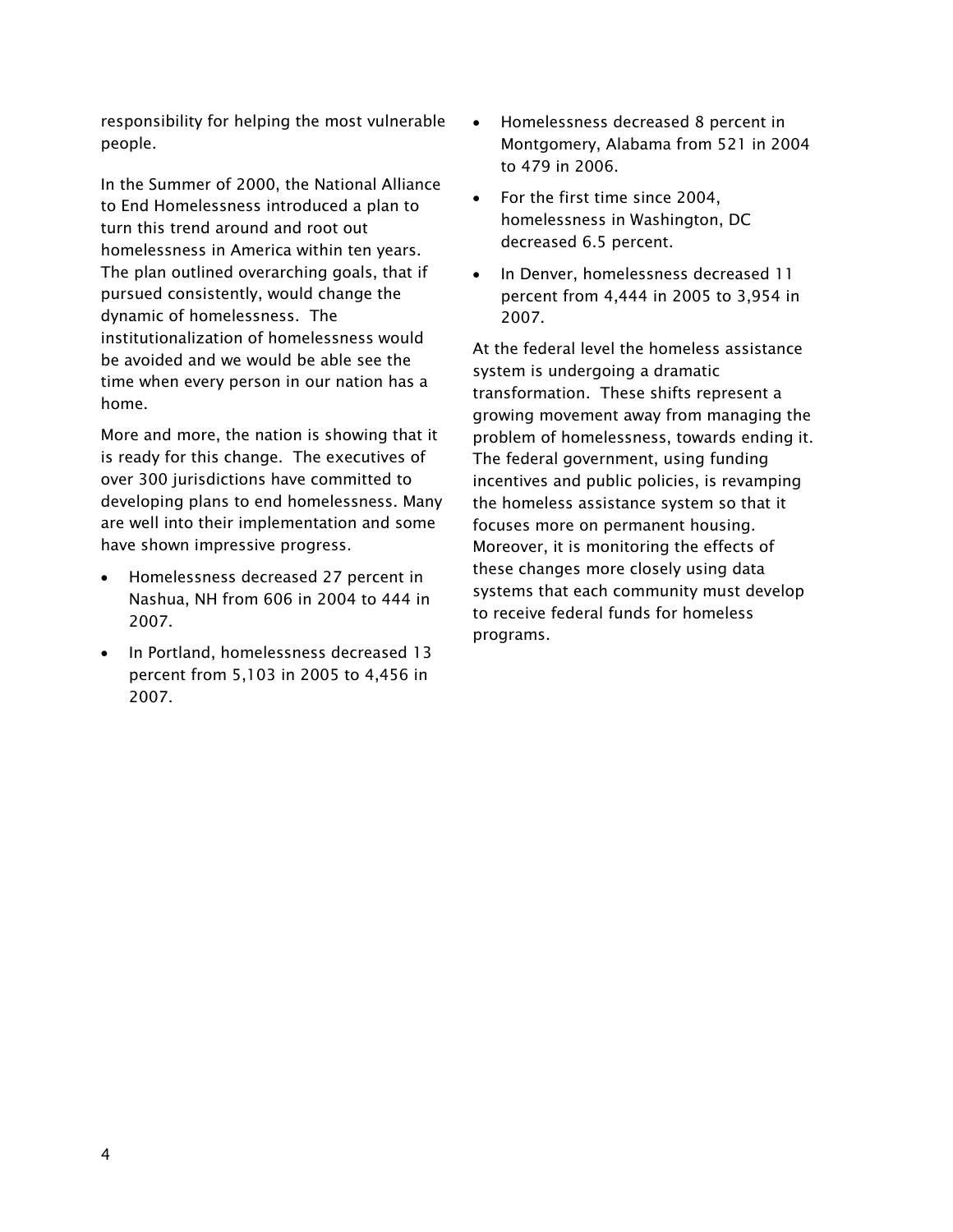#### What We Know About Housing and Homelessness

In January 2007, the National Alliance to End Homelessness released the first estimate in over ten years of homelessness in the U.S. We found that in January 2005, an estimated 744,313 people experienced homelessness.<sup>1</sup>

- - About 56 percent of homeless people counted were living in shelters and transitional housing and, shockingly, 44 percent were unsheltered.
- $\bullet$  59 percent of homeless people counted were single adults and 41 percent were persons living in families.
- - In total, 98,452 homeless families were counted.
- $\bullet$  23 percent of homeless people were reported as chronically homeless, which, according to HUD's definition, means that they are homeless for long periods or repeatedly and have a disability.

#### Affordable Housing is the primary solution to ending homelessness.

- Numerous studies show that housing is the key to ending homelessness. In one study, 80 percent of homeless families who received a housing subsidy or public housing remained stably housed, compared to only 18 percent of those who did not receive a subsidy. $^2$  Another study found that 88 percent of families who received a subsidy remained housed for up to  $18$  months.<sup>3</sup>

l

- - Permanent supportive housing can end homelessness for people who have been on the streets for long periods. Studies reveal that 80 to 85 percent of chronically homeless people who access permanent supportive housing remain housed.<sup>4, 5</sup>
- - A study by the University of Pennsylvania found that the annual cost of a homeless, severely mentally ill person to public systems of care in New York City was \$40,449. The annual cost to public systems after these individuals were placed in supportive housing was \$41,444. For a net cost of \$995 per year, people who have chronic illness and face long-term (or chronic) homelessness can be placed in supportive housing.<sup>6</sup>
- - When asked about the single most important thing preventing their exit from homelessness, homeless people cite affordability issues, including insufficient income (30 percent), lack of job/employment (24 percent), and lack of suitable housing (11 percent).<sup>7</sup>

-

<sup>1</sup> *Homelessness Counts*, National Alliance to End Homelessness (January 2007) available at www.endhomelessness.org

<sup>2</sup> Shinn, M., Weitzman, B.C., Stojannovic, D., Knickerman, J.R., Jiminez, L., Duchon, L., James, S., and Krantz, D.H. (1998). Predictors of homelessness from shelter request to housing stability among families in New York City. American Journal of Public Health, 88 (10), 165`-1657.

<sup>3</sup> Rog, Debra, J. and Marjorie Gutman. "The Homeless Families Program: A Summary of Key Findings." 1997.

In S. L. Isaacs & J.R. Knickman (eds.) *To Improve Health and Health Care: The Robert Wood Johnson Foundation Anthology.* San Francisco: Jossey-Bass Publishers, 209- 231.

<sup>4</sup> Tsemberis, Sam, Leyla Gulcur, and Maria Nakae. 2004. "Housing First, Consumer Choice, and Harm Reduction for Homeless Individuals with a Dual Diagnosis*," American Journal of Public Health*, Vol.94,pp.651-656.

<sup>5</sup> Robert Rosenheck, et al. Cost-effectiveness of Supported Housing for Homeless Persons with Mental Illness, Arch Gen Psychiatry, Vol 60, Sep 2003.

<sup>6</sup> Culhane, Dennis, Metraux, Stephen, and Hadley, Travor. 2002. "Public Service Reductions Associates with Placement of Homeless Persons with severe mentally Illness in Supportive housing" Housing Policy Debate. Volume 13, Issue 1. Fannie Mae Foundation.

<sup>7</sup> Burt, Martha. *Homelessness: Programs and the People They Serve: Findings of the National Survey of Homeless Assistance Providers and Clients, Technical Report.* Interagency Council on Homelessness. 1999.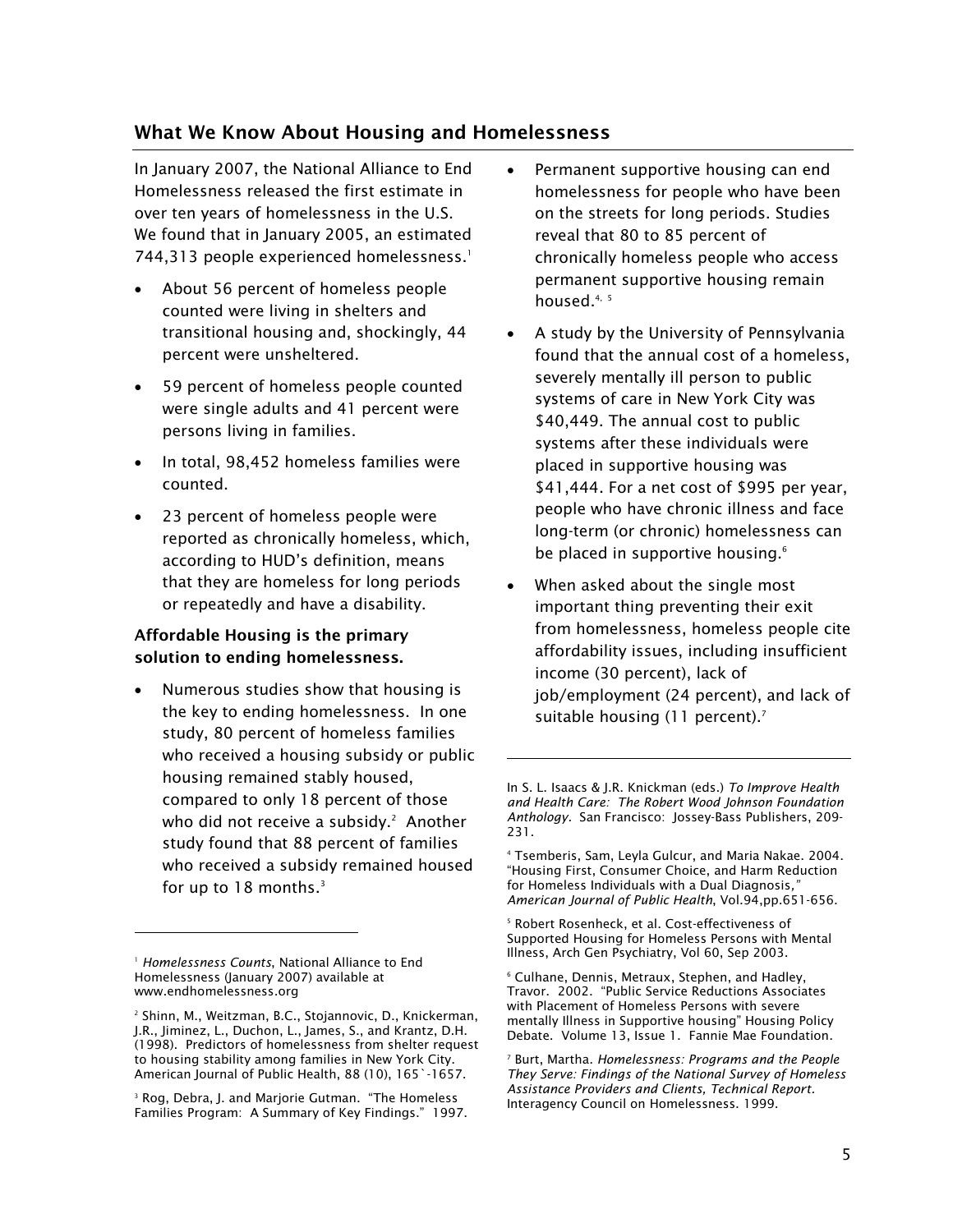#### The United States has a severe affordable housing shortage and it is getting worse.

- - The number of households estimated to be paying more than 50 percent of their incomes towards housing is  $17$  million. $8$
- - Incomes are not keeping pace with rising housing costs. In 2006, the national housing wage, or hourly wage needed to afford rental housing, increased to \$16.31, beyond the means of many lowincome renters.<sup>9</sup>
- - Public housing and vouchers are in short supply. Between 1999 and 2006, annual funding for public housing declined by 25 percent and over 150,000 Section 8 vouchers were lost since 2004.10
- - The affordable housing stock is eroding at a rapid pace. An estimated 200,000 affordable private market rental units are due for demolition.<sup>11</sup>
- - Only 1 in 4 people who are eligible for housing assistance receive some type of housing subsidy.<sup>12</sup>
- - During the 1970s, there was a surplus of 300,000 affordable housing units; today there are 6 million units of affordable housing accessible to households earning 30 percent of the area median income, and 7.7 million such households.<sup>13, 14</sup>

The shortage of affordable housing makes it more difficult for people to exit homelessness and increases the risk of homelessness for vulnerable individuals and families.

- - Severe housing cost burden is particularly troublesome for poor families. Of households with housing cost burden, 74 percent are extremely low income. Approximately 66 percent of households with severe cost burden have vulnerable family members such as children, the elderly, or disabled. These households have a harder time paying for food, transportation, and medical care and are at a high risk for homelessness.
- - The dwindling number of subsidized housing units is leaving many homeless people on waiting lists, often years in length. Places with the greatest need have had their waiting lists closed for years. In January 2007, New York City opened its waiting list for the first time in 12 years.<sup>15</sup> St. Paul opened its waiting list for two days and had an 11,000 person response resulting in a wait list of many years for some families.<sup>16</sup> In Washington, DC, the waiting list for subsidized housing is over 46,000 households long, representing a 92 percent increase from 2002.17

8 Joint Center for Housing Studies (JCHS). Harvard University 2007. *The State of the Nation's Housing.* 

<sup>11</sup> Joint Center for Housing Studies (JCHS). Harvard University 2007. *The State of the Nation's Housing.* 

12 Rice, D. and Sard, B. *The Effects of the Federal Budget Squeeze on Low Income Housing Assistance.* Center on Budget and Policy Priorities. February 2, 2007.

Paper. Center on Budget and Policy Priorities, Washington, DC.

<sup>15</sup> New York City Housing Authority. 2007. Section 8 Assistance. General Information. http://www.nyc.gov/cgibin/misc/pfprinter.cgi?action=pr int&sitename=NYCHA

<sup>16</sup> Saint Paul Housing Authority. 2007. http://www.stpaulpha.org/s8other.html

<sup>17</sup> Lazere, Ed, Rogers, Angie, Rolland, Stacey. Meeting DC's Challenges, Maintaining Fiscal Discipline: Policy Proposals forthe New Mayor and Council. March 6, 2007

<sup>9</sup> National Low Income Housing Coalition (NLIHC). 2006.*Out of Reach.*

<sup>10</sup> Rice, D. and Sard, B. *The Effects of the Federal Budget Squeeze on Low Income Housing Assistance.* Center on Budget and Policy Priorities. February 2, 2007.

<sup>&</sup>lt;sup>13</sup> Daskal, Jennifer. "In Search of Shelter: The Growing Shortage of Affordable Rental Housing." June 1998.

<sup>&</sup>lt;sup>14</sup> National Low Income Housing Coalition (NLIHC). 2006.*Out of Reach.*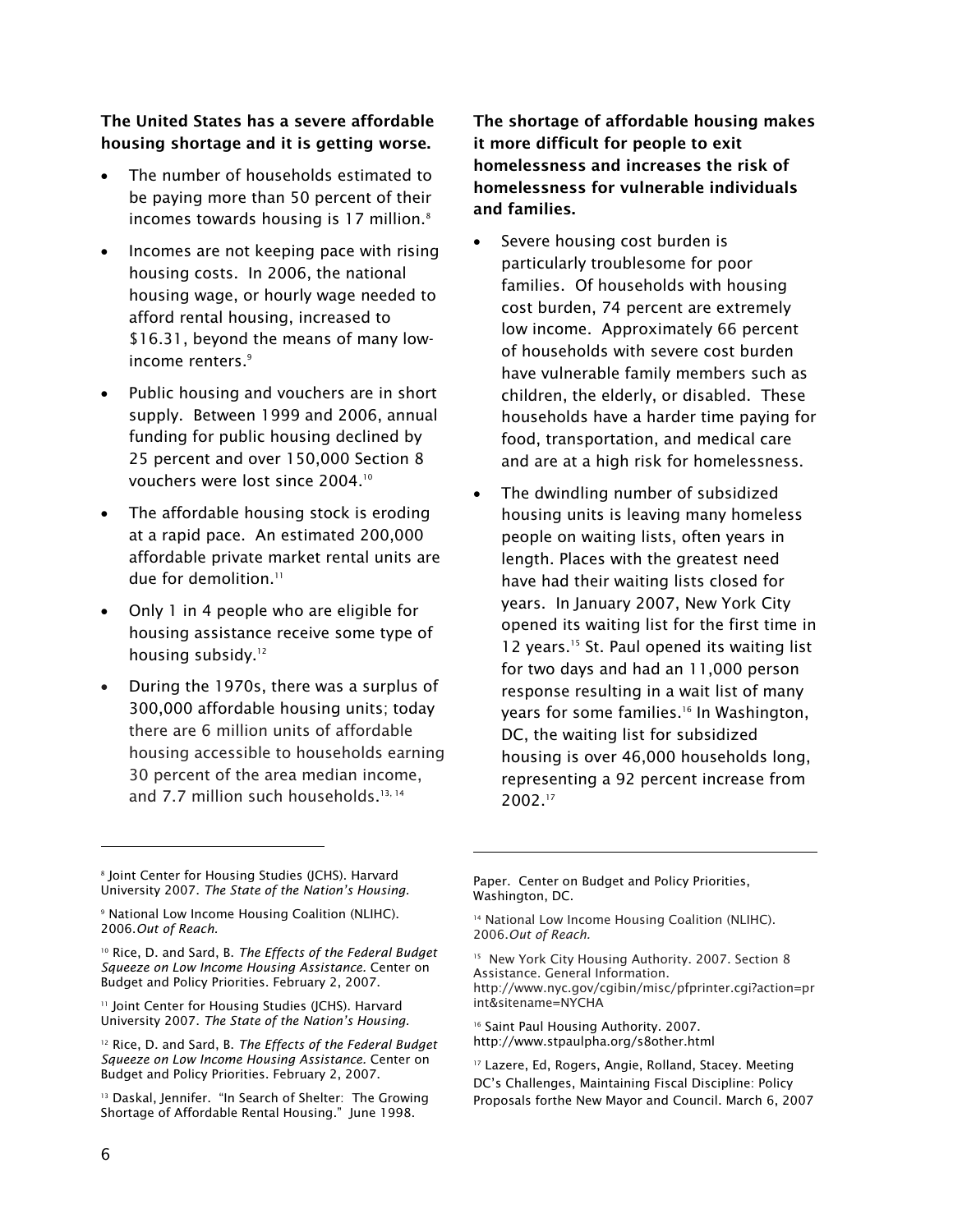## Policy Priorities

A new Congress has brought new opportunities for improving federal homelessness policy. The Alliance has always advocated on a broad range of homelessness, housing, and services issues. This year, however, the Alliance is dedicating substantial advocacy resources to more areas to take advantage of new opportunities. The following items are high priority issues where the Alliance believes we can make significant progress this year. All of them are described in more detail later in this policy guide.

Provide \$1.8 billion for HUD McKinney-Vento Homeless Assistance Grants. As communities around the nation develop and implement ten year plans to end homelessness, they are ready to significantly expand their efforts to provide permanent housing, supportive services, and homelessness prevention. While they are securing new resources for these initiatives, they also need increased support from HUD's homeless assistance programs.

A level of \$1.8 billion (25 percent increase) would enable communities to fund 15,000 new units of permanent supportive housing and begin an initiative to provide rapid rehousing services to some of the 600,000 families who become homeless each year.

Increase funding by \$80 million for services in permanent supportive housing. One of the greatest challenges to creating permanent supportive housing is funding the supportive services needed to help homeless people maintain their housing and progress toward recovery and self sufficiency.

The Alliance has been working with Congress to increase funding for the Grants for the Benefit of Homeless Individuals (GBHI) program, which funds mental health and substance abuse services, by \$80 million,

and to use the increase for services in permanent supportive housing. That amount could fund about 15,000 new units of permanent supportive housing.

Pass the Community Partnership to End Homelessness Act (CPEHA)(S. 1518). On May 24, 2007, Senators Reed (D-RI), Allard (R-CO), and 11 other Senators introduced a bill to restructure HUD's McKinney-Vento homeless assistance programs. The bill would simplify and streamline homeless assistance, while increasing the emphasis on performance and research-tested interventions.

To address the different conditions facing rural communities, CPEHA would allow rural providers to apply for funding under a simplified set of criteria and allow them to engage in a wider array of activities targeted to homeless people or people living in doubled up or other precarious housing situations.

CPEHA would also create a new homelessness prevention and housing stability program that would allow providers to provide emergency assistance to people about to lose their housing, or to help rehouse people who are living in overcrowded conditions or other untenable circumstances.

CPEHA would fund renewals of all permanent housing from the account that funds Section 8. This would ensure that homeless people who move into permanent housing will have their housing renewed on a consistent basis and that HUD's homeless assistance can provide more permanent housing.

Establish a National Affordable Housing Trust Fund. Rep. Barney Frank (D-MA) and 16 bipartisan cosponsors recently introduced the National Affordable Housing Trust Fund Act of 2007. It would establish a fund to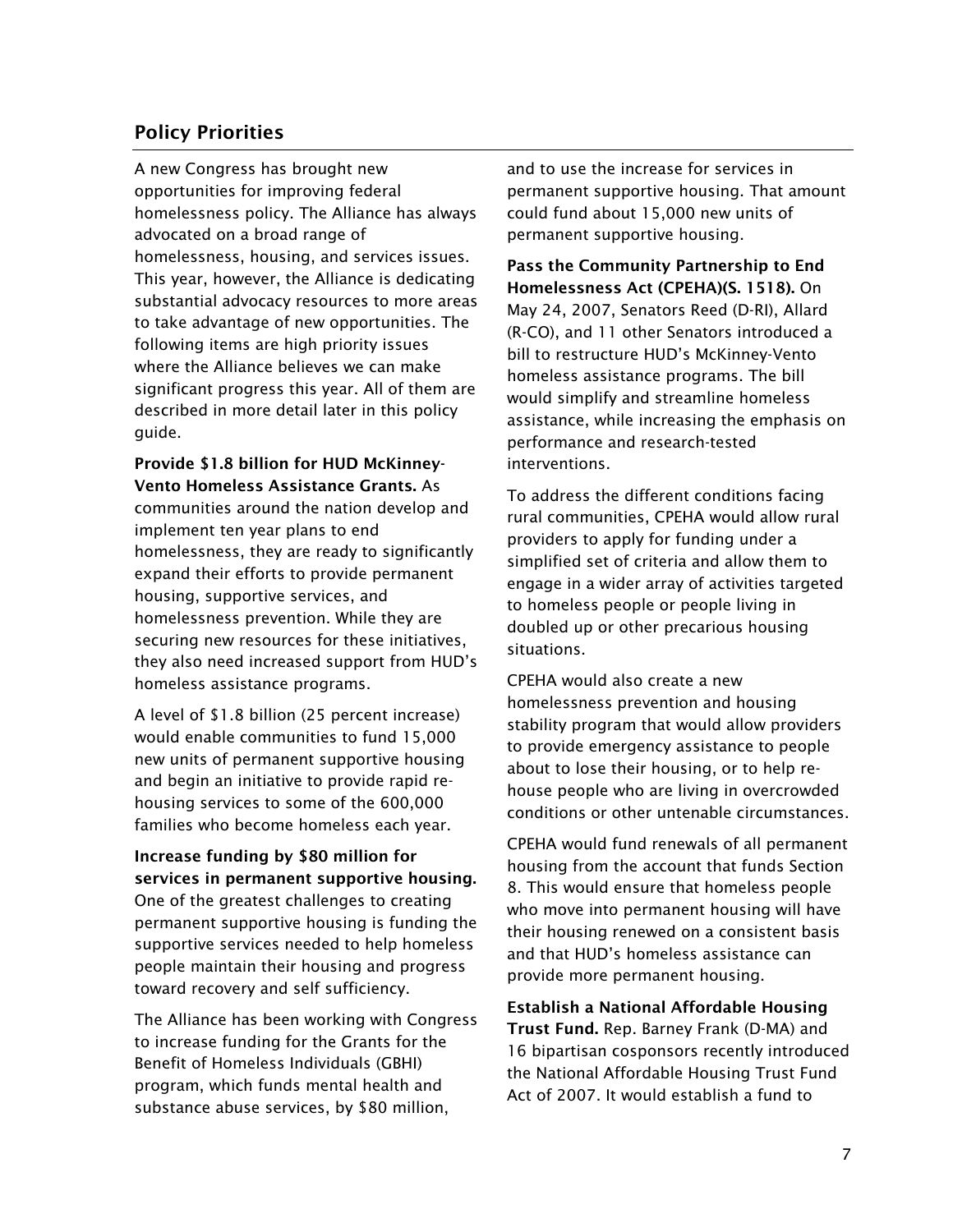provide housing targeted to extremely low income people. Funding would come from a variety of sources, with the opportunity to add more sources in the future. Funds could be used for construction, acquisition, rehabilitation, preservation, and up to 12 months of project-based rental assistance. The goal of the Trust Fund is to create 1.5 million units of affordable housing over ten years.

Fully fund all existing Section 8 Housing Choice Vouchers and 100,000 additional vouchers. Section 8 is the core housing program that helps extremely low income people accommodate the gap between their incomes and the cost of housing.

Over the past three years, the number of families receiving housing assistance has shrunk by about 150,000. In early 2007, Congress modified the formula to ensure that more vouchers could be used.

However, there have not been any new vouchers authorized for several years, even as worst-case housing needs have increased to unprecedented levels. The Alliance is urging Congress to provide enough funding for all existing vouchers and 100,000 more.

Increase funding for Runaway and Homeless Youth Act programs to \$140 million. The Runaway and Homeless Youth Act was first enacted in 1974 and is the only federal law solely focused on unaccompanied, homeless youth. It provides federal funds to support a spectrum of services, including shelter programs (basic centers), transitional housing, street-based outreach, and the National Runaway Switchboard. The RHYA programs help to prevent victimization, encourage family reunification, and ensure basic safety of unaccompanied children and youth.

The Alliance supports funding for the Runaway and Homeless Youth Act programs (RHYA) at a level of \$140 million.

Enact the Services for Ending Long Term Homelessness Act and a "System of Care" to ensure that people with mental illness who are at risk of homelessness are adequately served and have their housing needs addressed. Congress is beginning the process of reauthorizing the Substance Abuse and Mental Health Services Administration (SAMHSA), which distributes billions of dollars of funding for addressing mental health and substance abuse needs. The Alliance is working with Congress on two improvements to SAMHSA programs.

One is to pass the Services for Ending Long Term Homelessness Act, which would enable SAMHSA to fund services in permanent supportive housing. These services would include case management, mental health, substance abuse services and other services to help people stabilize in their housing and work toward recovery and self sufficiency.

The Alliance is also advocating for a "System of Care" within SAMHSA that would ensure that people with mental illness who are at risk of homelessness receive adequate, coordinated services and have their housing needs addressed.

Pass the Second Chance Act (S. 1060/ H.R.1593). The Second Chance act would help people reentering their communities from prison to find stable jobs and housing. The Act would reauthorize and revise an existing program within the Department of Justice, providing money to states for reentry programs, commission a number of research projects including a study of barriers in federal policy to successful reentry, and authorize grants from the Justice Department directly to nonprofits for reentry programs.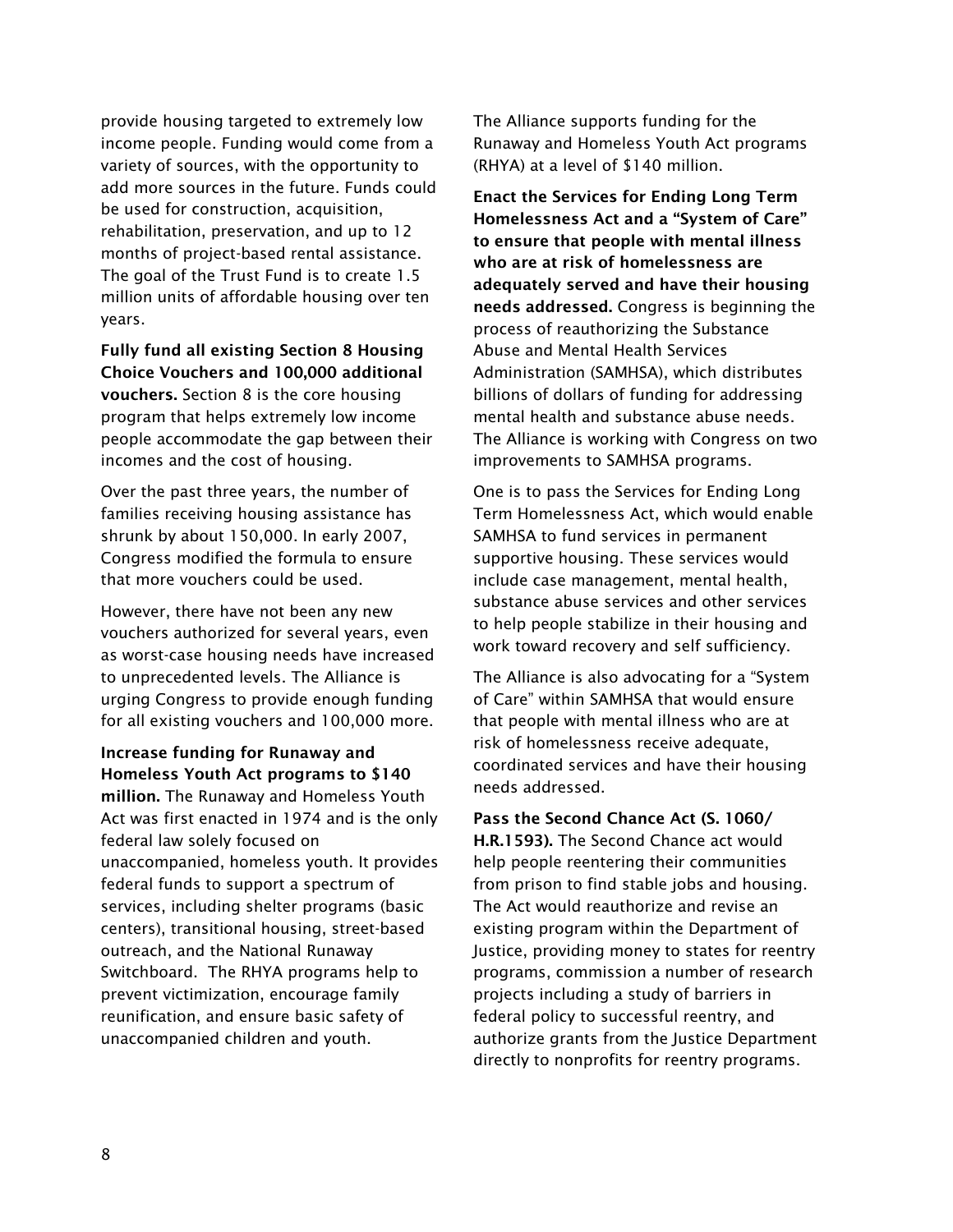#### The Homelessness Budget

This section describes *The Homelessness Budget,* an index that combines the funding levels of nine major federal programs dedicated to homelessness. It provides a quick look at the Federal commitment to homelessness and how it is changing. This section also includes a broader indicator of federal housing spending and need.

| Program                                                                        | 2006    | 2007    |
|--------------------------------------------------------------------------------|---------|---------|
| <b>Homeless Assistance Grants</b><br>(HUD)                                     | \$1,327 | \$1,442 |
| <b>Health Care for the Homeless</b><br>(HHS)                                   | 155     | 173     |
| <b>Runaway and Homeless Youth</b><br>(HHS)                                     | 103     | 103     |
| PATH-Projects to Assist in the<br><b>Transition from Homelessness</b><br>(HHS) | 54      | 54      |
| <b>Education for Homeless Children</b><br>and Youth (ED)                       | 62      | 62      |
| <b>Emergency Food and Shelter</b><br>Program (DHS)                             | 151     | 151     |
| Homeless Veterans Grant and Per<br>Diem (VA)                                   | 86      | 105     |
| Homeless Veterans Reintegration<br>Program (DOL)                               | 22      | 22      |
| Total                                                                          | \$2,006 | \$2,158 |

The Homelessness Budget shows that in fiscal year 2007, the federal government is spending \$2.158 billion on nine dedicated homelessness programs. Homeless funding is spread across several federal agencies, including the Department of Housing and Urban Development (HUD), the Department of Health and Human Services (HHS), the Social Security Administration (SSA), the Department of Veterans Affairs (VA), the Department of Homeland Security (DHS), the Department of Education (ED), and the Department of Labor (DOL). These agencies administer programs that are dedicated to serving homeless people—meaning that the goals and eligibility requirements target

homeless people—and mainstream programs that serve homeless people as well as other low-income people, for example, Medicaid, TANF, Section 8, public housing, CDBG, HOME. This section focuses on how much will be spent on dedicated homeless assistance programs that are appropriated by Congress each year. These figures exclude several sources of funding that serve homeless people but are not dedicated mostly to homeless people, such as CDBG.

As Table 1 shows, HUD's McKinney-Vento Homeless Assistance Grant is the primary source of funding for homeless people. All of the \$152 million increase between 2006 and 2007 was in three programs—Homeless Assistance Grants, Health Care for the Homeless, and VA Grant and Per Diem.

Over the past several years, federal spending on homelessness has slightly increased. Exhibit 1 shows that from 2001 to 2007 dedicated federal funding for homelessness increased 18 percent, from \$1.833 billion to \$2.158 billion (adjusted for inflation). However, when compared with overall federal spending, the homelessness budget has not fared as well. During the same period, federal spending rose by 27 percent. In other words, while real spending on homelessness has increased, its share of federal spending and the national economy has declined.

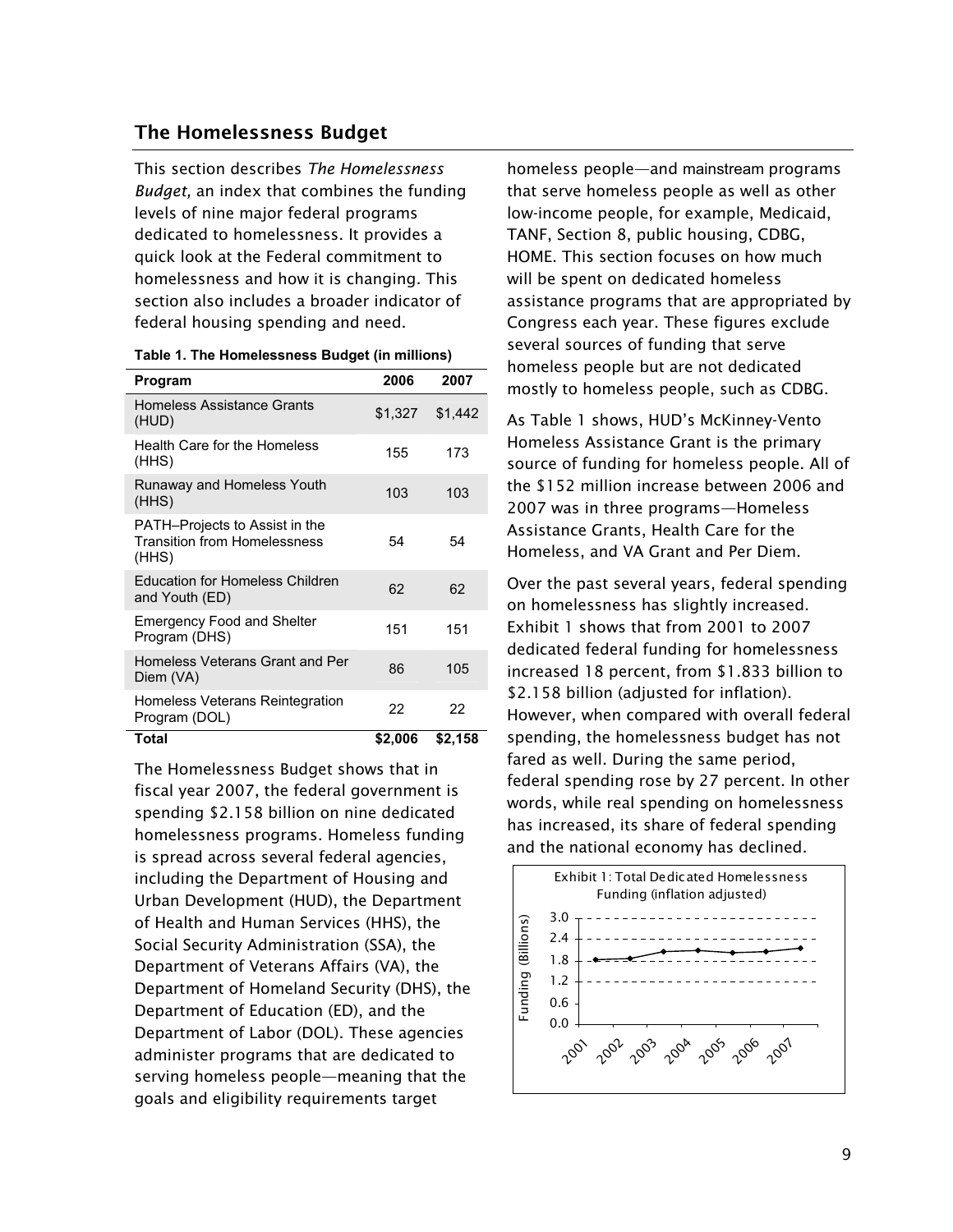Federal spending on housing assistance programs for low-income households—a critical component of ending homelessness has actually declined since peaking in 2004. As shown in Exhibit 2, housing assistance increased during the early part of the decade. Much of that increase reflected Congressional decisions to add new vouchers and allow them to be used in lower poverty neighborhoods. As Congress and the Administration changed the funding formula for housing choice vouchers and reduced funding for public housing, federal housing assistance spending started declining and was two percent less in 2006 than in 2004.

Meanwhile, the need for housing assistance has risen sharply. Data from HUD's Report on Worst Case Housing Needs show that the number of households experiencing worst case housing needs (very low income renter households that either pay more than 50 percent of their income for housing, or live in severely substandard housing) increased by 23 percent between 1999 and 2005 (Exhibit 3). Most of that increase came since 2003, when worst case needs rose by 16 percent, the largest increase in recent times.



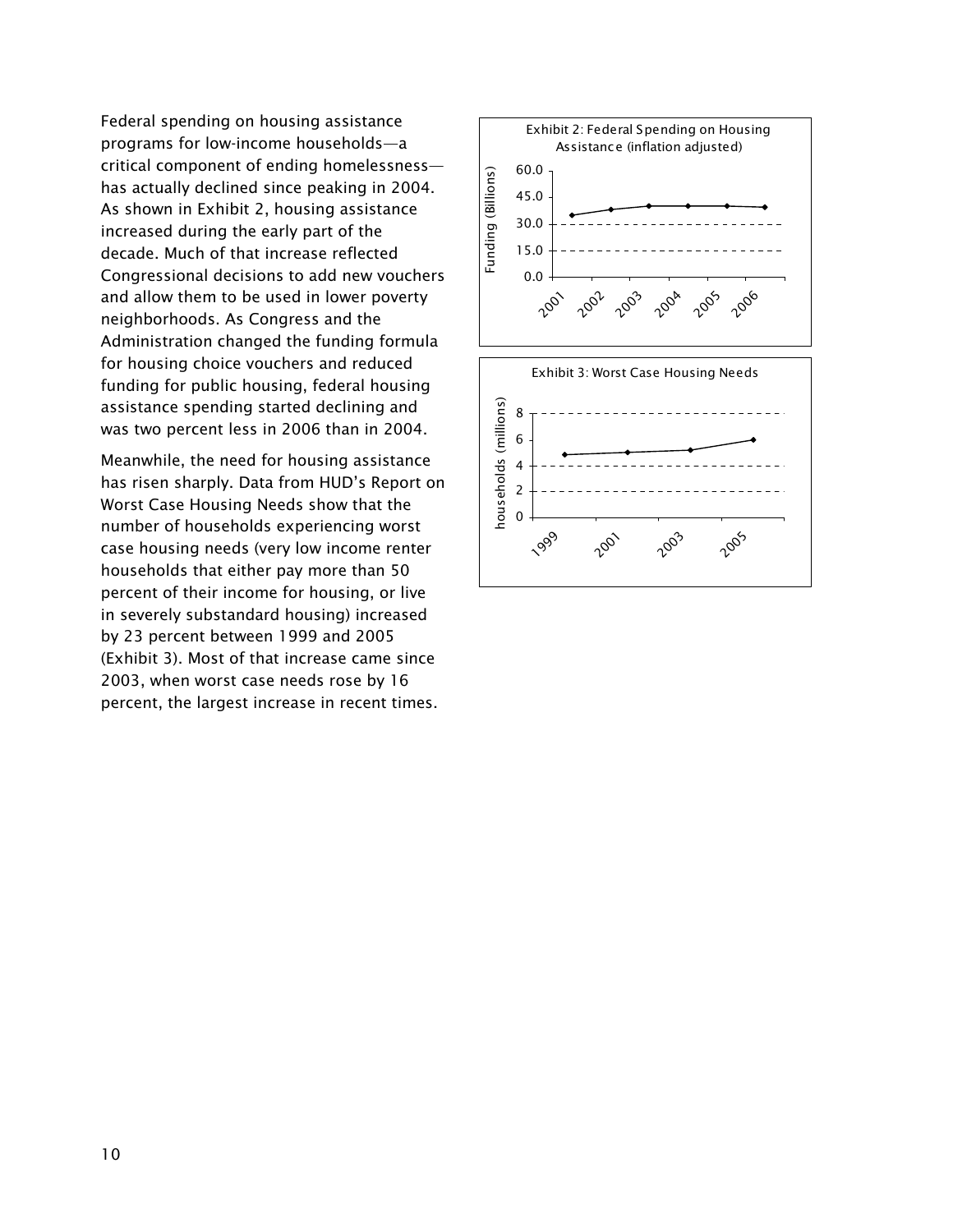## Issue Briefs

#### Issue Brief: Family Homelessness

Homelessness among families is all too common in the United States. On any given night, nearly 100,000 families are homeless.18 Every year 600,000 families with 1.35 million children will experience homelessness, comprising half of the homeless population.<sup>19</sup>

Families who experience homelessness belie stereotypes that homeless people are somehow a population apart. The overriding characteristic of homeless families is their extreme poverty.

Nationally, families that experience homelessness have incomes under 50 percent of the poverty level. Most are headed by a single woman who has limited education. Only half of parents in families that experience homelessness have a high school diploma or a GED. While around a third of parents are working, most rely on government assistance to meet their basic needs.20

Families that experience homelessness tend to be headed by young parents and have young children. Forty-two percent of children in families experiencing homelessness are age five and under. Families experiencing homelessness are more likely than their low-income, housed counterparts to be African American.

In most respects, however, families experiencing homelessness are very similar to other poor families. They have similar rates of domestic violence $21$  and mental illness. Children who experience homelessness have similar rates of anxiety, depression, behavioral problems, and belowaverage school performance as their poor, housed counterparts.<sup>22</sup> Despite the seeming resilience of children and families, homelessness can be very traumatic.

Fortunately, homelessness among families is typically not a long-term experience. The vast majority of families are in shelter a relatively brief period of time (a few months) and do not have a subsequent homeless episode. There are, however, a small number of families who, despite receiving a housing subsidy, will remain in shelter for an extended period of time or have multiple homeless episodes.

Many communities are taking steps to improve their response to family homelessness. They have adopted and refined strategies to prevent homelessness, provided resources to help families pay for housing over the short or long term, and developed Housing First interventions to help

l

<sup>18</sup> *Homelessness Counts*, National Alliance to End Homelessness (January 2007) available at www.endhomelessness.org

<sup>&</sup>lt;sup>19</sup> Burt, M. R. & Aron, L. Y. 2000. "America's Homeless II: Population and Services." Washington, DC: The Urban Institute.

<sup>21</sup> Bassuk, E. L., Weinreb, L. F., Buckner, J. C., Browne, A., Salomon, A., & Bassuk, S. S. 1996. "The characteristics and needs of sheltered homeless and low income housed mothers. *JAMA*, 276: 640-646.

<sup>22</sup> See: Bassuk, E.L & Rosenberg, L. 1990. "Psychosocial characteristics of homeless children and children without homes." *Pediatrics* 8(3): 257-251; Buckner, J. C., Bassuk, E.L., Weinreb, L. F., & Brooks, M.G. 1999. "Homelessness and its relation to the mental heath and behavior of low income school-age children." *Developmental Psychology* 35(1): 246-257; and Ziesemer, C., Marcous, L. & Marwell, B. E. 1994. "Homeless children: Are they different from other low income children?" *Social Work* 39(6): 658-668.

 $20$  Ibid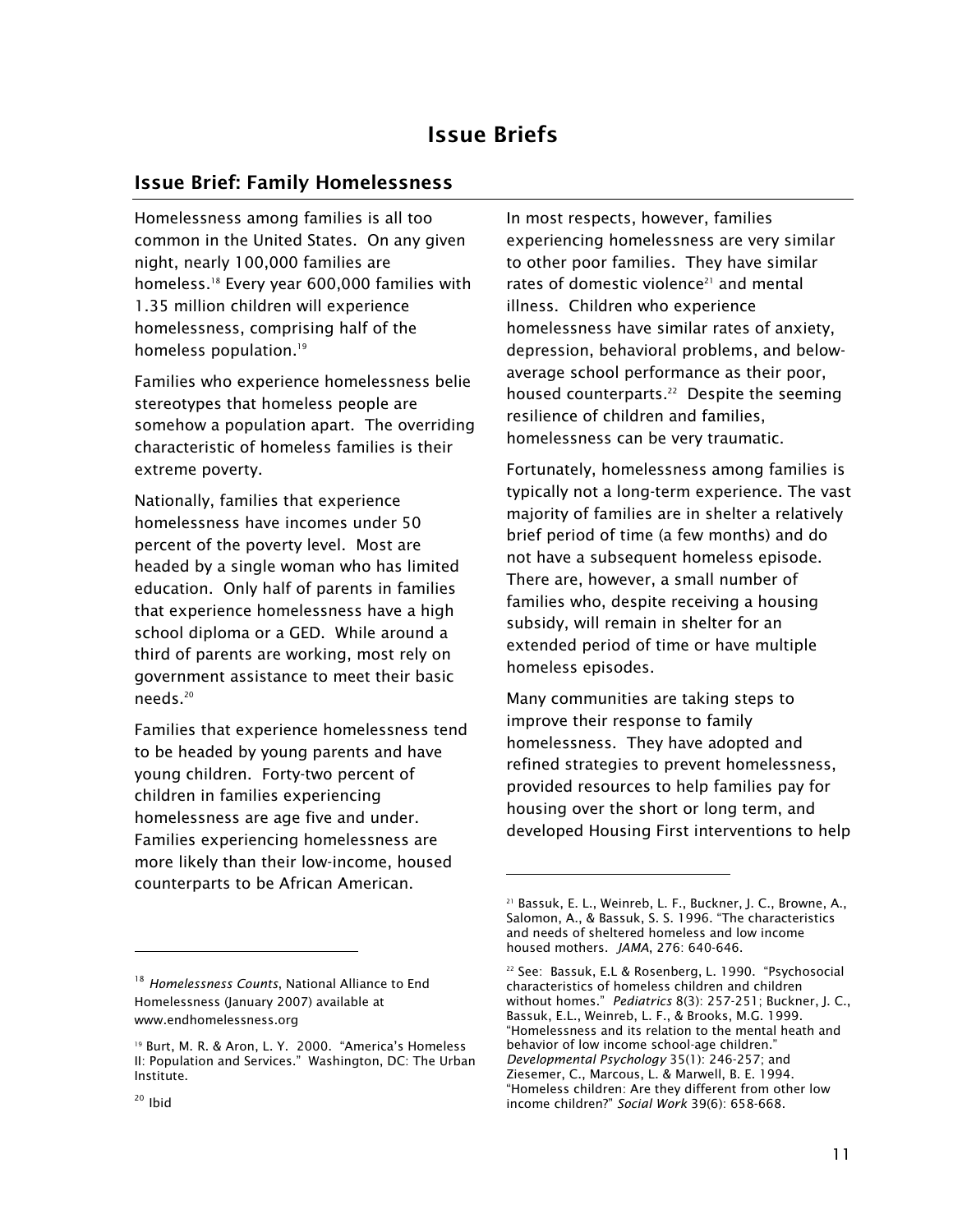families find and stabilize in housing in the community.

The success of communities such as Hennepin County, Minnesota which experienced a 43 decline in family homelessness or Westchester County, New York, where family homelessness declined by 57 percent, offer a glimpse of what can be accomplished nationally with the necessary commitment of political will and resources.

## Federal Policy: Family Homelessness

Communities like Hennepin County and Westchester County have re-oriented their service delivery system to use existing resources more efficiently. This has been beneficial but alone is insufficient. Successful communities have also invested new state and local resources oriented toward improving the housing outcomes for homeless families. Several proposals before Congress could improve federal policy so that it encourages and complements successful strategies.

HUD Homeless Assistance Funding. The HUD McKinney-Vento homeless assistance programs are a critical resource to meet the needs of families and children who experience homelessness. About one-half of people served by shelter, housing, and services supported by McKinney-Vento are families with children. Increased appropriations for the McKinney-Vento program and the reauthorization of the program are top priorities for the National Alliance to End Homelessness.

Increasing Appropriations for HUD's McKinney-Vento programs ensures that communities have more resources to meet the needs of families experiencing homelessness. The Alliance supports increasing funding to \$1.8 billion and creating incentives for communities to use HUD homeless assistance funding to develop rapid rehousing programs for homeless families.

Community Partnership to End Homelessness Act (S. 1518). The National Alliance to End Homelessness strongly supports the Community Partnership to End Homelessness Act (CPEHA), a bill introduced in the Senate to reauthorize HUD McKinney-Vento programs. CPEHA would provide communities with more flexibility to respond to family homelessness. It would provide dedicated prevention resources to help families that are doubled up or at risk of homelessness avoid shelter stays, allowing them to remain housed or quickly re-access housing. The bill would also provide incentives for providers to develop programs to help families rapidly re-access housing and avoid prolonged shelter stays.

## National Affordable Housing Trust Fund (H.R. 2895) and Section 8 Housing

Assistance. Ending homelessness requires a serious investment in increasing the supply of housing families at 15 percent of the area median income can afford.

Research has clearly demonstrated that housing assistance protects families from experiencing homelessness and provides the greatest assurance that a family will not reenter shelter. In one study, families that left homeless shelters with a housing subsidy were 21 times more likely to be stably housed five years later than other families exiting shelter. Those that retained housing included families in which the parent had a history of mental illness, substance abuse, health problems or a criminal record.<sup>23</sup>

1

<sup>&</sup>lt;sup>23</sup> Shinn, M., Weitzman, B. C., Stojanovic, D., Knickman, J.R., Jimenez, L., Duchon, L., James, S. & Krantz, D. H. (1998). Predictors of homelessness among families in New York City: From shelter to housing stability. American Journal of Public Health, 88(11), 1651-1657.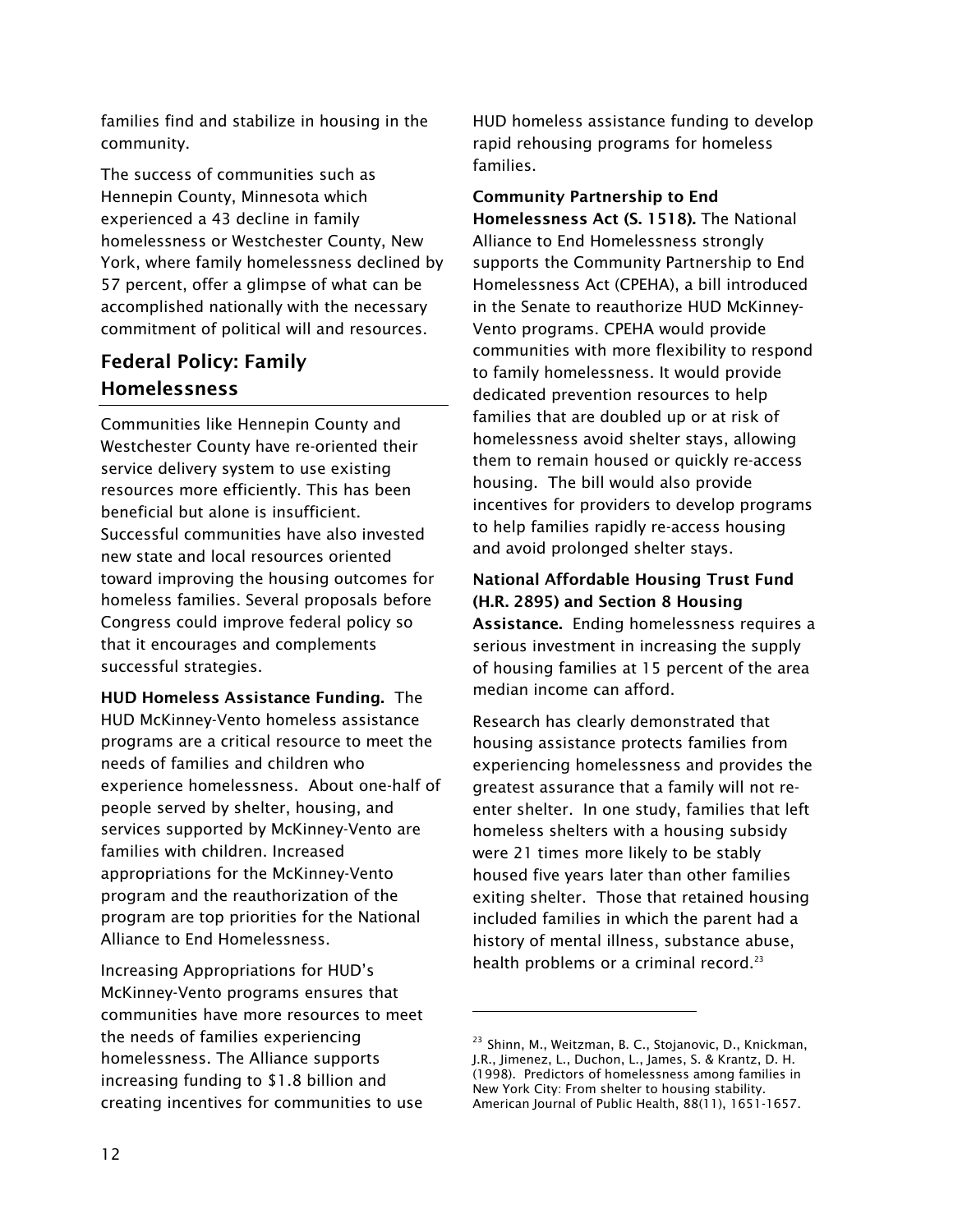The National Alliance to End Homelessness is strongly committed to fully funding all existing Section 8 Housing Choice Vouchers, increasing the supply of new housing vouchers available to extremely low income families, and establishing a National Affordable Housing Trust Fund.

Pathways to Independence - Temporary Assistance to Needy Families (S. 1730).

The TANF program provides cash assistance to low-income families with children and is intended to provide the work supports and training that will help low-income families increase their self-sufficiency. According to the Center on Budget and Policy Priorities, less than half of the families that are income eligible for TANF assistance are receiving help. The TANF program must work better for families, particularly those with the greatest barriers to employment and economic self-sufficiency.

Senator Gordon Smith (R-OR) has introduced a bill called the Pathways to Independence Act. It would allow states to receive credit for engaging parents in rehabilitative or treatment activities to help them prepare for employment. This is an important first step to ensuring TANF remains a resource to meet the most vulnerable families' needs and provide tools to help increase economic well being.

#### Preserving Safe and Stable Families

Program. Homeless families are at heightened risk of family separation. In one large study, 60 percent of the children followed over a five year period who entered foster care had mothers who experienced a homeless episode.<sup>24</sup>

The Preserving Safe and Stable Families Program provides states with resources to serve families in crisis who are at risk of having their children removed. Family preservation services can include a broad array of social services and treatment options for families that can result in stronger families and healthier homes.

Family Unification Program Vouchers. Too often, homelessness and inadequate housing is a major contributing factor to the placement and retention of children in foster care. Studies indicate that inadequate housing and homelessness increases the risk of family separation and delayed family reunification. This renders enormous costs on local social service systems, on children, and on families.

Family Unification Program vouchers provide dedicated housing vouchers to families involved in the child welfare system. The vouchers are used to help reunify or preserve families at risk of separation primarily due to a lack of appropriate housing.

<sup>24</sup> Culhane, J.F., Webb, D., Grim, St., Metraux, S., & Culhane, D. (2003). Prevalence of child welfare services involvement among homeless and low income mothers: A five year birth cohort study. Journal of Sociology and Social Welfare, 30(3), 1-11.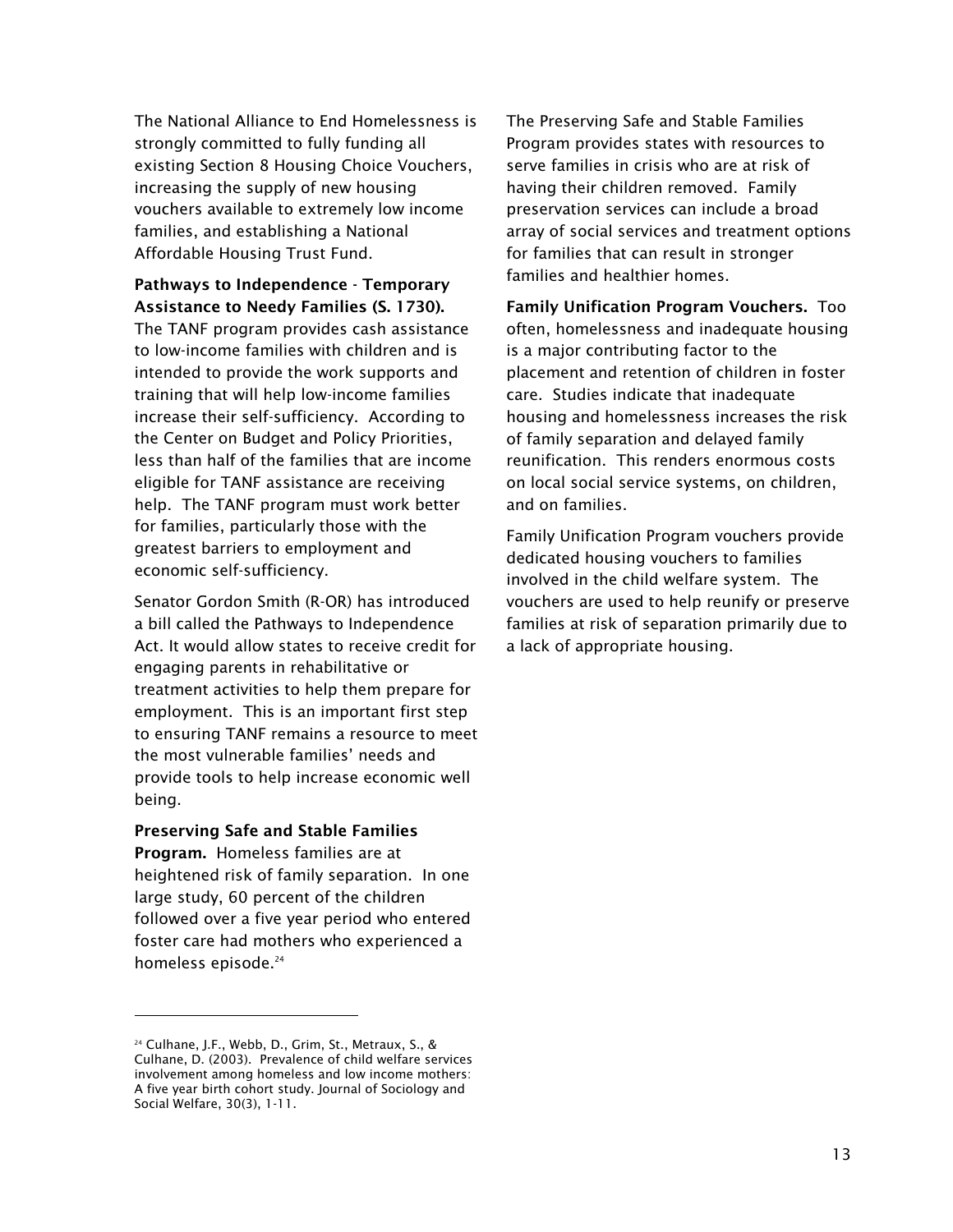## Issue Brief: Chronic Homelessness

Chronic homelessness is long-term or repeated homelessness of a person with a disability. Many chronically homeless people have a serious mental illness like schizophrenia and/or alcohol or drug addiction. Most chronically homeless individuals have been in treatment programs, sometimes on dozens of occasions.

Based on the 2005 applications for homeless assistance submitted by Continuums of Care around the country, there were 173,000 chronically homeless people in January 2005.25

Ending chronic homelessness requires permanent supportive housing, combined with policies to prevent high-risk people from becoming chronically homeless. The vast majority of people who become chronically homeless interact with multiple service systems, providing an opportunity to prevent their homelessness in the first place. Promising prevention strategies focus on people who are leaving hospitals, psychiatric facilities, substance abuse treatment programs, prisons, and jails.

A landmark study of homeless people with serious mental illness in New York City found that on average, each homeless person utilized over \$40,000 annually in publicly funded shelters, hospitals (including VA hospitals), emergency rooms, prisons, jails, and outpatient health care. Much of the cost was for psychiatric hospitalization, which accounted for an average of over 57 days and nearly \$13,000.

When people were placed in permanent supportive housing, the public cost to these systems declined dramatically. The

documented cost reductions –\$16,282 per unit of permanent supportive housing – were nearly enough to pay for the permanent supportive housing.<sup>26</sup>

Other studies have shown even more dramatic results. The Denver Housing First Collaborative reduced the public cost of services (health, mental health, substance abuse, shelter, and incarceration) by \$15,773 per person per year, more than offsetting the \$13,400 annual cost of the supportive housing.27 Similarly, Portland, Oregon's Community Engagement Program (CEP) reduced the cost of health care and incarcerations from \$42,075 to \$17,199. The investment in services and housing during the first year of enrollment was approximately \$9,870 per person. This represents a 35.7% (\$15,006 per person) annual cost saving for the first year following enrollment in CEP.<sup>28</sup>

## Federal Policy: Chronic Homelessness

l

Guided by research, Congress took several steps to encourage the development of permanent supportive housing, including increasing funding for HUD McKinney Vento, targeting at least 30 percent of funding to permanent supportive housing and providing dedicated funding to ensure that permanent

ł

<sup>25</sup> *Homelessness Counts.* National Alliance to End Homelessness. January 2007.

<sup>&</sup>lt;sup>26</sup> Culhane, Dennis, Metraux, Stephen, and Hadley, Trevor. 2002. "Public Service Reductions Associated with Placement of Homeless Persons with Severe Mental Illness in Supportive Housing." *Housing Policy Debate.*  Volume 13, Issue 1. Fannie Mae Foundation.

<sup>&</sup>lt;sup>27</sup> Perlman, Jennifer, PsyD, and Parvensky, John. 2006. *Denver Housing First Collaborative: Cost Benefit Analysis And Program Outcomes Report.* Colorado Coalition for the Homeless.

<sup>28</sup> Moore, T.L. 2006. *Estimated Cost Savings Following Enrollment in the Community Engagement Program: Findings From a Pilot Study of Homeless Dually Diagnosed Adults.* Portland, OR. Central City Concern.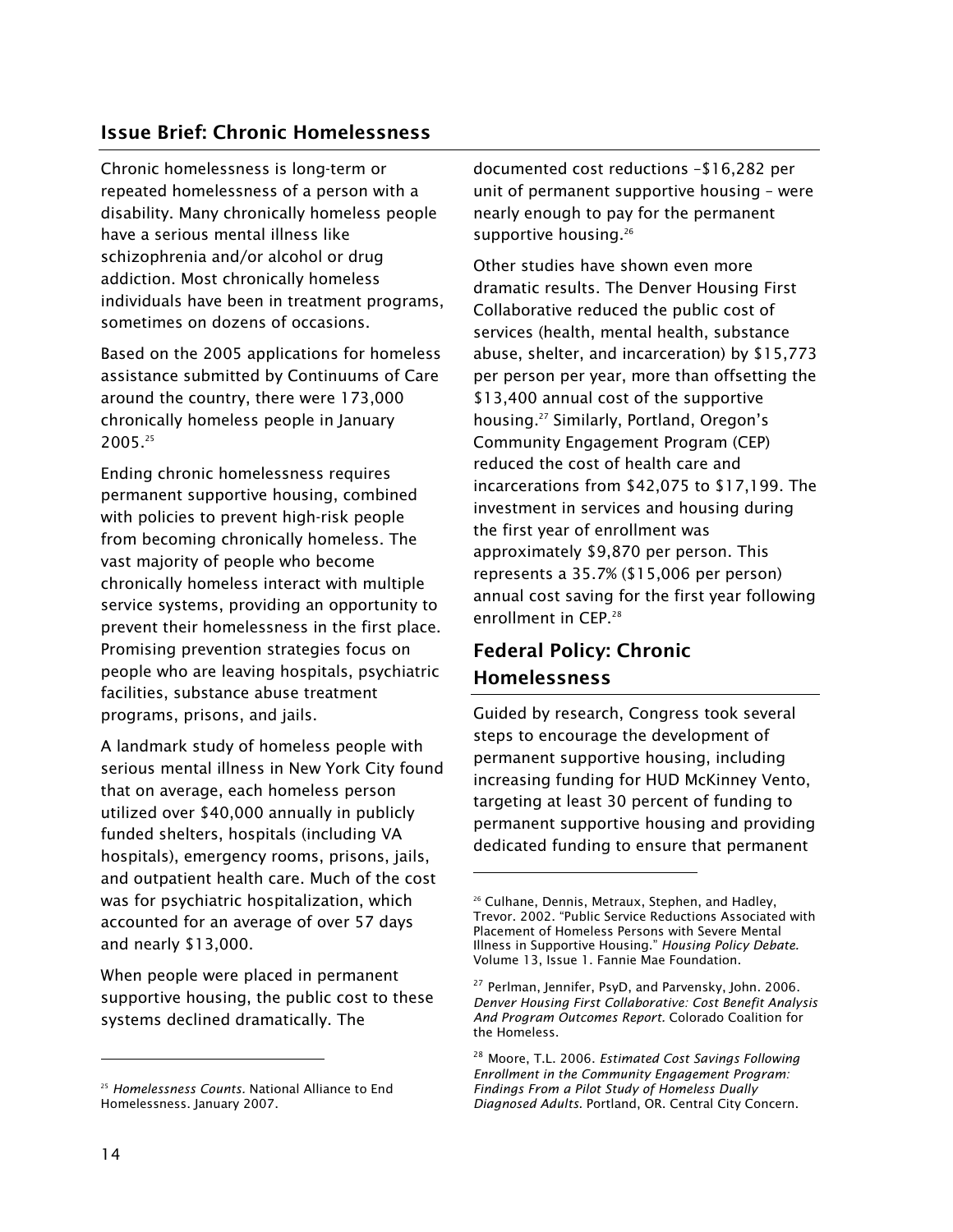supportive housing funded by one of HUD's programs (Shelter Plus Care) would be renewed non-competitively. More recently, the Administration has included a funding incentive called the Samaritan Housing Initiative to help spur the development of more permanent supportive housing. Several initiatives before Congress this year will help determine whether communities continue to make progress ending chronic homeless.

#### HUD Homeless Assistance Grants Funding.

The most important funding source for many communities' efforts to end chronic homelessness is HUD's McKinney-Vento homeless assistance programs. The Alliance supports increasing funding to \$1.8 billion for 2008, which would allow communities to develop 15,000 new units of permanent supportive housing, the level needed to end chronic homelessness over ten years.

Grants for the Benefit of Homeless Individuals. One of the major gaps in funding for permanent supportive housing is the supportive services that are needed to help chronically homeless people maintain their housing and make progress toward recovery and self sufficiency. The Alliance is seeking an \$80 million increase to the Department of Health and Human Services' Grants for the Benefit of Homeless Individuals (GBHI) program, which funds these services. That level would help fund the 15,000 new units of permanent supportive housing in 2008 needed to get on track to ending chronic homelessness in ten years.

Community Partnership to End Homelessness Act (S. 1518). This bill would significantly modify HUD's homeless assistance programs for the first time in over a decade. The most important change would be to fund permanent housing renewals from the account that funds the Section 8

program. This would ensure that HUD homeless assistance funding continues to provide new housing to homeless people. In recent years, funding the renewals has taken up a larger and larger share of the homeless assistance budget.

The bill would include incentives to provide permanent supportive housing for chronically homeless individuals and families and continue devoting 30 percent of HUD homeless assistance to permanent housing for people with disabilities.

Services for Ending Long-Term Homelessness Act (S. 593). HUD's recent de-emphasis of services has led providers to look elsewhere to fund services in supportive housing. Although the Administration has steered supportive housing providers to mainstream service programs, like Medicaid and Mental Health Services Block Grants, those programs have proven difficult to utilize, and funding has been limited. The Services for Ending Long Term Homelessness Act (SELHA) would create a program to provide services in permanent supportive housing targeted to chronically homeless individuals and families.

SAMHSA Systems of Care. Although much of the focus regarding chronic homelessness has been on the development of permanent supportive housing, prevention is as important to eventually ending chronic homelessness. Research has demonstrated that most chronically homeless people interact with several public systems, especially mental health and substance abuse treatment systems. The Alliance is working with Congress to develop a "System of Care" within the Substance Abuse and Mental Health Services Administration (SAMHSA) that would ensure that low-income people with mental illness receive comprehensive care and are assessed for their risk of homelessness.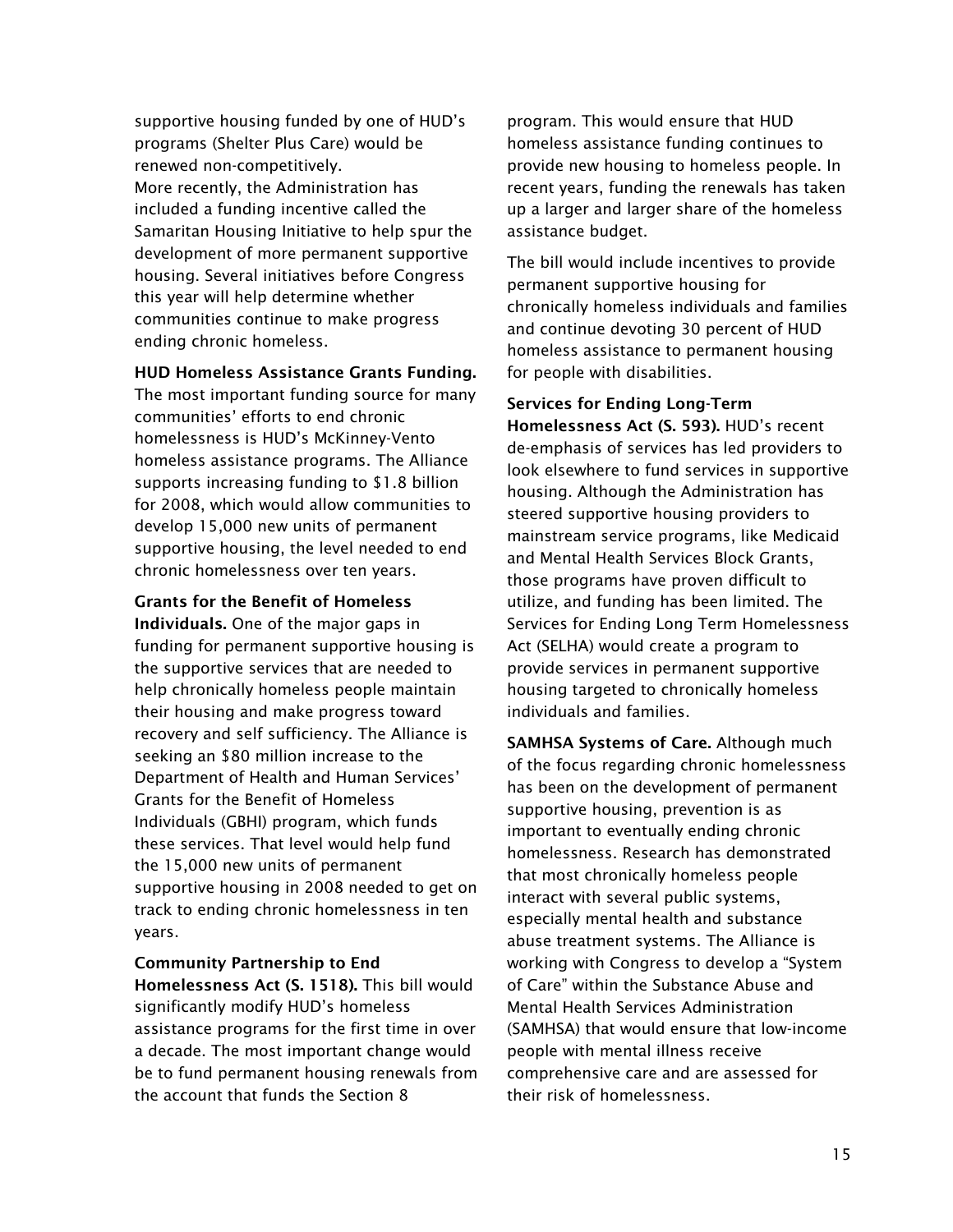## Issue Brief: Homeless Youth

National studies indicate a surprisingly high rate of homelessness among adolescents. Researchers estimate that between 5 and 7 percent (between 1 million and 1.5 million) of the general teenage population experiences at least one episode of homelessness each year. This number does not include young adults (aged 18 to 24) who experience homelessness. Homeless youth and young adults are at risk for physical abuse, sexual exploitation, mental health disabilities, chemical or alcohol dependency, and death.

Local nonprofit organizations lack the capacity to offer early intervention and prevention or residential stability to the majority of youth in their communities. The Congressional Research Service recently issued a report noting that federally funded programs serve only a fraction of the nation's homeless youth population.<sup>29</sup>

Given the diverse pathways to homelessness for unaccompanied youth and their special, developmental needs, the Alliance advocates on 3 distinct tracts: (a) to increase early intervention and family reunification services for homeless youth, (b) to expand long-term housing options consistent with young people's developmental needs, and (c) to offer after-care support to end homelessness for youth aging out of or exiting foster care and correctional settings.

## Federal Policy: Homeless Youth

Runaway and Homeless Youth Act. The Runaway and Homeless Youth Act was first enacted in 1974 and is the only federal law solely focused on unaccompanied, homeless youth. It offers communities access to federal funds to support a spectrum of services. Specifically, the Runaway and Homeless Youth Act (RHYA) funds shelter programs (basic centers), transitional housing, street-based outreach, and the National Runaway Switchboard. The RHYA programs help to prevent victimization, encourage family reunification, and ensure basic safety of unaccompanied children and youth.

Given the lack of capacity in most American communities to meet the needs of homeless youth, the Alliance supports funding for the Runaway and Homeless Youth Act programs (RHYA) at \$140 million in fiscal year 2008. Additionally, the Alliance supports reauthorizing the RHYA in 2008.

No Child Left Behind – Education of Homeless Children and Youth Act. The Education for Homeless Children and Youth (EHCY) program provides grants to states to assist them in assuring that homeless children and youth enroll, attend, and succeed in school. State educational agencies use EHCY funds to confront policies and practices that create barriers to enrollment, attendance, and success. States also make competitive sub-grants to local education agencies to improve achievement. The EHCY program was enacted as a component of the McKinney-Vento Homeless Assistance Act, and was last reauthorized in 2001 as part of the No Child Left Behind Act.

The Alliance supports funding for the Education for Homeless Children and Youth (EHCY) program in the Department of Education at \$70 million in fiscal year 2008. The Runaway and Homeless Youth Act programs and the Education for Homeless Children and Youth program are the primary

ł

<sup>29</sup> Fernandes, A. (2007). Runaway and Homeless Youth: Demographics, Programs, and Emerging Issues, CRS Report to Congress, Congressional Research Service, Washington, DC.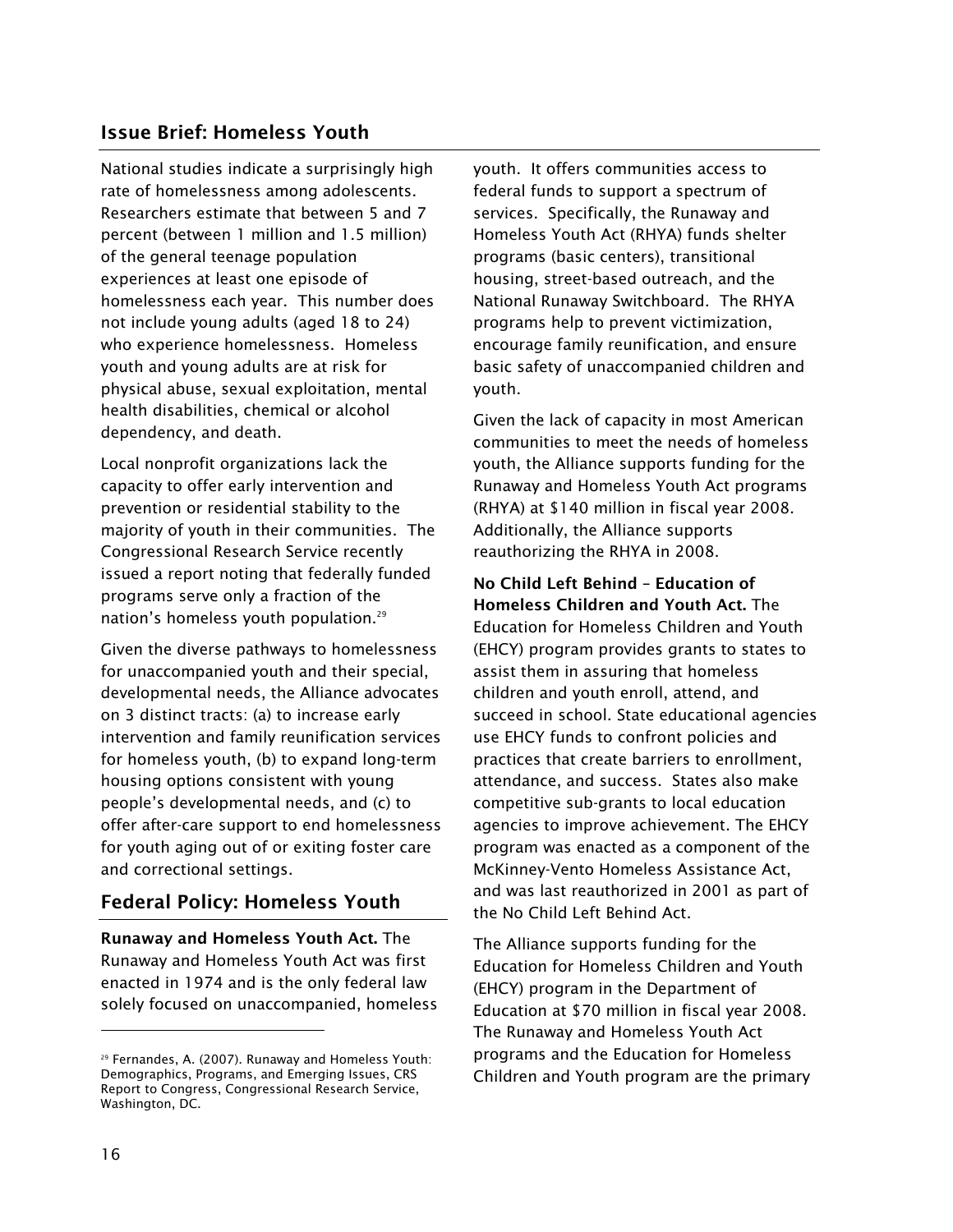federal programs targeted to homeless youth.

Juvenile Justice Delinquency and

Prevention Act. There is a lack of community-based youth service programs able to divert youth from detention or able to provide support and housing to all the youth exiting correctional settings. Far too many runaway youth end up in correctional systems instead of being offered support to find family connections and residential stability. While the Juvenile Justice Delinquency and Prevention Act (JJDPA) seeks to prevent runaway youth and other status offenders (truancy, alcohol possession, curfew violations) from being placed in jails and secure facilities, a loophole to this prohibition exists in the law which allows courts to issue orders detaining runaways.

The Alliance is a member of the National Juvenile Justice and Delinquency Prevention Coalition which seeks to reauthorize JJDPA in 2007. The National Juvenile Justice and Delinquency Prevention Coalition has issued a Statement of Principles to guide the Act's reauthorization process.30

Additionally, the Alliance supports increased appropriations for early intervention and prevention services to divert youth offenders from detention. Congress has reduced funding for JJDPA programs by \$238 million since fiscal year 2002.

#### Chafee Foster Care Independence

l

Programs. Too often, youth exit foster care without adequate skills or resources to live independently. The Chafee Foster Care Independence Programs (the Foster Care Independence Act of 1999) offer states critical federal funding to assist youth in transition. The Act broadened services that could be provided to foster youth, including services for youth up to age 21 who had already aged out of the system. The services include education, training, employment, and financial support. States may spend up to 30 percent of funds on room and board, although many states fail to offer this level of support.

The Alliance is working with Congress to enact the following changes to the Chafee Foster Care Independence living Programs and Temporary Assistance for Needy Families (TANF) programs:

- grant greater flexibility to states to extend services to youth age 21 through age 24;
- $\bullet$  authorize maintenance payments for kinship guardianship assistance to foster care children and youth;
- expand the federal funds dedicated to assist foster youth in transition to a healthy adulthood and create incentives for states to use the 30% room and board option to increase housing assistance; and
- $\bullet$  aggressively reach out to young people who are eligible for TANF, specifically teen and young adult parents as a source of health care insurance and supplemental income support.

<sup>&</sup>lt;sup>30</sup> To view the Statement of Principles, please visit http://njjn.org/media/resources/public/resource\_475.p df.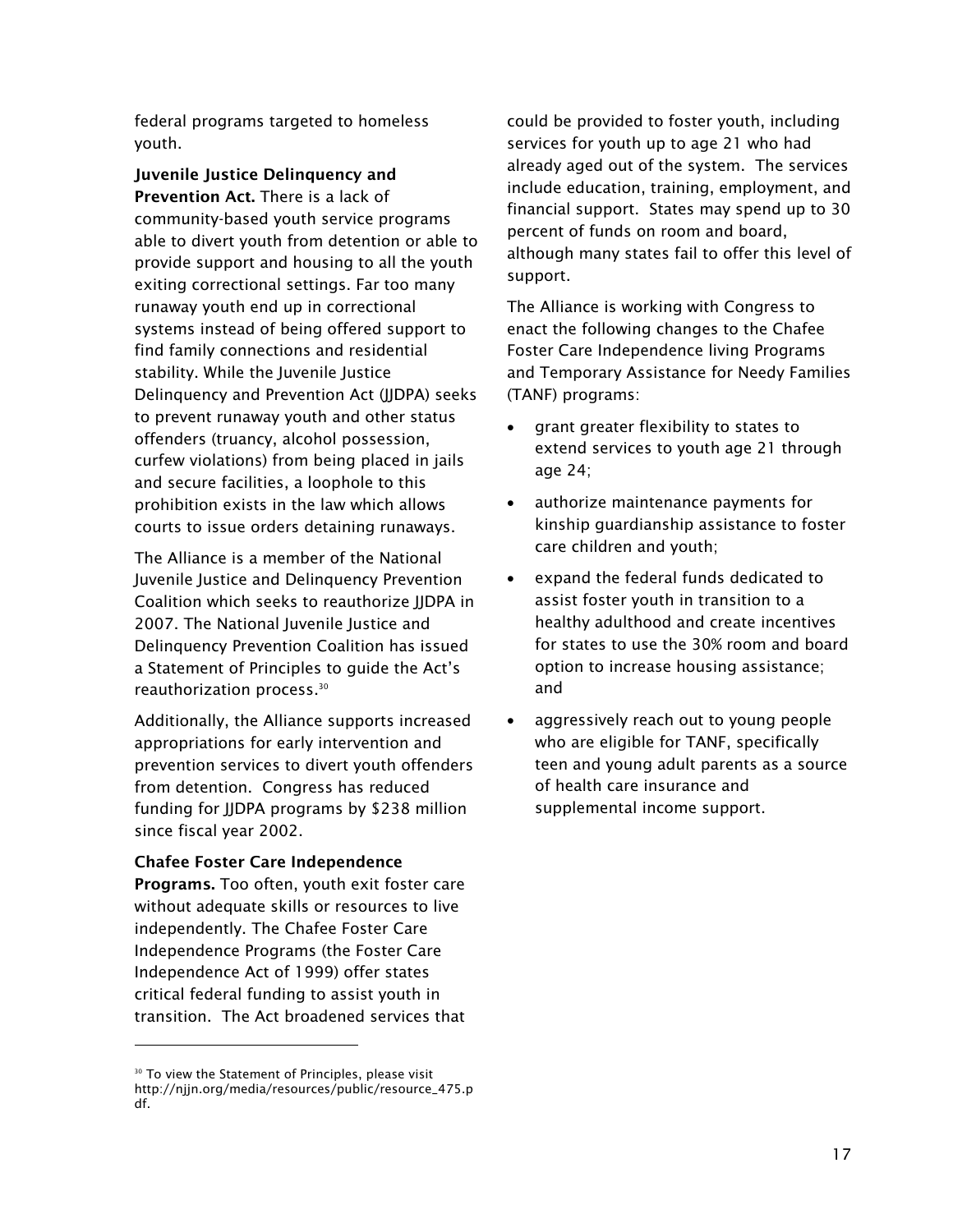#### Issue Brief: Rural Homelessness

America's small towns and communities are not immune to the problem of homelessness. The last national estimate of the number of homeless people living in rural areas was 9 percent. $31$  Many rural homeless people live in the woods, campgrounds, cars, abandoned farm buildings, or other places not intended for habitation. Many more individuals and families in rural areas live in substandard housing or are doubled up.

The same structural factors that contribute to urban homelessness—lack of affordable housing and inadequate income—also lead to rural homelessness. Historically, the greatest housing concern for rural Americans has been poor housing quality. During the 1990's, there were significant improvements in rural housing quality; however, approximately 1.5 million (6.6 percent) rural homes are substandard according to the 2003 American Housing Survey.<sup>32</sup> Residents in substandard housing are often forced to seek safer, more expensive housing that they are unable to afford. As a result, poor-quality housing can lead to periods of homelessness.

Insufficient income and high rates of poverty also lead to rural homelessness. According to the latest report by the U.S. Census Bureau, the median income for households living in non-metropolitan areas was \$37,564, compared to \$48,474 for metropolitan areas. Poverty is a persistent problem in rural America. The national

ł

poverty rate is 12.6 percent, whereas the poverty rate in rural areas is  $14.5$  percent,  $33$ and 189 of the 200 poorest counties are rural.34 More than 19 percent of rural children live in poverty (an increase of more than 3 percent from  $2000$ ).<sup>35</sup>

Demographically, there are a number of differences between rural and urban homelessness. Homeless people in rural areas tend to be homeless for shorter periods of time and are less likely to have health insurance and access to medical care.36 As noted earlier, other predictors of homelessness, such as substance abuse and mental illness, contribute to rural homelessness. Those who experience rural homelessness report higher rates of alcohol abuse and domestic violence, but lower rates of mental illness and drug abuse than the urban homeless population.<sup>37</sup> However, more recent research suggests that, when looking at substance use trends for the *entire* population, there is no difference in

<sup>35</sup> Carsey Institute. 2006. *Child Poverty in Rural America: New Data Shows Increases in 41 States*. Durham, NH: University of New Hampshire

<sup>36</sup> Kudlowitz, Mark. "Rural Homelessness: Challenges and Strategies." Workshop presentation, 2006 National Alliance to End Homelessness Annual Conference, Washington, DC, July 17, 2006.

<sup>&</sup>lt;sup>31</sup> Burt, M.R., Aron, L.Y., Douglas, T., Valente, J., Lee, E., and Iwen, B. 1999. *Homelessness: Programs and the People they Serve, Findings of the National Survey of Homeless Assistance Providers and Clients Technical Report.* Urban Institute. Washington, DC: Interagency Council on the Homeless.

<sup>&</sup>lt;sup>32</sup> U.S. Census Bureau and United States Department of Housing and Urban Development. 2004.

<sup>&</sup>lt;sup>33</sup> U.S. Census Bureau and United States Department of Housing and Urban Development. 2004. *American Housing Survey for the United States: 2003*. Washington, DC. Available at http://www.census .gov/prod/2004pubs/H150-03.pdf.

<sup>34</sup> Housing Assistance Council. 2002. *Taking Stock: Rural People, Poverty, and Housing at the turn of the 21st Century*. Washington, DC. Available at http://www.ruralhome.org/pubs/hsganalysis/ts2000/1T Sfrontice.pdf.

 $37$  Burt, M.R., Aron, L.Y., Douglas, T., Valente, J., Lee, E., and Iwen, B. 1999. *Homelessness: Programs and the People they Serve, Findings of the National Survey of Homeless Assistance Providers and Clients Technical Report.* Urban Institute. Washington, DC: Interagency Council on the Homeless.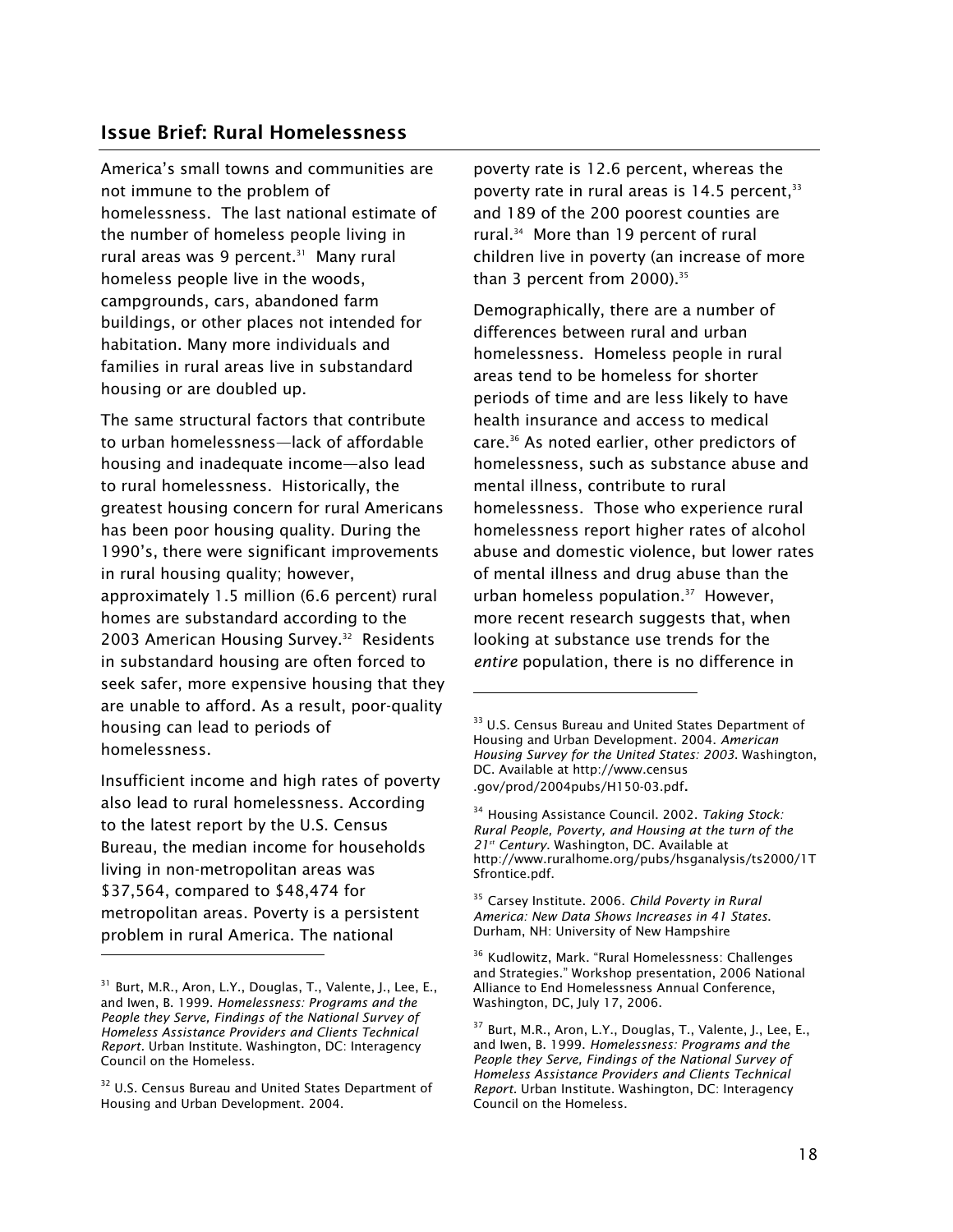reported substance abuse between rural and urban residents.38

These differences create barriers to effectively serve homeless people in rural areas. The barriers to serving rural homeless people include a negligible amount of available affordable housing, limited transportation methods, and the fact that federal priorities and programs tend to favor urban areas.<sup>39</sup>

## Federal Policy: Rural Homelessness

One of the key differences between rural and urban homelessness is that those experiencing homelessness in a rural area are less likely to receive government assistance. Rural areas often do not have comprehensive homeless assistance systems, and they may not have the same capacity as urban areas.

#### Community Partnership to End Homelessness Act (S. 1518). The

Community Partnership to End Homelessness Act (CPEHA) would take great strides in addressing the unique needs of rural communities. It would modify and fund HUD's long-dormant Rural Homelessness Grant Program, significantly improving the ability of rural communities to provide muchneeded housing and services to homeless people.

Under CPEHA, rural areas could elect to apply for funds under the Rural Homelessness and Housing Stability Grant Program instead of

l

the regular process, thereby competing against other rural communities and removing the disadvantages they experience when competing against urban areas.

In addition to offering a separate application process for rural areas, CPEHA would also grant them more flexibility in serving homeless people. Because rural communities are often without shelters or a comprehensive homeless assistance system, some homeless people live doubled-up with friends or families. They are precariously housed and rotate from one unstable housing situation to another. Under CPEHA, rural communities would have the ability to use homeless assistance funds for housing stabilization services and for prevention, and they could effectively serve people who are living doubled-up.

Prevention is one of the most important strategies for ending rural homelessness. Preventing the occurrence of homelessness is the most economic way of ending homelessness. For rural communities that have limited funding, providing people at risk of homelessness with prevention services, such as paying back rent or utilities and case management, can significantly decrease the number of people moving into homelessness.

Rural Housing Programs. The U.S. Department of Agriculture has several housing programs targeted specifically for rural areas. Two of those programs – Section 515 and Section 521 – are intended to help those in rural areas with the most severe housing challenges.

<sup>38</sup> Van Gundy K. 2006. *Substance Abuse in Rural and Small Town America*. Carsey Institute. Durham, NH: University of Hew Hampshire.

<sup>&</sup>lt;sup>39</sup> Myers, Diana. "Sight Unseen: The Neglected Problem of Rural Homelessness." Workshop Presentation, 2005 National Alliance to End Homelessness Annual Conference, Washington, DC, July 12, 2005.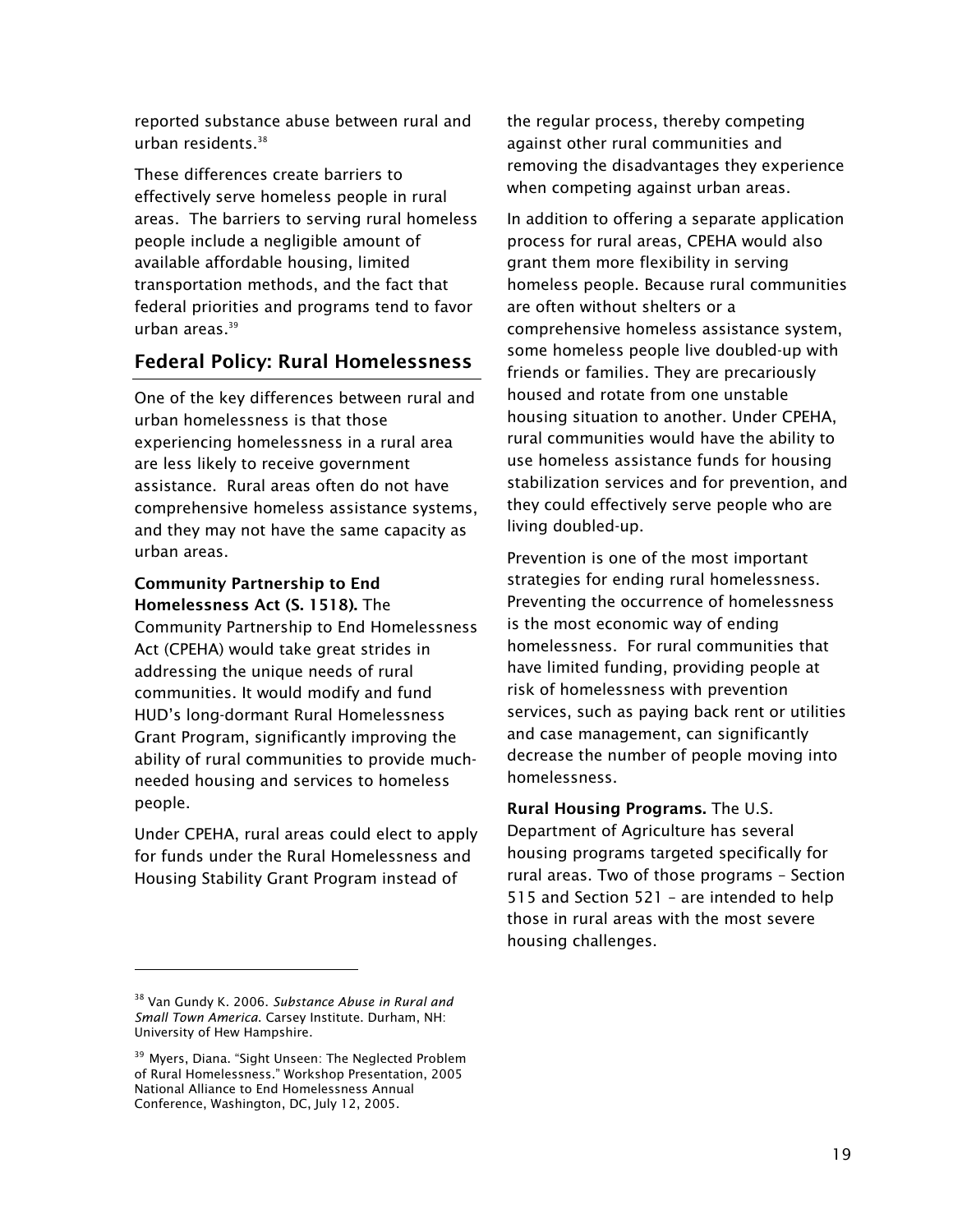#### Issue Brief: Homeless Veterans

Convergent sources estimate that between 23 and 40 percent of homeless adults are veterans.40 A recent estimate calculated by the U.S. Department of Veterans Affairs (VA) found that on any given night in 2006 nearly 196,000 veterans were homeless.<sup>41</sup>

Although homeless veterans have served in different wars, including World War II, Korean War, Cold War, Vietnam War, Grenada, Panama, Lebanon, and the first Persian Gulf war, research indicates that those serving in the late Vietnam and post-Vietnam era had the highest representation in the homeless population.42 Recent media accounts highlight a small but growing number of veterans from the Iraq and Afghanistan wars entering shelters.<sup>43</sup>

The causes of homelessness among veterans are difficult to untangle. Despite common perceptions that homeless veterans are more likely to be mentally ill or suffer from high rates of Post Traumatic Stress Disorder (PTSD), the characteristics of homeless veterans actually look similar to other homeless adults.<sup>44</sup> The same factors that predict homelessness among the general population—poverty, lack of affordable

42 Burt, M.R.., Aron, L.Y., Douglas, T., Valente, J., Lee, E., and Iwen, B. 1999. Homelessness: Programs and the People They Serve, Findings of the National Survey of Homeless Assistance Providers and Clients Technical Report. Washington, DC: Interagency Council on the Homeless.

43 See for example, "Homeless Bound?" Time Magazine, January 10, 2005; "When I came Home: Fighting for Homeless Vets" NPR, May 29, 2006; "About New York; War Veteran's Homecoming is Spent In Homeless Shelters" the New York Times, April 24, 2004.

ł

housing, poor access to support networks, and personal characteristics—also predict homelessness among veterans.

Similarly, the reported rates of mental health problems are the same for veteran and nonveteran homeless males (about 10 percent of each group report having a mental health problem in the past year). Homeless veterans report needing help finding a job (45 percent) and finding housing (37 percent).<sup>45</sup>

Approximately 63,000 veterans were chronically homeless in 2005.<sup>46</sup> The Department of Veterans Affairs estimates that "veterans are twice as likely as other Americans to become chronically homeless."47

## Federal Policy: Homeless Veterans

The National Alliance to End Homelessness has joined with the Corporation for Supportive Housing, the National Coalition for Homeless Veterans, and Volunteers of America on an agenda for homeless veterans. It includes the following:

- - Appropriate \$170 million for VA Grant and Per Diem program in fiscal year 2008 and \$200 million in fiscal year 2009. Additionally, the per diem payment program should be revised to reflect current costs of providing needed housing and services in cities and rural communities nationwide.
- $\bullet$  Provide 20,000 Section 8 Vouchers for the HUD-Veterans Affairs Supported Housing (HUD-VASH) program, which

<sup>40</sup> Rosenheck, R.A., Lea, C., Frisman, L.K., Lam, J. and Chung, A. 1996. Homeless Veterans. Homelessness in America (Jim Baumohl, ed.), Phoenix, AZ: Oryx Press.

<sup>41</sup> *Community Homelessness Assessment, Local Education and Networking Group (CHALENG) for Veterans.* U.S. Department of Veterans Affairs. 2007.

<sup>44</sup> Rosenheck. 1996.

<sup>45</sup> Burt. 1999.

<sup>46</sup> U.S. Government Accountability Office. 2006. Homeless Veterans Programs. Washington, DC.

<sup>47</sup> See "Homelessness Plagues Many U.S. Veterans" March 31, 2005 Associated Press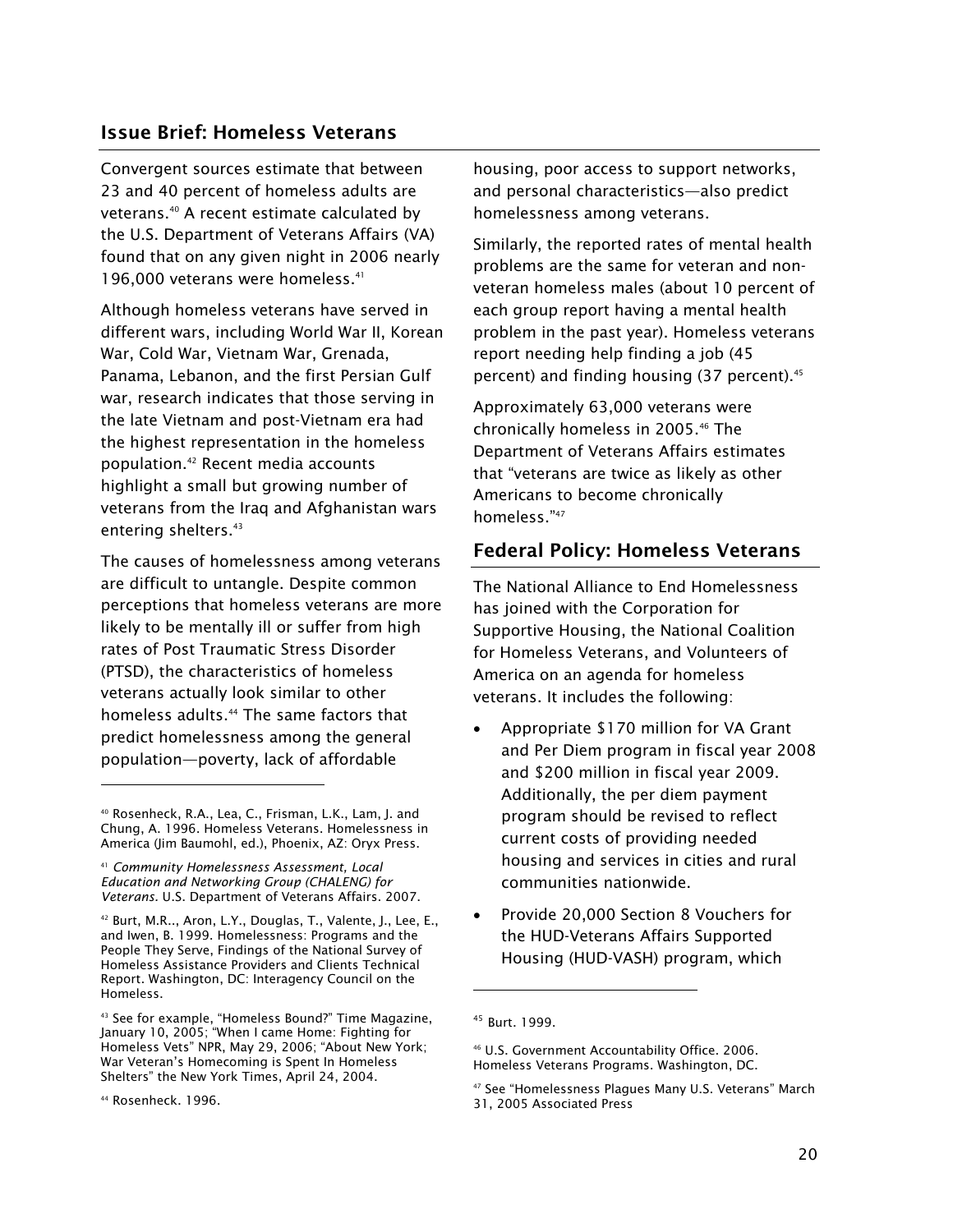provides permanent housing subsidies and case management services to homeless veterans with mental health and addictive disorders.

- $\bullet$  Through the VA Medical Care Account, provide a dollar for dollar services match for the HUD-VASH Section 8 vouchers. This can be done with bill language requiring VA to spend funds from the medical care account in this manner.
- Authorize a program to fund supportive services in permanent supportive housing targeted to extremely low income veterans and appropriate \$100 million for this program. Some portion of program funds should be dedicated to veterans who are homeless upon entry into permanent supportive housing.
- $\bullet$  Authorize a capital program to create permanent housing projects targeted to extremely low income veterans, funded at \$200 million or more.

The two most active proposals in Congress for addressing the needs of homeless veterans are the Homes for Heroes Act and the Services to Prevent Veterans Homelessness Act. Congress is also considering adding vouchers to HUD-VASH, a program that combines HUD and VA funding to serve homeless veterans.

Homes For Heroes (S. 1084). This bill would create a new VA program to fund permanent housing for veterans, filling a substantial gap in the existing system of supports for veterans who experience homelessness. Currently, VA programs fund transitional housing but not permanent housing, even though the population of homeless veterans is thought to be generally older and with a higher proportion of people with severe disabilities compared to the homeless population generally, which suggests the need for permanent supportive housing.

The bill would also require a set-aside of funding for 20,000 Housing Choice Vouchers (Section 8) specifically for homeless veterans, as part of the HUD-VASH program.

Services to Prevent Veterans Homelessness Act (S. 874/H.R. 2378). This bill would allow VA to provide per diem payments to nonprofits to pay for supportive services to low-income veterans living in permanent housing with an emphasis on veterans who were recently homeless. This would be similar to per diem payments now made to nonprofits that operate transitional housing for veterans.

Housing and Urban Development-Veterans Affairs Supportive Housing (HUD-VASH) program. This program combines vouchers from HUD's Section 8 Housing Choice Voucher program with supportive services provided by VA. Approximately 1,000 HUD-VASH vouchers are in use, but no new vouchers have been funded for several years.

Homeless Veterans Grant and Per Diem Program. Grant and Per Diem is operated by VA to fund transitional housing for homeless veterans. Funds can be used for capital or operating expenses. The House and Senate Appropriations Committees proposed increasing funding in fiscal year 2008 to \$130 million, well above the Administration's request of \$107 million.

Homeless Veterans Reintegration Program. The Homeless Veterans Reintegration Program (HVRP) provides job placement services to homeless veterans. HVRP provides roughly \$20 million in yearly competitive grants to state and local workforce investment boards, public agencies, and both nonprofit and for-profit organizations that offer employment-based case management and services.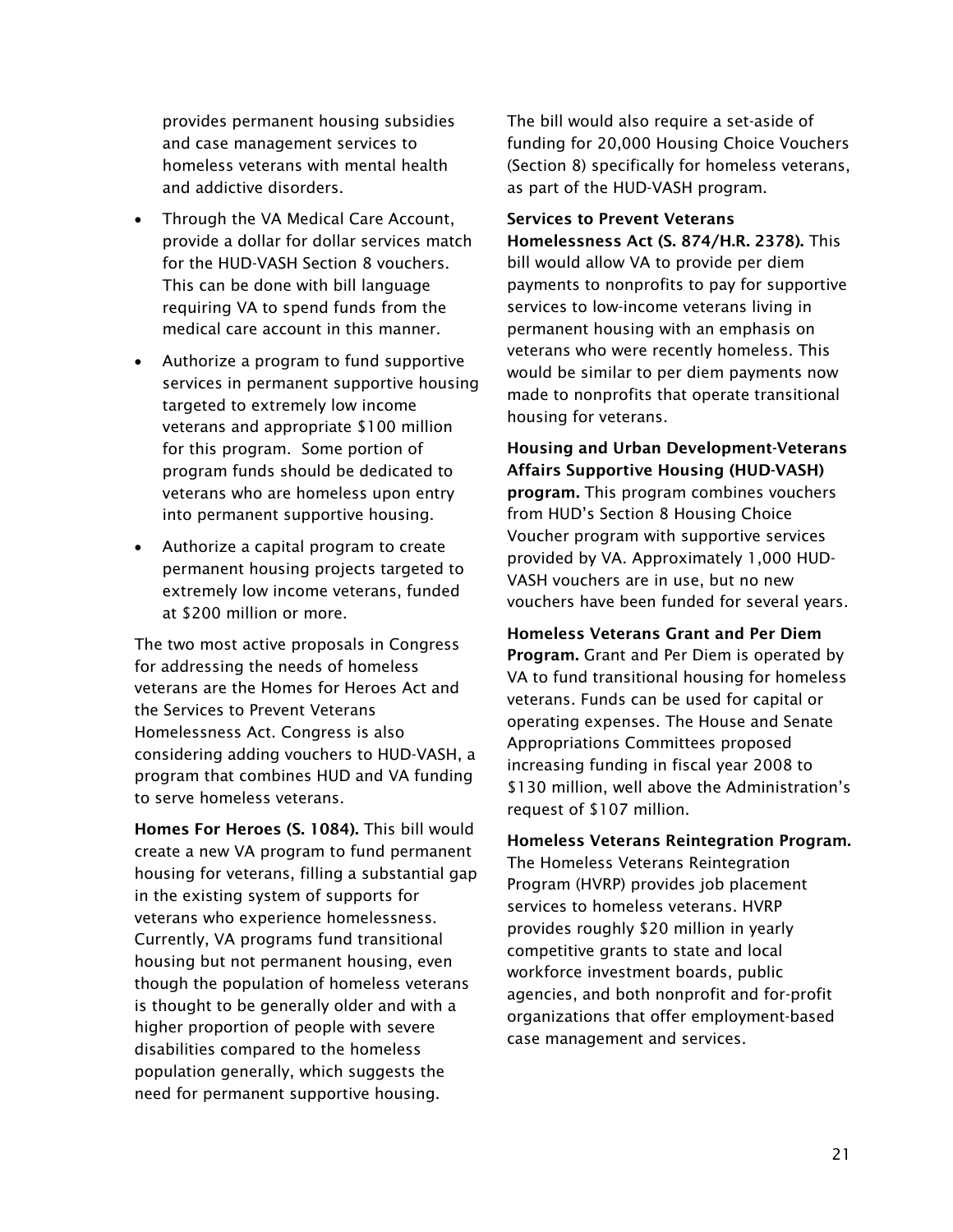## Issue Brief: Housing for People Leaving the Corrections System

Each year some 650,000 people leave state and federal prisons, and many times that number leave local jails. Some remain under corrections supervision, while others have served their sentences and have no further supports from the corrections system.

Housing problems, including homelessness, are common among this group. Their incomes tend to be low, and they experience difficult barriers to obtaining housing through the channels that are open to other low-income people. One result is that one in five people who leave prison becomes homeless soon thereafter if not immediately. In fact, a study by the California Department of Corrections reports that in major urban areas such as San Francisco and Los Angeles, the percentage of parolees who are homeless is as high as 30 to 50 percent at any given time. And preliminary studies indicate that those who leave prison and become homeless are substantially more likely than those with stable housing to commit a new crime and return to prison.

Effective models have emerged for addressing this problem. One is known as "reentry housing," subsidized housing with associated intensive support services directed especially toward people with disabilities. According to a cost analysis by the Corporation for Supportive Housing, a single re-entry housing unit in New York used by two people over one year can save \$20,000 to \$24,000 relative to the cost of release to shelter and re-incarceration.<sup>48</sup>

Another effective model involves working with the extended families of people leaving prison. Approximately 80 percent of people leaving prison go to live with family

members, at least initially. Many of these situations quickly become unstable, with homelessness a common result. Work by the Vera Institute of Justice, however, has demonstrated that a modest amount of services directed toward these families can have a stabilizing impact, preventing both homelessness and recidivism.

Federal law has placed restrictions on the ability of people returning from prison to utilize Section 8 and Public Housing, and has authorized Public Housing Agencies to impose substantially more restrictions. These restrictions are often supported by tenants' groups. People about to leave jail or prison with no place to live are generally eligible for services from HUD's homelessness programs, but HUD has decided that they will not immediately be eligible for permanent housing through these programs, in an attempt to prevent corrections agencies from "dumping" into the most expensive interventions offered by the homelessness system.

## Federal Policy: Housing for People Leaving the Corrections System

The Second Chance Act, (S. 1060/H.R. 1593). The Second Chance Act has been explicitly billed as a "first step" in developing a more effective federal response to the problem of people leaving corrections without adequate support. This bill would reauthorize and revise an existing grant program within the Department of Justice, providing money to states for reentry programs; create a federal interagency task force to study and coordinate policy; commission a number of research projects including a study of barriers in federal policy to successful reentry; and authorize grants from the Justice Department directly to nonprofits for reentry programs.

ł

<sup>48</sup> Corporation for Supportive Housing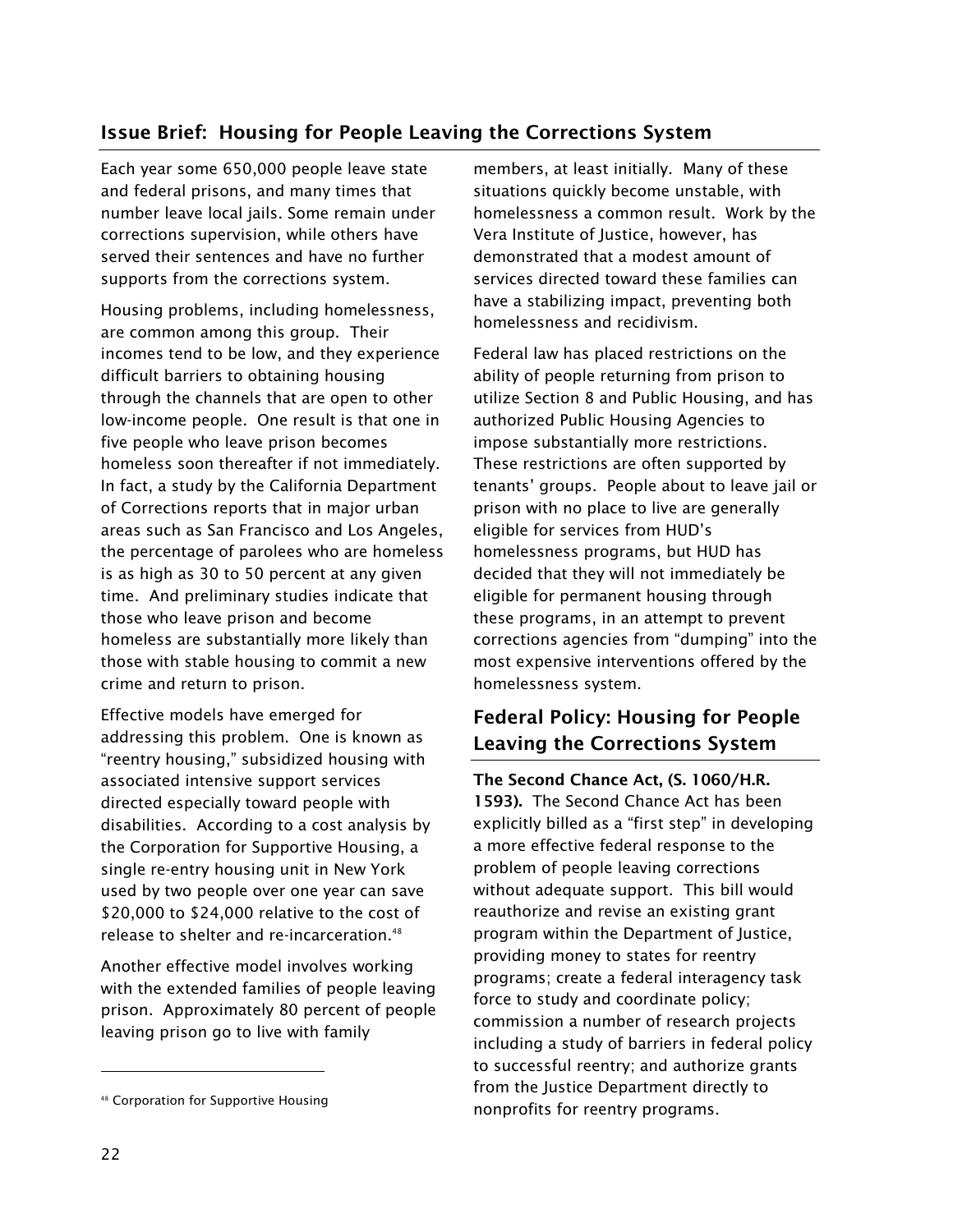# Legislation

The legislation section of this Policy Guide describes some of the important issues in federal homelessness policy that Congress is likely to debate this year. It includes two types of issues:

- -Appropriations: funding for programs that Congress must enact each year.
- Authorizations: create or modify programs or set automatic funding levels for programs, which do not have to be appropriated annually.

These are not the only proposals regarding homelessness, but in the Alliance's estimation, they are the most likely to be enacted and have a significant influence.

## Appropriations

#### Homeless Assistance Grants

HUD's Homeless Assistance Grants fund a variety of programs and activities. Last year, \$160 million was distributed to communities for the Emergency Shelter Grants program, and a similar amount will most likely be allocated this year. Most of the remaining funds are distributed through the Continuum of Care process. Under this process, homelessness providers in a specific geographic area work together to describe their assistance, identify their needs, and rank the projects that they want funded. HUD ranks the applications and provides funding based on the quality of the application, the performance of the local homeless assistance system, the need for homeless assistance, and the local rankings of individual programs. Funding can be used for permanent and supportive housing, transitional housing, and services.

While some cities have already made remarkable progress reducing homelessness, all of them are at a critical juncture. They have developed plans, brought in new partners, identified cost-effective strategies, and located some potential sources of funding. They are however counting on the federal government to be an active partner in their efforts.

The Administration's fiscal year 2008 budget request calls for \$1.586 billion for HUD homeless assistance funding, an increase of \$144 million from 2007. The National Alliance to End Homelessness estimates that the request would be sufficient to continue existing homeless activities, yet it would fund fewer than 8,000 new units of permanent supportive housing. While this is slightly more than has been funded in the last two fiscal years, it is still well below the pace of new units funded between 2001 and 2004, and just over half the number needed to fund the 15,000 units needed each year to be on track to end chronic homelessness in 10 years.

To help communities make sufficient progress on implementing their ten year plans, dozens of Members of the House and Senate signed letters urging their colleagues to provide \$1.8 billion in funding. That level of funding would be sufficient to meet the following objectives:

- - Fund all expiring permanent housing renewals, which by themselves will increase by \$65 million between 2007 and 2008.
- - Provide \$25 million to communities to set up cost-effective programs to help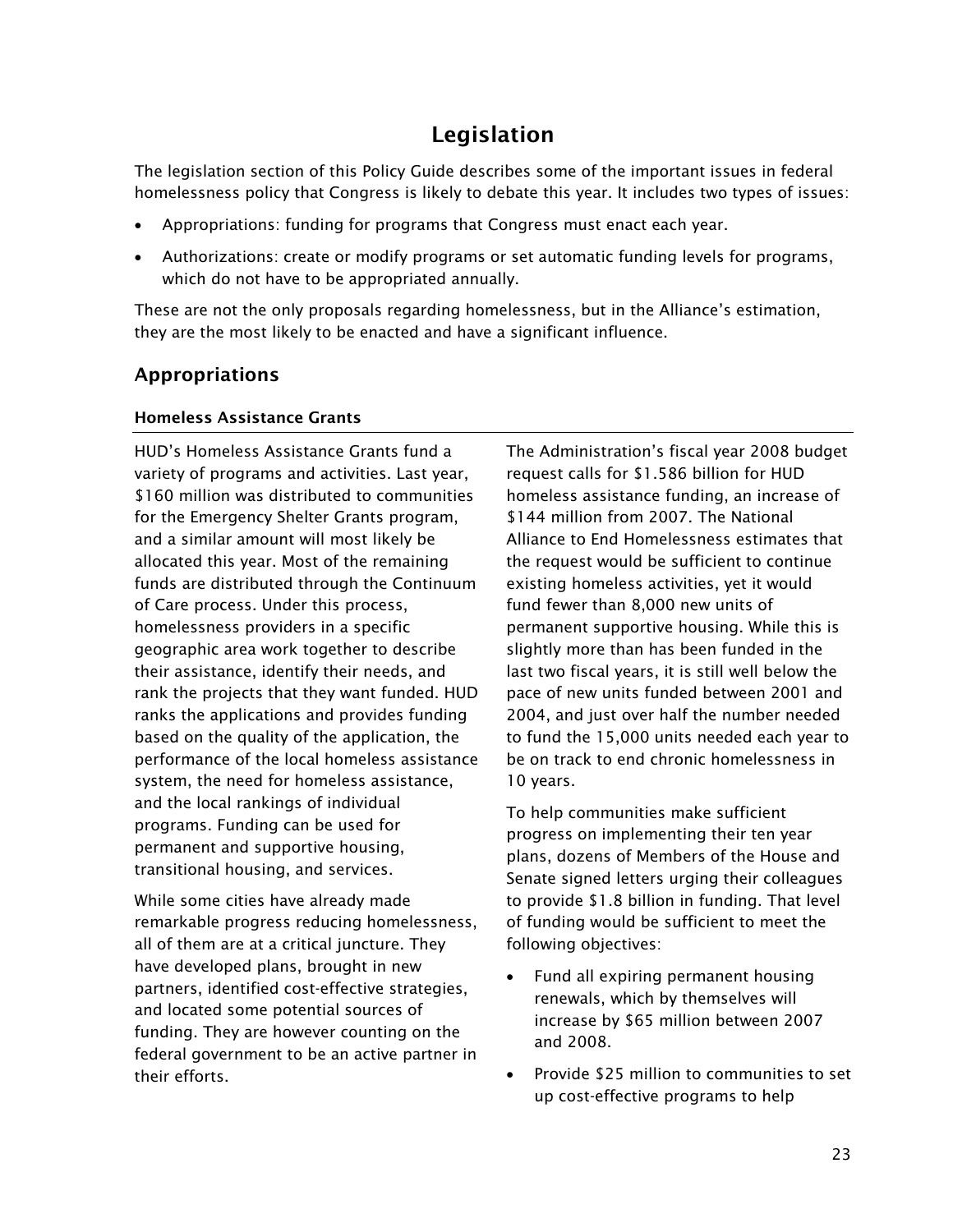homeless families move into permanent housing.

- Fund 15,000 new units of permanent supportive housing, helping communities create the 150,000 units over ten years needed to end chronic homelessness.

The House Transportation, HUD Appropriations Subcommittee approved a funding level of \$1.561 billion, which is \$119 million above last year's level.

#### Recommendations

Congress should provide \$1.8 billion for HUD homeless assistance programs.

Congress should continue two policies that have helped make the program a much more effective tool for ending homelessness:

- - A 30 percent set-aside for permanent supportive housing for families and individuals with disabilities.
- A set aside for Shelter Plus Care renewals. Shelter Plus Care is one of HUD's two main permanent housing programs. Without the funding guarantee, people in permanent housing

were in jeopardy of losing their housing. The changes allowed communities to develop tens of thousands of units of permanent supportive housing, and these policies should continue.

A similar initiative is needed to help end homelessness for the roughly 600,000 families who are homeless each year. Recently, communities have been implementing rapid re-housing programs, which cost-effectively move homeless families into private market permanent housing. The Alliance recommends that Congress provide an incentive within HUD's homeless assistance grants for these rapid re-housing programs. The incentive should support programs that do the following:

- $\bullet$  Focus on helping homeless families move into permanent housing as quickly as possible;
- Provide flexible short-term housing assistance as needed;
- Provide follow up supports to ensure stability and prevent a future occurrence of homelessness.

## Grants for the Benefit of Homeless Individuals/Treatment for Homeless Individuals

Through the Grants for the Benefit of Homeless Individuals (GBHI) and Treatment for Homeless Individuals (THI) programs, the Substance Abuse and Mental Health Services Administration (SAMHSA) has awarded grants around the country related to treatment of mental health and substance abuse disorders of homeless individuals, families and youth. These grants address the need to link substance abuse services and mental health treatment with emergency, transitional and permanent housing programs.

In fiscal year 2007, the GBHI program was funded at \$10 million and the THI program was funded at \$34 million through the Programs of Regional and National

Significance (PRNS) in the Center for Mental Health Services and the Center for Substance Abuse Treatment, respectively. For fiscal year 2008, the House Appropriations Subcommittee on Labor, HHS, and Education increased funding for the program by \$13 million, a 29% increase. However, the Senate Appropriations committee only provided the same funding level as fiscal year 2007.

#### Recommendation

Congress should increase GBHI by at least \$13 million in the final Labor, HHS and Education Appropriations legislation.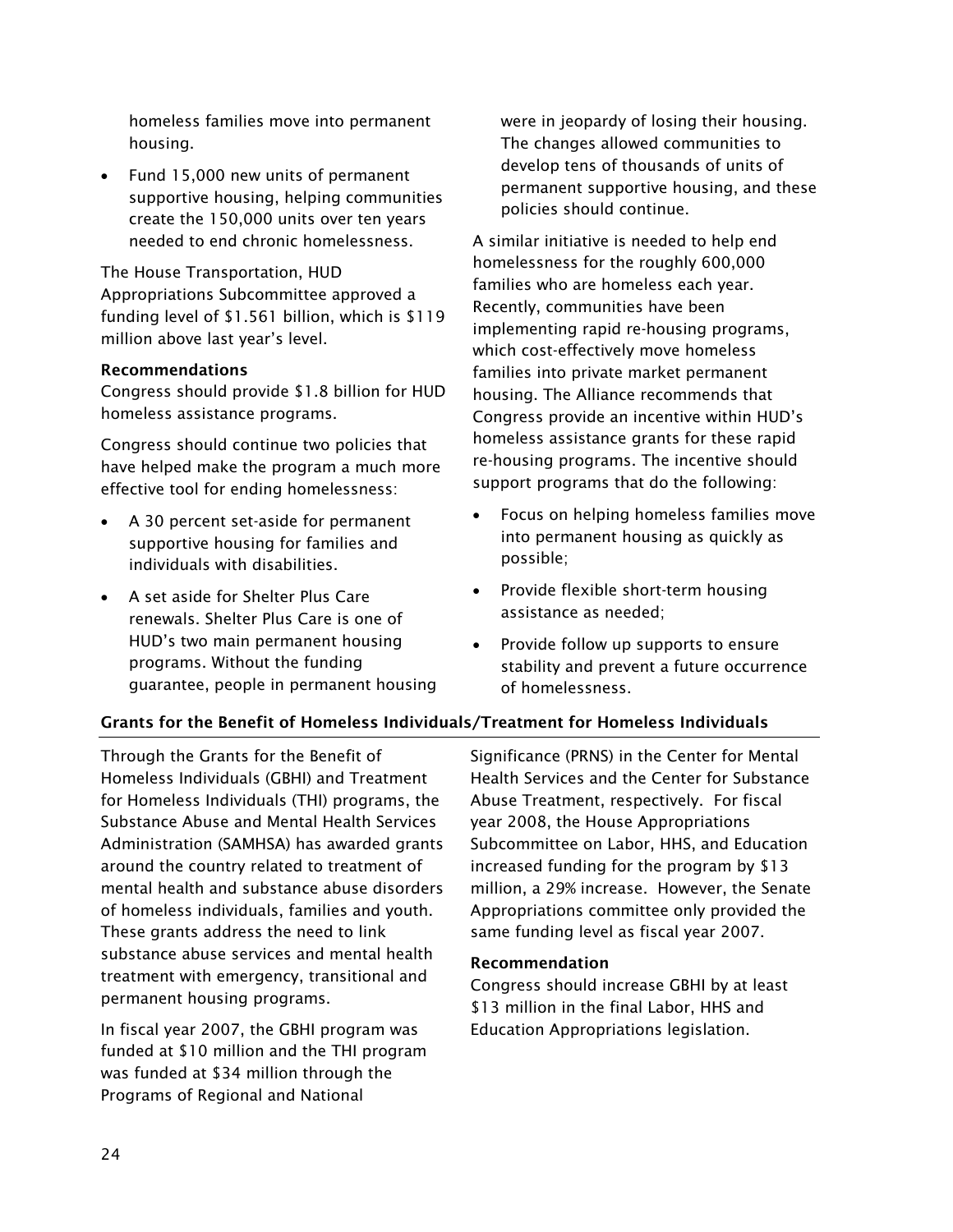#### Section 8 – Tenant-Based and Project-Based Rental Assistance

Section 8 tenant-based rental assistance (Housing Choice Voucher program) is the core program intended to assist extremely low income people with the cost of housing. It began in 1974, and, today, provides rental assistance to approximately 2 million households. Participants pay 30 percent of their incomes for rent, with the program paying the remainder up to a set maximum. Seventy-five percent of all new vouchers are targeted to individuals and families with incomes at or below 30 percent of Area Median Income (AMI). Practically all homeless people and those at risk of homelessness benefit from this targeting, as, on average, homeless people's incomes are only 13 percent of AMI.

In addition to Housing Choice Vouchers, Section 8 also includes roughly 1.2 million units of project-based rental assistance, which subsidizes specific units of housing through rental assistance or mortgage payments, or both. Tenant rents in projectbased units are calculated the same way as with Housing Choice Vouchers.

Housing costs continue to be a problem for millions of Americans. According to the Joint Center for Housing Studies at Harvard University, in 2005, 17 million households an all-time high—were severely cost burdened, meaning they paid more than half of their income on housing. Furthermore, almost 80 percent of those severely costburdened families were in the bottom quarter of the income distribution. Undoubtedly, Section 8 is critical in helping to bridge the gap between low-income people and the high cost of housing, and it is often all that stands between a family and homelessness.

Yet, despite this growing need, the Section 8 program has suffered setbacks over recent years. Not only has it been funded

insufficiently, but since 2004, approximately 150,000 of the two million Section 8 vouchers have been lost because of a flawed funding formula that prevented all the money provided by Congress from being spent. Under this formula, some public housing authorities, which administer the vouchers, received more funding than they were allowed to spend, while others did not have sufficient funding for their vouchers.

#### Tenant-Based Rental Assistance

In fiscal year 2007, overall funding for tenant-based rental assistance (Housing Choice Vouchers) was \$15.920 billion. For fiscal year 2008, the Administration proposed increasing funding by \$80 million (0.5 percent) to \$16 billion.

The Administration's request includes \$14.444 billion for contract renewals (most of the rest is for administrative fees). A recent analysis by the Center on Budget and Policy Priorities estimated that, in order for all of the roughly 2 million families who received vouchers in 2007 to continue receiving them in 2008, \$15 billion—almost \$600 million more than the President's request—is needed for contract renewals.

The House Appropriations Subcommittee proposed funding Housing Choice Vouchers at \$16.330 billion, or \$330 million greater than the Administration's overall request. The amount allocated to contract renewals was not known at the time this document was printed.

#### Project-Based Rental Assistance

The project-based program was funded at \$5.976 billion in fiscal year 2007, with \$5.829 billion going to renewals or expiring contracts. The Administration's request for fiscal year 2008 was \$5.813 billion, with \$5.523 billion for renewals or expiring contracts—approximately \$300 million less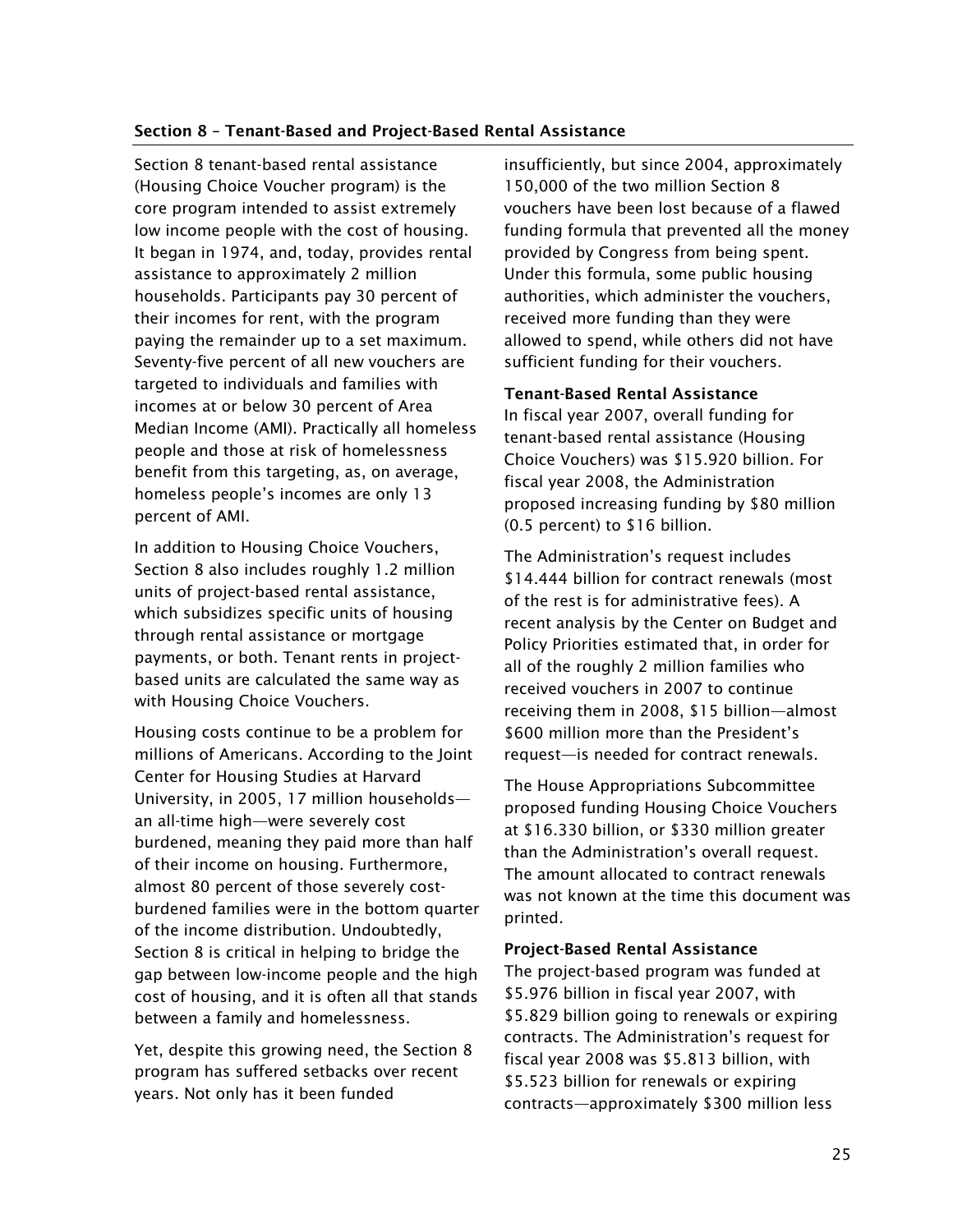than was enacted in fiscal year 2007. Though estimates of the renewal burden for project-based Section 8 are difficult to determine, the Center on Budget and Policy Priorities estimates that between \$6.1 and \$6.7 billion is needed for fiscal year 2008 in order to fund all renewals.

The House Appropriations Subcommittee has proposed funding project-based rental

assistance at \$6.479 billion, over \$650 million more than the Administration's request.

#### Recommendation

The Alliance urges Congress to provide enough funding to utilize all of the vouchers and project-based subsidies that are currently authorized as well as 100,000 additional vouchers.

#### Housing Opportunities for Persons with AIDS (HOPWA)

Research has confirmed that stable housing, coupled with supportive services responsive to their complex needs, increases the ability of persons living with HIV/AIDS, particularly those who are poor and low-income, to access and comply with life-sustaining HIV/AIDS treatment. The Housing Opportunities for Persons with AIDS (HOPWA) program, administered by the Office of HIV/AIDS Housing at HUD, provides funding to eligible jurisdictions across the country to address the compelling housing needs of persons living with HIV/AIDS and their families.

HOPWA is the only Federal program that specifically targets the housing needs of people with HIV/AIDS and their families. Established in 1992, HOPWA provides funds to qualified state and local governments to help low-income people with AIDS and their families by providing:

- -Short-term rental assistance
- - Mortgage and utility assistance to prevent homelessness
- Facility-based assistance including construction, rehabilitation, acquisition, operating costs and supportive services

Of the total funding available, 90 percent is allocated to states and localities by a formula based on the number of AIDS cases reported by the Centers for Disease Control and Prevention (CDC). Another 10 percent is

awarded through a national competition to states, localities, and nonprofit organizations undertaking projects of national significance, or to states and localities that do not qualify for formula funding.

The Administration requested \$300 million for fiscal year 2008, about \$14 million more than 2007. The House Appropriations Subcommittee on Transportation, Housing and Urban Development funded HOPWA at \$300 million. The Senate subcommittee has not yet taken action.

#### Recommendation

Congress should appropriate at least \$454 million for HOPWA for fiscal year 2008. Up to 60% of all people with HIV/AIDS, approximately 600,000, report experiencing homelessness or housing instability sometime during the course of their illness. According to HUD, 70,779 households received assistance through the HOPWA program in 2004-2005. Ninety-one percent of HOPWA assisted households have family incomes of less than \$1,000 a month and all are low-income. In a substantial way, HOPWA housing assistance helps to ensure that individuals and families affected by HIV and AIDS do not fall into homelessness and have access to necessary medical care and support services. HOPWA therefore, is a critical component of the nation's continuum of services for persons living with HIV/AIDS and is heavily relied upon by eligible jurisdictions.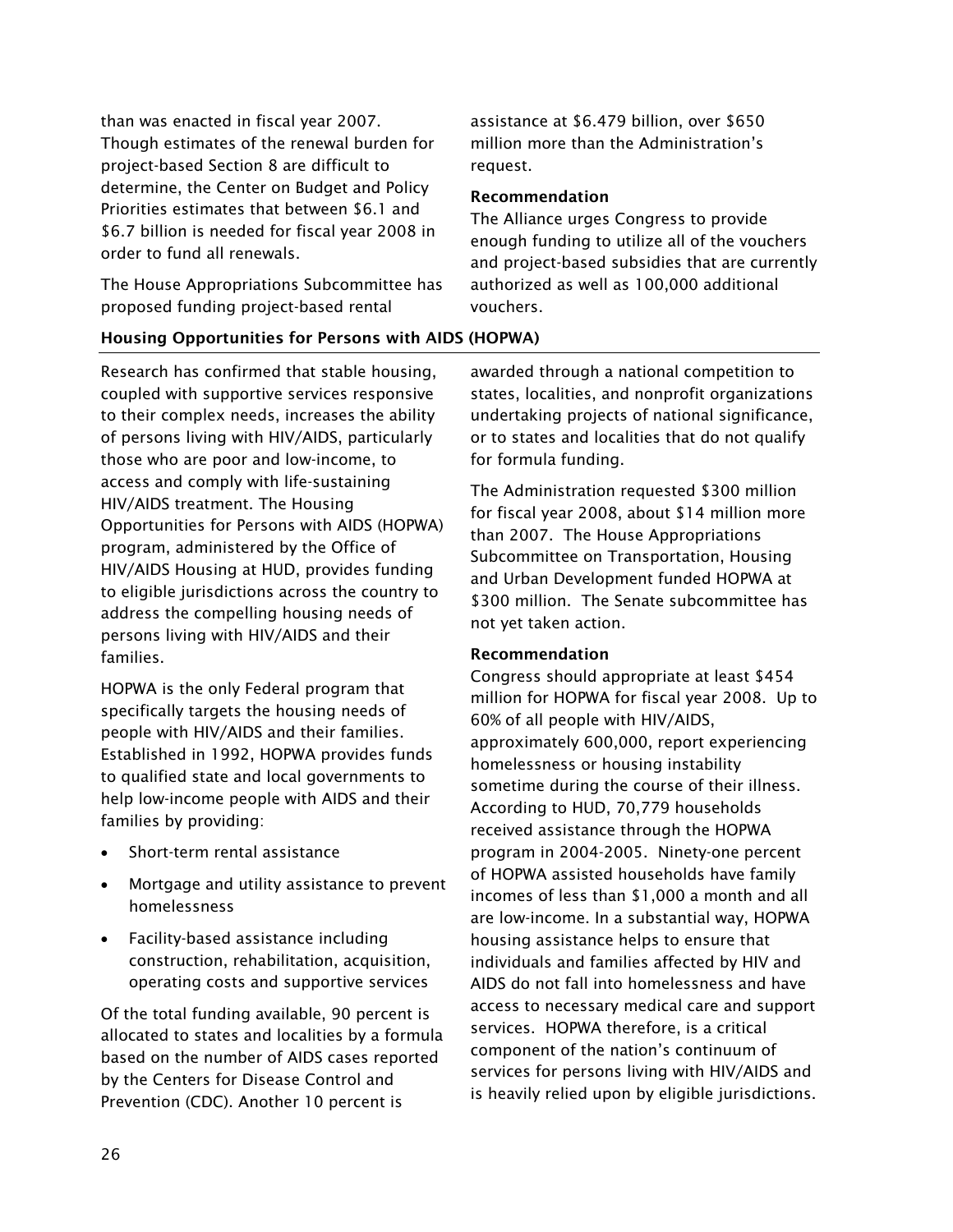#### Community Health Centers/Health Care for the Homeless

The Community Health Centers (CHC) program is a competitive grant that funds community health centers in medically underserved areas. Its purpose is to ensure that people in high poverty rural and urban areas have adequate access to health care, especially primary care. These health centers are one of the major providers of health care for the almost 46 million Americans who are uninsured. Since many homeless individuals are not eligible for Medicaid, the health centers fulfill a critical basic need.

The Health Care for the Homeless (HCH) program receives 8.7 percent of the overall CHC appropriation. Consequently, any growth in the Community Health Centers program results in a direct increase in Health Care for the Homeless funding.

The Administration requested \$1.988 billion for fiscal year 2008, level funding from fiscal year 2007. In June, the House Appropriations Subcommittee on Labor, HHS and Education

Runaway and Homeless Youth Act

- The Family and Youth Services Bureau, part of the Department of Health and Human Services' Administration for Children and Families, administers the Runaway and Homeless Youth Act programs. The three programs include:
- - The Basic Center Program, which provides financial assistance to meet the immediate needs of runaway and homeless youth and their families, including emergency shelter, reunification when possible, food, clothing, counseling and facilitating access to health care;
- - The Transitional Living Program which supports projects that provide long-term residential services to homeless youth ages 16 to 21 for up to 18 months; and

proposed \$2.188 billion for CHC which would result in \$190 million for Health Care for the Homeless programs. The Senate Appropriations Committee has passed its version of the appropriations bill and included \$2.238 billion for CHC, resulting in \$195 for Health Care for the Homeless.

#### Recommendation

Congress should accede to the Senate Appropriations Committee funding level of \$2.238 billion. This includes \$195 million for the Health Care for the Homeless program.

Community Health Centers and Health Care for the Homeless provide vital health care and related services to homeless people. In addition, these programs also provide funding for intensive outreach, case management and linkages to housing, income, and transportation. CHC and HCH providers are well positioned to achieve our goal of ending all homelessness.

 $\bullet$  The Street Outreach Program, which provides funds to private and nonprofit agencies performing outreach efforts designed to move youth off the streets.

The Administration requested \$102 million in fiscal year 2008 for these programs (\$40 million for Transitional Living Program (TLP), \$47 million for Basic Centers (BC), and \$15 million for Street Outreach), essentially the same funding levels as last year. However, the House Appropriations Subcommittee on Labor, HHS, and Education has recommended a \$10 million increase for these programs, while Senate Appropriations Subcommittee on Labor, HHS, and Education recommended a \$20 million increase for the consolidated account which funds the TLP, BC, National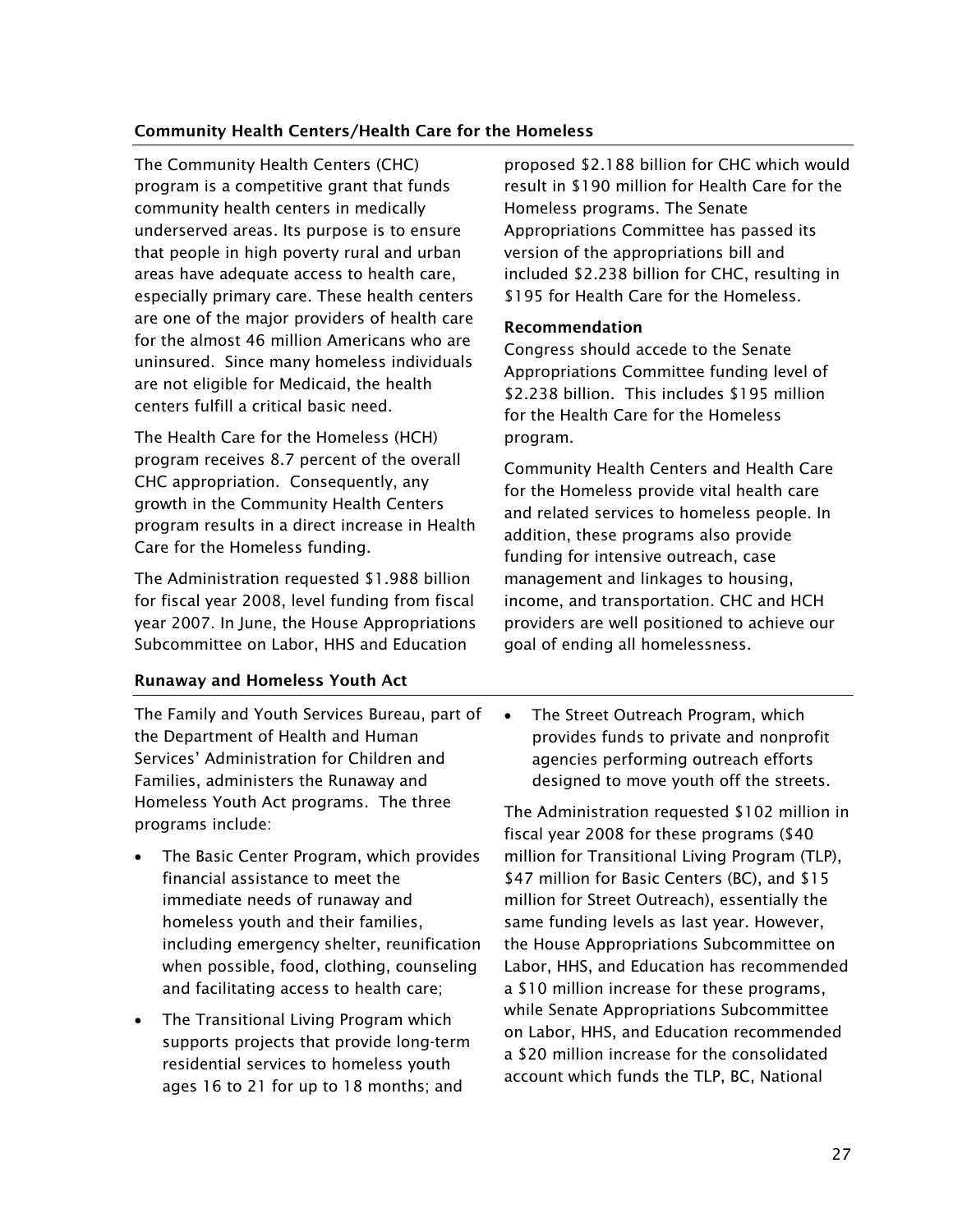Runaway Switchboard and training and technical assistance activities.

#### Recommendations

Appropriate \$140 million for Runaway and Homeless Youth Act (RHYA) programs, a \$38 million increase over the fiscal year 2007 funding level.

- At least \$120 million should be appropriated for the Basic Center and Transitional Living programs; and
- At least \$20 million should be appropriated for the Education and Prevention Grants to Reduce Sexual

Abuse of Runaway, Homeless and Street Youth (a.k.a. The Street Outreach Program).

This recommendation would serve more homeless youth (over 7,000 with shelter and housing and nearly 200,000 with outreach and crisis intervention). Without the minimum \$140 million these programs will continue to turn away youth who desperately need services. A 2007 report on homeless youth by the Congressional Research Service noted, "grantees serve only a fraction of the more than one million youth who run away or are homeless."

#### Projects for Assistance in Transition from Homelessness

The Projects for Assistance in Transition from Homelessness (PATH) program allocates funds by formula to states to serve homeless people with serious mental illness. Eligible services include outreach, screening and diagnosis, habilitation and rehabilitation, community mental health services, substance abuse treatment, case management, residential supervision, and housing. PATH supported programs served over 82,000 people in fiscal year 2005. Of those for whom a diagnosis was reported, approximately 27 percent had schizophrenia and other psychotic disorders, and 44 percent had affective disorders such as depression. Also, 57 percent had co-occurring substance use disorders.

Funding for the PATH program falls far short of the amount necessary to enable states to ensure access to mental health services for people experiencing homelessness. Under the PATH formula grant, approximately 30 states share in the program's annual appropriations increases. The remaining states and territories receive the minimum grant of \$300,000 for states and \$50,000 for territories. These amounts have not risen since the program was authorized in 1991.

To account for inflation, advocates are asking Congress to consider raising the minimum allocation to \$600,000 for states and \$100,000 for territories. Implementing this change would necessitate a funding increase of almost \$8 million. If the authorizing committees do not have sufficient time to address this issue, the appropriations committees could make the amendment through appropriations bill language, working in conjunction with authorizers.

In fiscal year 2007, Congress appropriated \$54.3 million for the PATH program. The Administration requested \$54.3 million for fiscal year 2008. The House Appropriations Subcommittee on Labor, HHS and Education and the full Senate Appropriations Committee proposed the Administration's request.

#### Recommendations

Congress should appropriate at least \$62.3 million for the PATH program.

Congress should also revise the small State minimum for the PATH program. Congress should increase the minimum state grant from \$300,000 to \$600,000.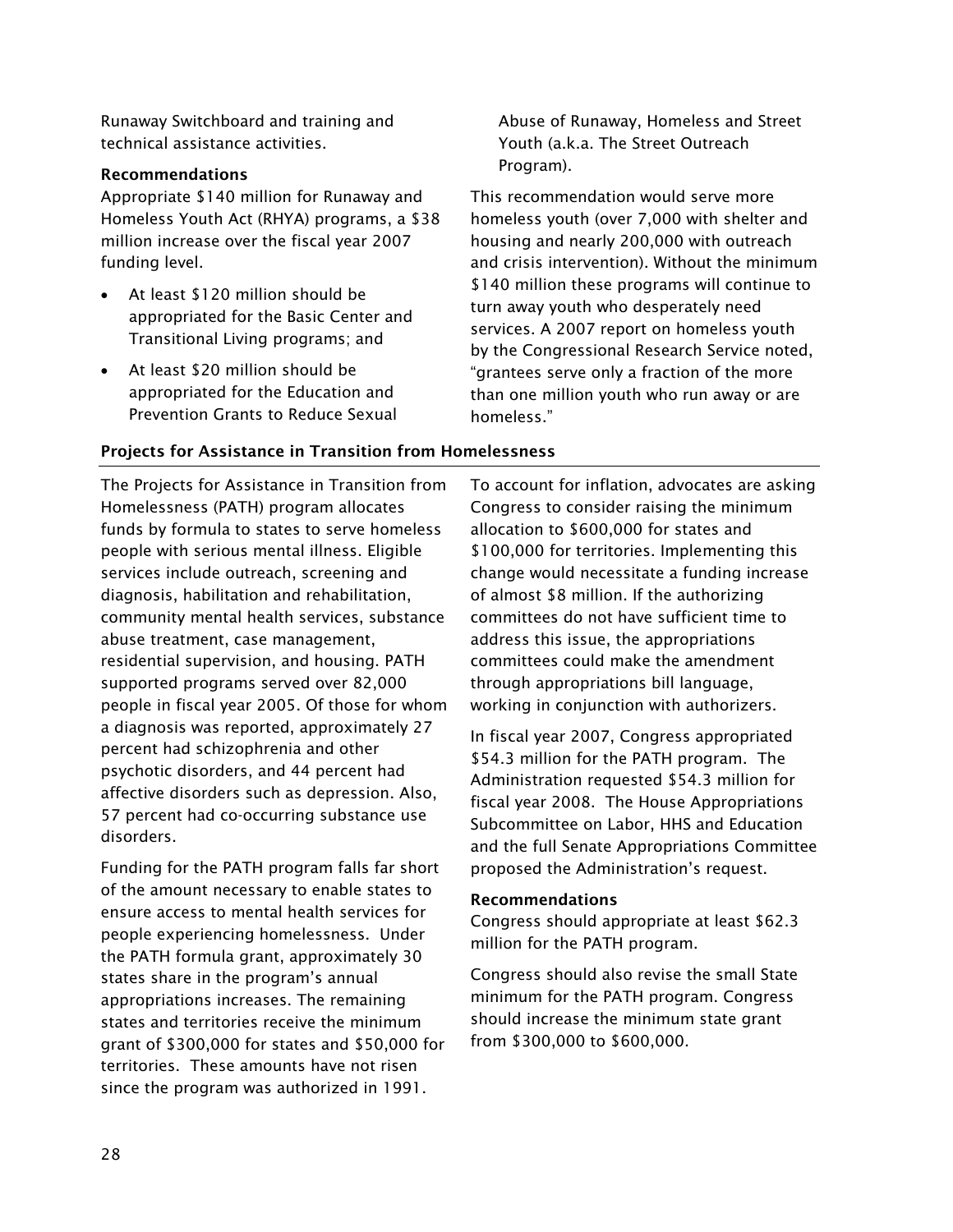#### Homeless Veterans Reintegration Program

The Department of Labor operates the Homeless Veterans Reintegration Program (HVRP) to provide job placement services to homeless veterans. HVRP provides yearly competitive grants to state and local workforce investment boards, public agencies, and both nonprofit and for-profit organizations that offer employment-based case management and services. The Incarcerated Veterans Transition Program, which helps veterans who are ex-offenders and are at risk of homelessness successfully enter the work force, is funded through HVRP.

#### Education for Homeless Children and Youth

The Education for Homeless Children and Youth program (EHCY), operated by the Department of Education, assures that homeless children are able to enroll, attend, and succeed in school. EHCY establishes liaisons between shelters and schools and provides funding for children's transportation, tutoring, and supplies.

The Administration requested \$62 million for the Education for Homeless Children

#### Homeless Veterans Grant and Per Diem

Operated by the Department of Veterans Affairs, the Grant and Per Diem program funds capital grants and operating costs for transitional housing and service centers for homeless veterans. It has two components, a capital grant program that can fund up to 65 percent of the capital costs of construction, renovation, or acquisition, and a Per Diem component that funds operating costs, including salaries, for transitional housing programs

Because of insufficient funding, HVRP has been able to serve only a small percentage of eligible homeless veterans.

The Administration requested \$23.6 million for fiscal year 2008, an increase of \$1.8 million, or 9 percent, over fiscal year 2007. The House Labor, HHS, Education Appropriations Subcommittee proposed the same amount of funding.

#### Recommendation

The Alliance recommends increasing funding for HVRP.

and Youth Program for fiscal year 2008. The Senate Appropriations Committee and House Appropriations Subcommittee recommended \$67 million.

#### Recommendation

Fully fund the Education for Homeless Children and Youth Program at its authorized level of \$70 million.

and service centers. Funding for Grant and Per Diem has increased substantially, from \$31 million in 2001 to \$105 million in 2007. The House and Senate Appropriations Committees have recommended a funding level of \$130 million for 2008.

#### Recommendation

The Alliance supports a funding level of \$170 million for 2008.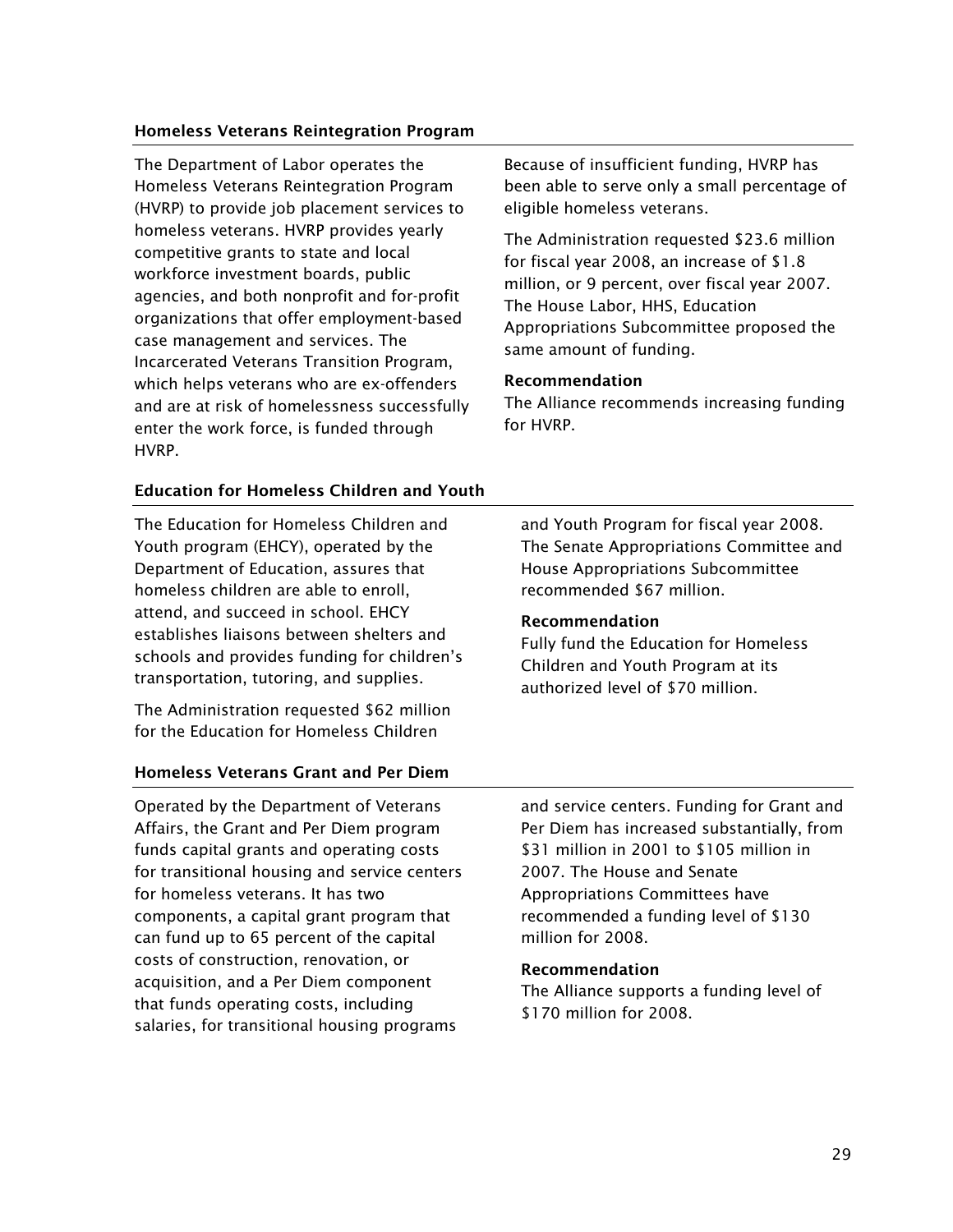#### Emergency Food and Shelter Program

The Emergency Food and Shelter Program (EFSP) is operated by the Federal Emergency Management Agency, which is part of the Department of Homeland Security. EFSP distributes federal funds to local communities for homelessness prevention, including emergency food and shelter services. At the local level, EFSP funds are distributed under the supervision of local boards, comprised of nonprofit, faith-based, and community agencies active in antipoverty work. EFSP combats homelessness by providing one-time monetary grants to families whose short-term crisis situations leave them behind on rent, utilities, or mortgage payments. It can also fund shelter or hotel placements, meals and groceries.

In fiscal year 2007, Congress appropriated \$151.5 million for the EFSP program. For fiscal year 2008, the Administration is seeking \$140 million. The House approved \$153 million for the program for fiscal year 2008. The Senate Homeland Security Appropriations bill, which has been discharged from the Committee and is awaiting a vote on the floor, also allocated \$153 million for the program.

#### Recommendation

Congress should provide \$200 million for the Emergency Food and Shelter Program.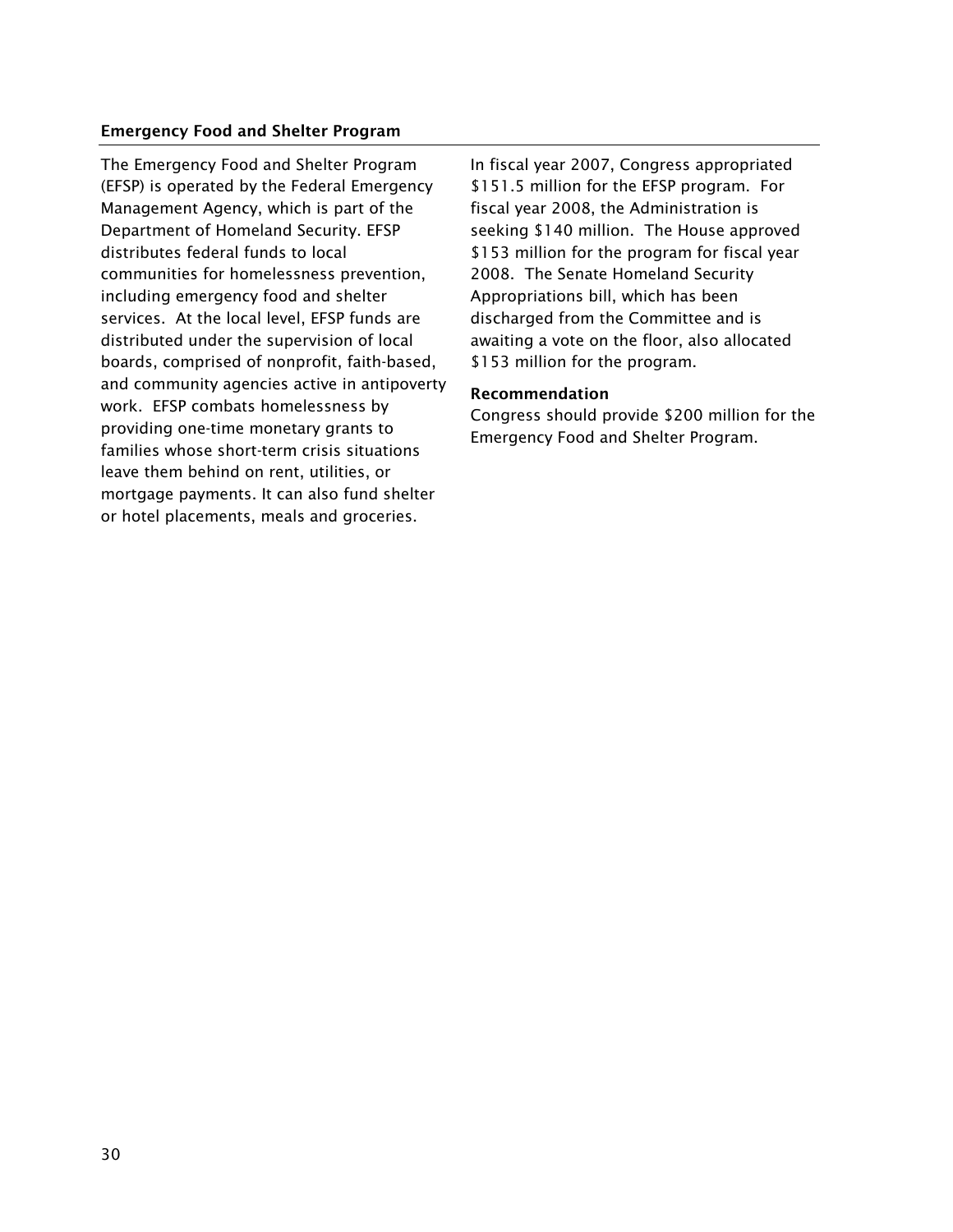#### Housing and Urban Development Appropriations

The Department of Housing and Urban Development (HUD) provides more direct funding for homeless organizations than any other federal agency. Several programs within the HUD budget contribute to preventing and ending homelessness, including:

- $\bullet$ Homeless Assistance Grants
- $\bullet$ Housing Vouchers/Section 8
- $\bullet$ Public Housing
- $\bullet$  Housing Opportunities for People with AIDS (HOPWA)

 $\bullet$  Housing for People with Disabilities (Section 811)

Funding for HUD programs has fared very poorly for most of the decade. Public Housing programs were cut for several consecutive years, and changes to the Housing Choice Voucher program led to fewer households being assisted. The following chart shows funding levels for selected HUD programs for fiscal years 2006 and 2007, the levels requested by the Administration, and the levels proposed by the House Transportation, HUD Appropriations Subcommittee.

| Program                                            | <b>FY 2006</b> | FY 2007 | <b>FY 2008</b><br><b>Request</b> | <b>FY 2008</b><br>House |
|----------------------------------------------------|----------------|---------|----------------------------------|-------------------------|
| <b>Homeless Assistance Grants</b>                  | 1,327          | 1,442   | 1,586                            | 1,561                   |
| <b>HOPWA</b>                                       | 286            | 286     | 300                              | 300                     |
| <b>Housing Choice Vouchers</b>                     | 15,417         | 15,920  | 16,000                           | 16,330                  |
| Project-based Vouchers                             | 5,037          | 5,976   | 5,813                            | 6,479                   |
| <b>Public Housing</b>                              | 6,102          | 6,402   | 5,925                            | 6,759                   |
| <b>Operating Subsidies</b>                         | [3, 564]       | [3,864] | [4,000]                          | [4, 200]                |
| Capital                                            | [2,439]        | [2,439] | [2,024]                          | [2,439]                 |
| <b>HOPE VI</b>                                     | [99]           | [99]    | [-99]                            | [120]                   |
| CDBG (formula)*                                    | 3,711          | 3,711   | 2,975                            | Approx.<br>4,100        |
| <b>HOME</b>                                        | 1,733          | 1,733   | 1,967                            | 1,757                   |
| Housing for the Elderly (Section 202)              | 735            | 735     | 575                              | 735                     |
| Housing for People with Disabilities (Section 811) | 237            | 237     | 125                              | 237                     |

#### **Table: Summary of Appropriations for HUD (in millions of dollars)**

\*2008 House level was not available at the time of printing.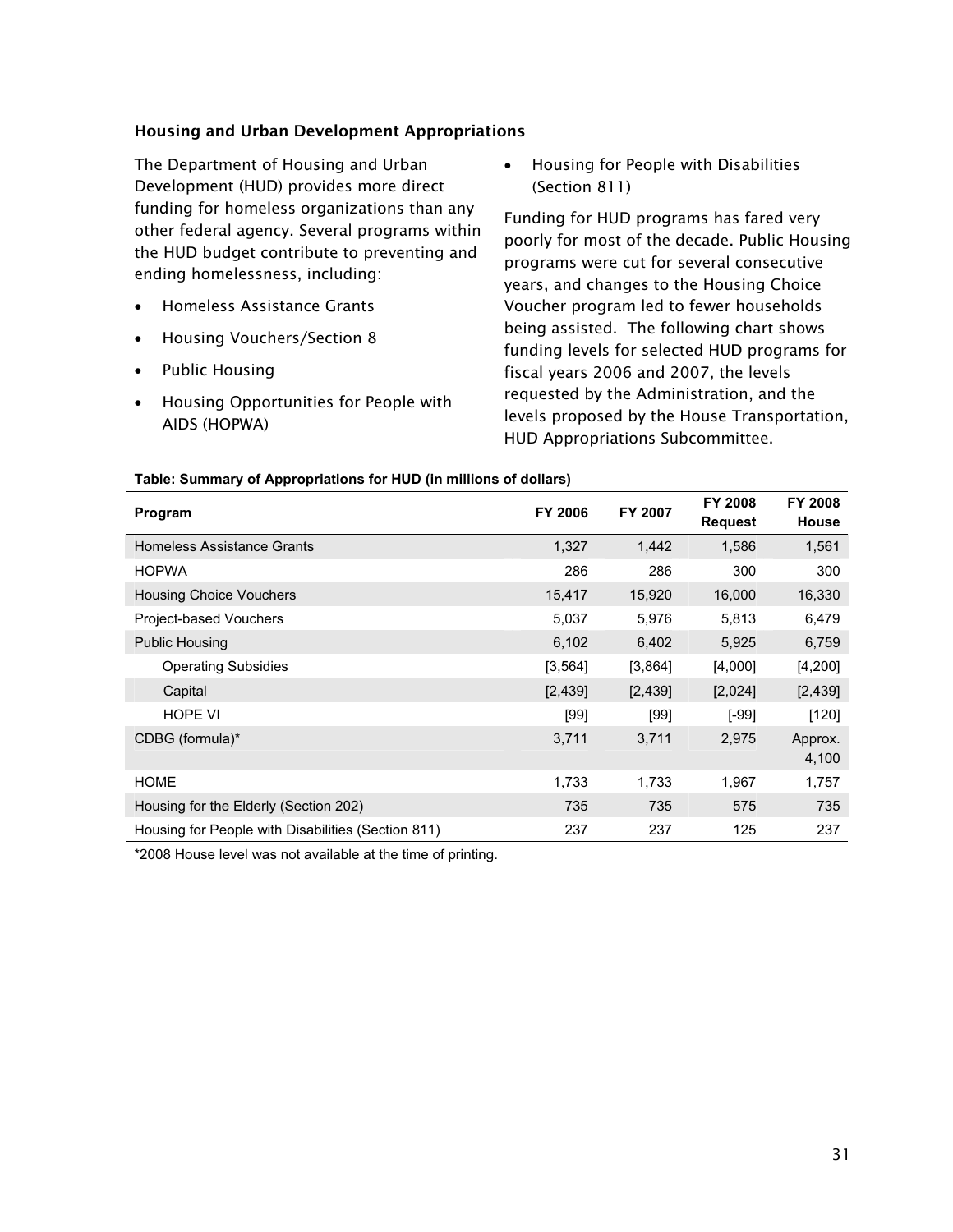#### Labor, Health and Human Services, Education Appropriations

The Labor, Health and Human Services, Education Appropriations bill includes funding for many programs that serve individuals or families who are experiencing homelessness or are at risk of homelessness. This chart provides an overview on the amount of funding each of these programs received in fiscal year 2007, the amount requested by the

Administration for fiscal year 2008, and the amounts proposed by the House and Senate Appropriations Subcommittees on Labor, Health and Human Services and Education. As of June 30, neither the full House nor Senate had passed the Labor, HHS, Education appropriations bill. Both are expected to take action in July. Programs are described in Appendix A.

| Table: Summary of Appropriations for the Departments of Labor, Health and Human Services, and |
|-----------------------------------------------------------------------------------------------|
| <b>Education (in millions of dollars)</b>                                                     |

| Program                                                                           | FY 2007<br><b>Actual</b> | FY 2008<br><b>Request</b> | FY 2008<br>House | FY 2008<br><b>Senate</b> |
|-----------------------------------------------------------------------------------|--------------------------|---------------------------|------------------|--------------------------|
| <b>Community Health Centers</b>                                                   | 1,988                    | 1,988                     | 2,188            | 2,238                    |
| Health Care for the Homeless                                                      | 173                      | 173                       | 190              | 195                      |
| Substance Abuse Performance Partnership                                           | 1,759                    | 1,759                     | 1,794            | 1.759                    |
| Mental Health Performance Partnership                                             | 428                      | 428                       | 441              | 428                      |
| <b>PATH</b>                                                                       | 54                       | 54                        | 54               | 54                       |
| Grants for the Benefit of Homeless Individuals/Treatment<br>for Homeless (SAMHSA) | 44                       | 42                        | 57               | 44                       |
| Ryan White AIDS Programs                                                          |                          |                           |                  |                          |
| <b>Emergency Assistance</b>                                                       | 604                      | 604                       | 636              | 603                      |
| <b>Comprehensive Care</b>                                                         | 1,196                    | 1,216                     | 1,240            | 1,226                    |
| Early Intervention                                                                | 194                      | 200                       | 217              | 194                      |
| <b>LIHEAP</b>                                                                     | 2,161                    | 1,782                     | 2,662            | 2,161                    |
| Community Services Block Grant (CSBG)                                             | 630                      | 0                         | 660              | 670                      |
| <b>Battered Women's Shelters</b>                                                  | 125                      | 125                       | 135              |                          |
| Runaway and Homeless Youth Basic Center and<br><b>Transitional Living Program</b> | 88                       | 88                        | 98               | 108                      |
| Runaway and Homeless Youth Prevention Programs<br>(Street Outreach)               | 15                       | 15                        | 15               | 15                       |
| Promoting Safe and Stable Families                                                | 89                       | 89                        | 89               | 89                       |
| <b>Independent Living Training Vouchers</b>                                       | 140                      | 140                       | 140              | 140                      |
| Education for Homeless Children and Youth                                         | 62                       | 62                        | 67               | 67                       |
| Homeless Veterans Reintegration                                                   | 22                       | 24                        | 24               | 24                       |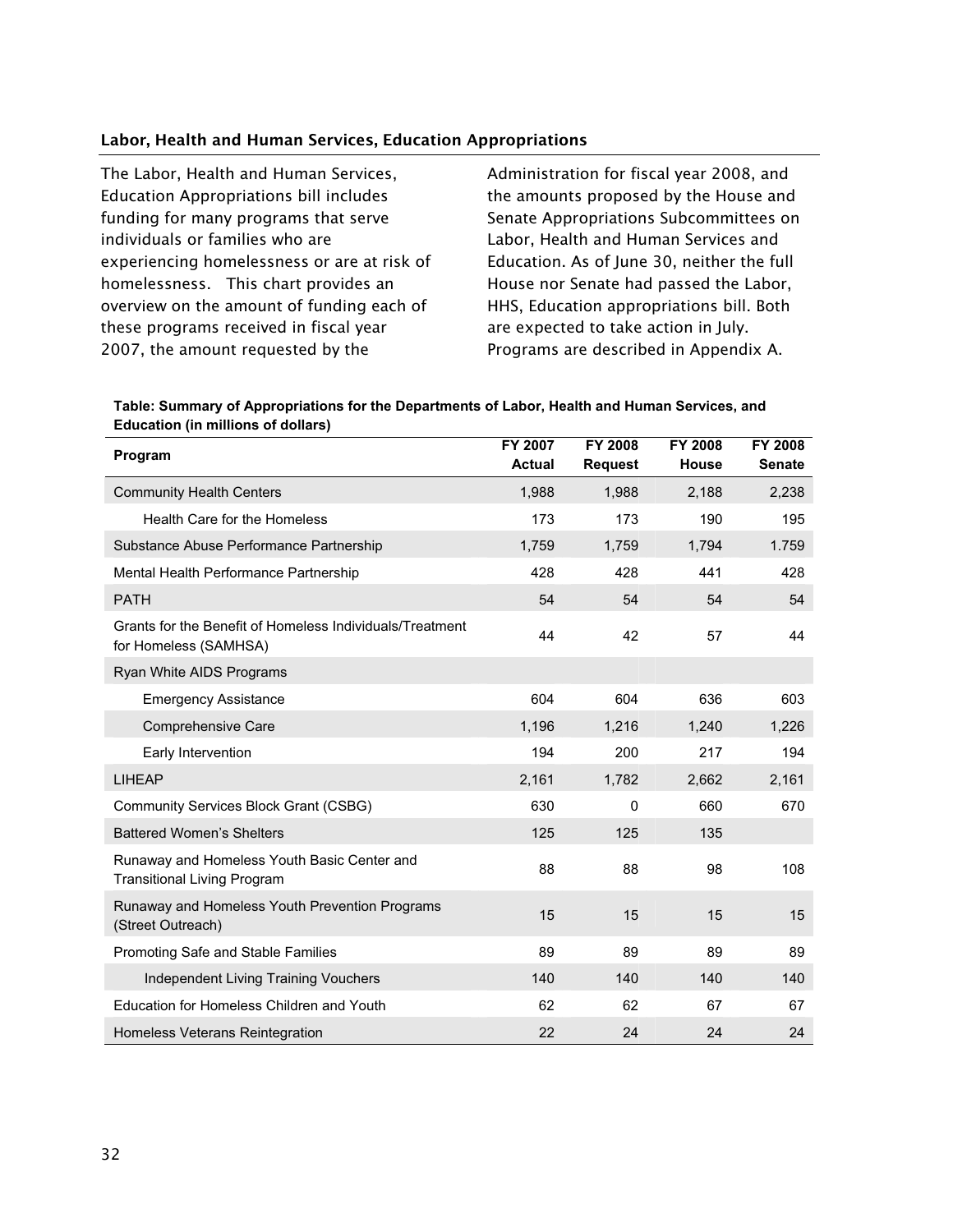#### Miscellaneous Appropriations

The Departments of Agriculture and Justice also have programs that serve people at risk of homelessness. The Department of Agriculture bill has not been approved by the Agriculture Appropriations Subcommittee in the House or Senate, although action is

expected soon. The Department of Justice appropriations has been approved by the Commerce, Justice, Science Appropriations Subcommittees in both the House and Senate, although not all of the details of those bills are available.

| Table: Summary of Appropriations for select housing, and services programs (in millions of dollars). |  |
|------------------------------------------------------------------------------------------------------|--|
|------------------------------------------------------------------------------------------------------|--|

| Program                                                                                 | <b>FY 2007</b> | <b>FY 2008</b><br><b>Request</b> | <b>FY 2008</b><br><b>House</b> | <b>FY 2008</b><br><b>Senate</b> |
|-----------------------------------------------------------------------------------------|----------------|----------------------------------|--------------------------------|---------------------------------|
| Rural Housing (Department of Agriculture)                                               |                |                                  |                                |                                 |
| Section 515                                                                             | 99             | $\Omega$                         | n/a                            | n/a                             |
| Section 521                                                                             | 616            | 567                              | n/a                            | n/a                             |
| Transitional Housing for Child Victims of Domestic Violence<br>(Department of Justice)* | 15             | 0                                | 20                             | not avail.                      |
| Juvenile Justice and Delinguency Prevention Act<br>(Department of Justice)              |                |                                  |                                |                                 |
| Juvenile Accountability Block Grant**                                                   | 50             | $\Omega$                         | 60                             | 80                              |
| <b>Delinguency Prevention Block Grant</b>                                               | $\mathbf 0$    | 0                                | 0                              | 0                               |

\* The Administration proposed combining the program with several others.

\*\* The Administration proposed combining several juvenile justice programs into a single block grant program and cutting funding by 25 percent.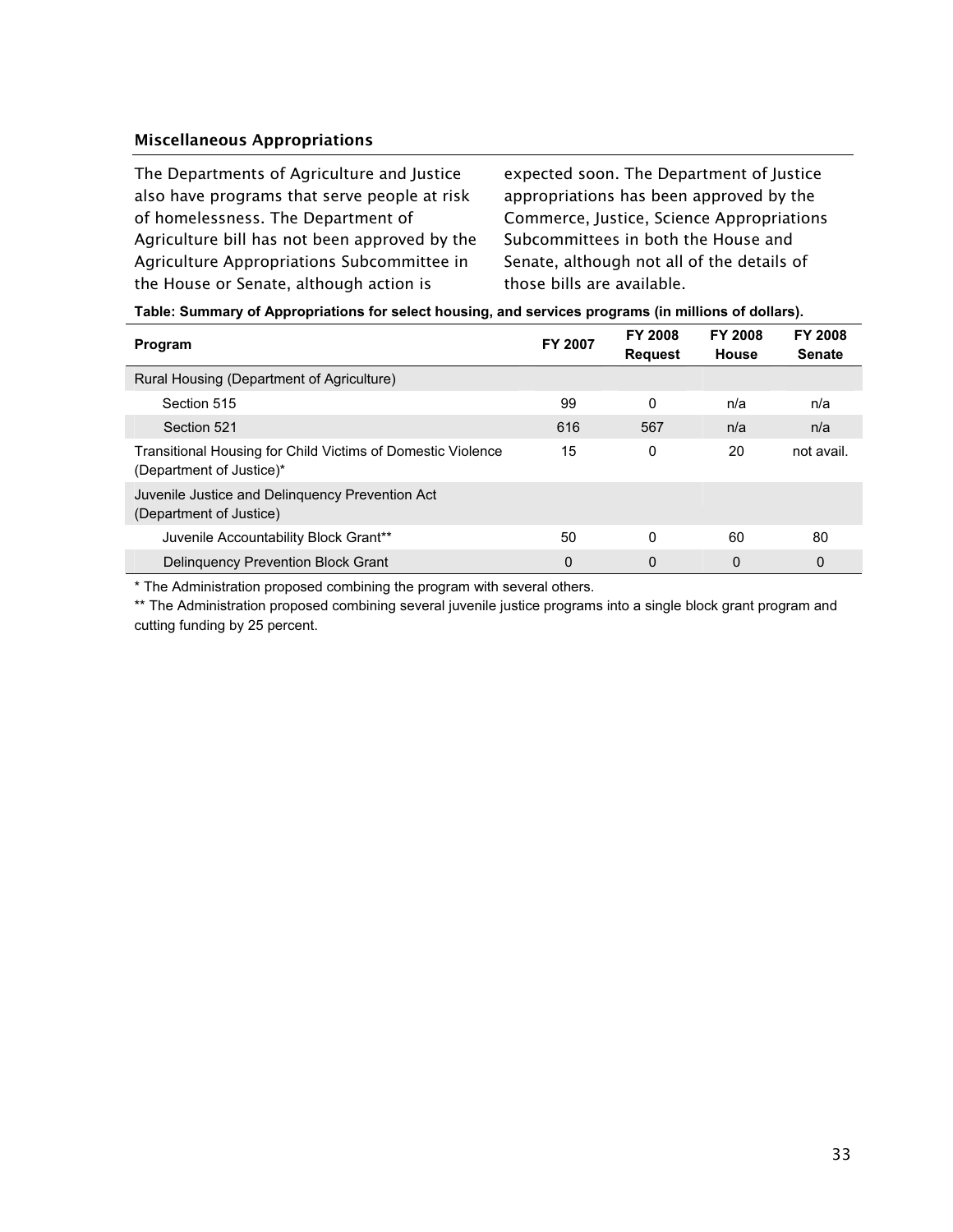## Authorizations

#### Community Partnership to End Homelessness Act (S. 1518)

The Community Partnership to End Homelessness Act (CPEHA) would consolidate HUD's Continuum of Care Programs (Supportive Housing Program, Shelter Plus Care, and Moderate Rehabilitation/SRO) into a single Community Homeless Assistance Program. Communities would apply in much the same way as they do now through the Continuum of Care process. The applying entity, which would be known as a Collaborative Applicant, could take on more responsibility for overseeing homeless assistance programs in its community and, in exchange, would be eligible to receive funding for administrative expenses.

The bill would continue incentives for permanent housing and serving chronically homeless people (adding families to the definition of chronic homelessness). Renewals of permanent housing would be funded out of the same account that funds Section 8. This would free up homelessness funding to serve more homeless people while ensuring that permanent housing that serves homeless people has stable funding.

CPEHA would add an incentive to serve homeless families using rapid re-housing programs. It includes a separate much simpler and more flexible process for rural areas (see below). It adds a program that provides homelessness prevention and rehousing assistance for people living doubledup or in other precarious housing situations. It also creates a flexibility incentive for communities that are making progress at reducing homelessness. Other features include the following:

- The Collaborative Applicant could become a Unified Funding Agency, which means it could receive funding directly

from HUD and then distribute it to project sponsors, and in exchange would receive extra administrative funding for undertaking the added responsibility.

- - The Emergency Shelter Grants program would be renamed the Emergency Homelessness Prevention and Shelter Grants program. It would have increased flexibility, but would be funded in the same fashion as ESG—funding would continue to go to states and local jurisdictions using the formula that is currently used.
- - Rural areas could choose to apply under a special rural section of CPEHA. Under that section, an applicant in a rural area (not necessarily a Collaborative Applicant) could apply directly to HUD for a grant. The selection criteria would be much simpler than for regular applications, particularly with respect to local planning and coordination requirements. Recipients of funds under the rural section would have more flexibility with respect to the eligible population and the uses of funds. Furthermore, applicants under the rural section would be judged in comparison to other rural areas, which could potentially make them more competitive.
- - Communities that demonstrate that they are significantly reducing homelessness could apply for funding under a special High Performing Communities section. They would be eligible for the same amount of funding, but could use their funds to serve a broader population and for a broader set of activities as long as they continue to perform well.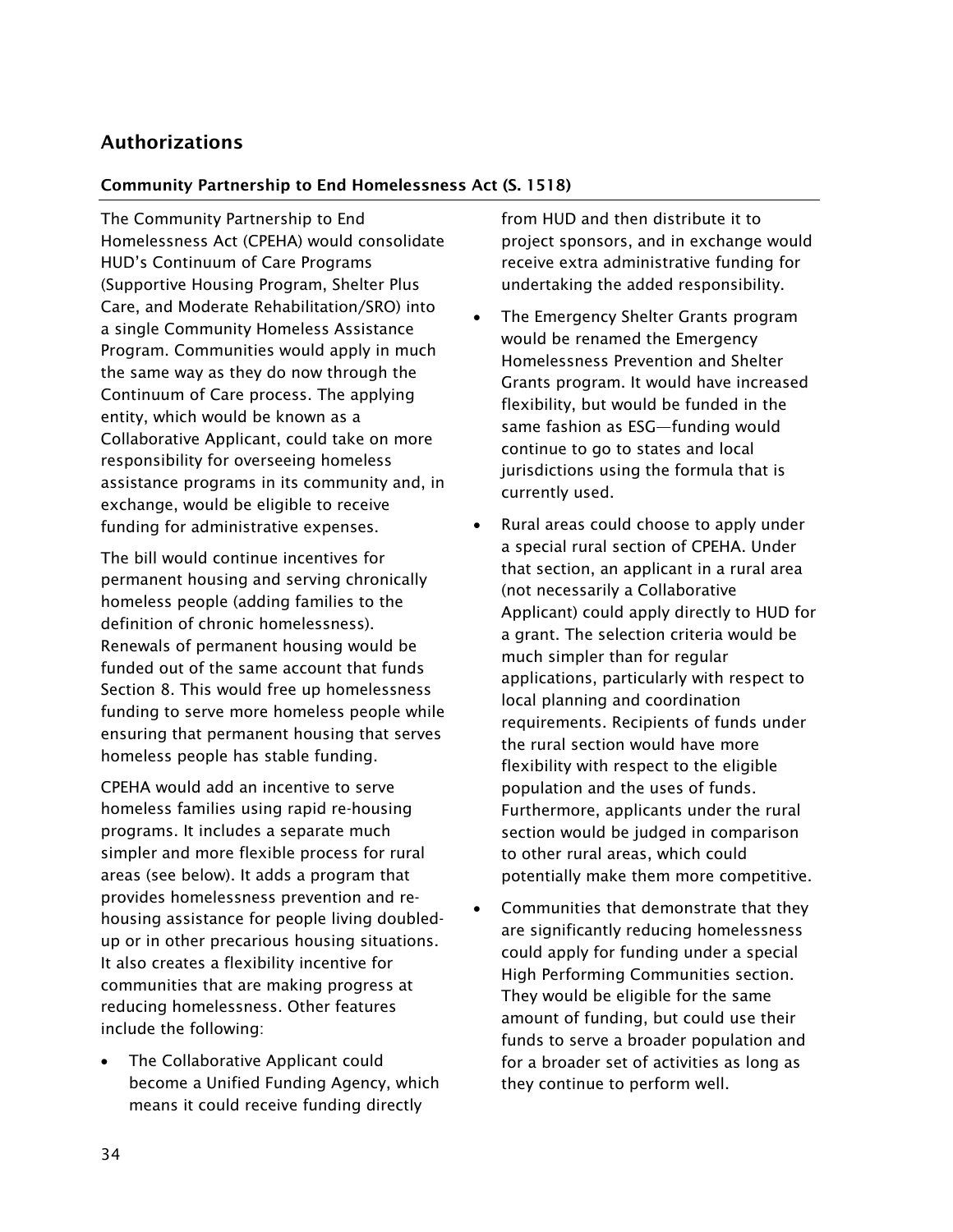$\bullet$  Collaborative Applicants could apply for funds for homelessness prevention and housing stabilization as part of their collaborative application. Funds could serve people at risk of homelessness, including people who are doubled-up or otherwise living in precarious housing situations. Funds could be used for homelessness prevention or re-housing assistance.

#### **Outlook**

CPEHA has strong bipartisan support in the

Senate. The Senate Banking Committee held a hearing on CPEHA on June 21, with witnesses supporting the bill. In the House, Maxine Waters (D-CA), Chair of the Housing and Community Opportunity Subcommittee, is planning to introduce a bill.

There are two other proposals, the Homeless Emergency Assistance and Rapid Transition to Housing Act of 2007 (HEARTH) (H.R. 840) and the Administration's Homeless Assistance Consolidation Act of 2007, which has not been introduced yet.

#### National Affordable Housing Trust Fund (H.R. 2895)

On June 28, Representatives Barney Frank (D-MA), Maxine Waters (D-CA), Jim Ramstad (R-MN) and others introduced the National Affordable Housing Trust Fund Act. The goal of the Trust Fund is to construct, rehabilitate, and preserve 1.5 million units of housing over the next 10 years. The bill would use funds from the GSE Affordable Housing Fund (H.R. 1427), FHA savings from enactment of the Expanding American Homeownership Act (HR 1852), and other sources.

The Trust Fund could be used for construction, rehabilitation, acquisition, and preservation, for rental or homeownership housing. Funds could also be used for up to 12 months of project-based rental assistance and for downpayment and closing costs for first time homebuyers.

Funding from the Trust Fund would be distributed to local jurisdictions (60 percent) and states, Indian Tribes and insular areas

(40 percent). Each state would receive at least 1 percent of overall funding.

Funds would be highly targeted to serving the lowest income households. All funding would be used for people below 80 percent of area median income. At least 75 percent would serve people below 30 percent of area median income, and at least 30 percent would have to serve people whose income would qualify them for SSI.

Any entity with experience and capacity to carry out the mission of the Trust Fund would be eligible to apply, including nonprofit, for profit, and faith based organizations.

#### **Outlook**

The House Financial Services Committee is planning to hold a hearing on the Trust Fund bill in the summer. Advocates are working on getting a similar bill introduced in the Senate.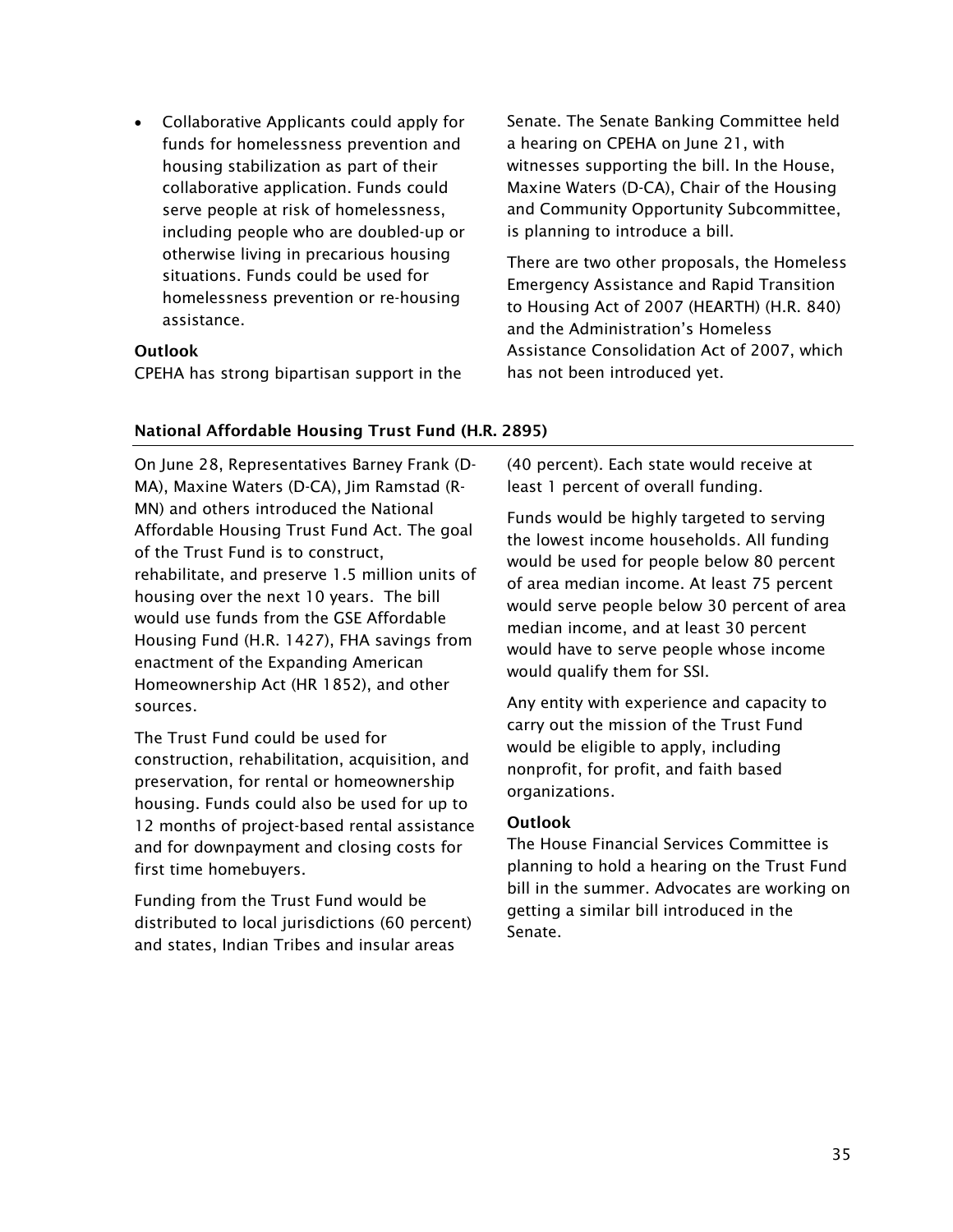#### Substance Abuse and Mental Health Services Administration (SAMHSA) Reauthorization

SAMHSA programs were last reauthorized in 2000. Since then, the way services, including mental health and substance treatment, are delivered to homeless populations has changed. The Department of Housing and Urban Development has decreased the percentage of funds that go toward services other than housing and SAMHSA has funded demonstration projects directed toward ending homelessness including the Collaborative Initiative to End Long Term Homelessness. In addition, in the last seven years almost 200 communities across the country have developed Ten Year Plans to End Homelessness with a focus on placing people in permanent housing and redesigning the services to help them remain stably housed.

The Collaborative Initiative grants and other SAMHSA programs have demonstrated the role that state and local mental health departments and substance use treatment programs can play in ending homelessness. Collaborative Initiative grantees have ended homelessness for approximately 600 people who had been homeless for an average of nearly a decade.

SAMHSA reauthorization is an excellent opportunity to take what we have learned from this and other grant programs and implement these best practices on a wider scale. To do this the Alliance has two main priorities for SAMHSA reauthorization.

The Systems of Care proposal is comprehensive and would coordinate the mental health system for all homeless populations, thus preventing and ending homelessness for many people. The Services to End Long Term Homelessness Act (SELHA) would allow SAMHSA to target resources to an extremely underserved

population. With a better coordinated system.

Create a System of Care for Homeless Individuals, Families and Youth Funding streams, particularly mental health funding, are often inadequate and difficult to coordinate. This proposal, drawn largely from the successful Children's Mental Health System of Care approach within the Substance Abuse and Mental Health Services Administration, would give states, counties and cities funding to develop, within their existing mental health system, the infrastructure necessary to provide coordinated social services to mentally ill homeless individuals, families, and youth.

This initiative would have the following features:

- $\bullet$  To receive funds, jurisdictions must submit a comprehensive plan for community-based, system-wide services for individuals, families, children and youth with a mental illness or emotional disturbance who are homeless or at-risk of becoming homeless.
- $\bullet$  Services and supports that would fall under the comprehensive plan include mental health, health care, peer support, substance abuse treatment, housing support, medical treatment, assistance to access benefits such as SSI or SSDI, Medicaid, Medicare, Food Stamps, Veterans benefits and rental subsidies.
- Grantees must coordinate with other services such as housing assistance, educational, vocational, social security benefits, Medicaid and other serviceoriented programs targeting homeless individuals and families.
- $\bullet$ \$100 million is the proposed authorization level.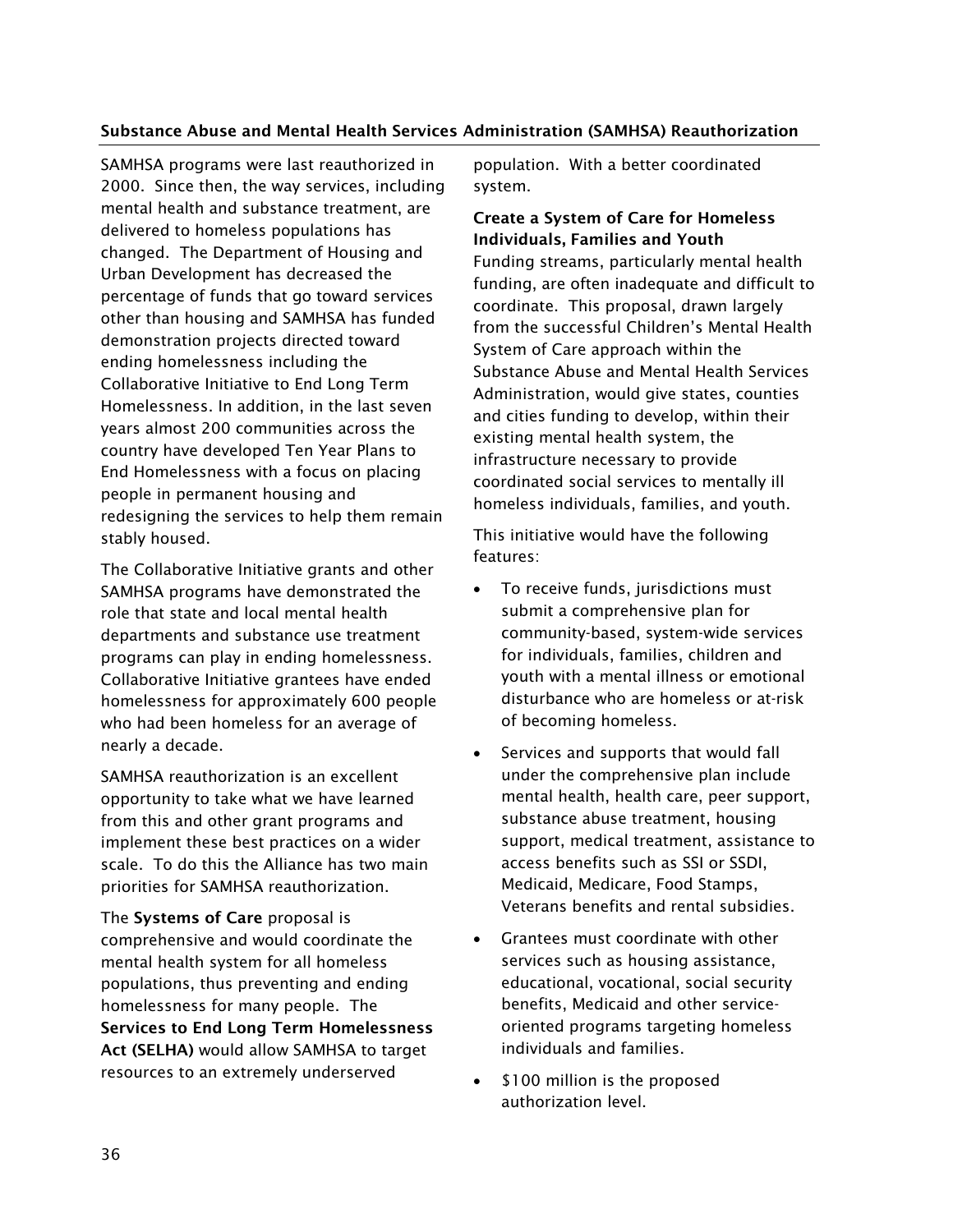#### Authorize the Services to End Long-Term Homelessness Act (SELHA) (S. 593)

Between 200,000 and 250,000 people experience long term or chronic homelessness. They are homeless for long periods of time or repeatedly. They have one or more disabilities, and they often cycle between homeless shelters, the streets, mental health facilities, emergency rooms, hospitals, and jails. The public cost for their care is extremely high, and their outcomes are very poor.

Permanent supportive housing successfully and cost-effectively ends homelessness for this group. A study of supportive housing found that each unit saved taxpayers approximately \$16,000 in public costs for health care, mental health, criminal justice,

## Second Chance Act (S. 1060/H.R. 1593)

For the past three years Congress has worked on a bill, the Second Chance Act, that would provide more resources to states to deal with reentry. The Second Chance Act came close to passage at the end of the 2006 Congressional session but Senator Tom Coburn (R-OK) blocked consideration of the bill in the last week of the session. It has been reintroduced this year and action in both the House and Senate is possible in July.

The Second Chance Act has been explicitly billed as a "first step" in developing a more effective federal response to the problem of people leaving corrections without adequate support. This bill would reauthorize and revise an existing grant program within the Department of Justice, providing money to states for reentry programs; create a federal interagency task force to study and coordinate policy; commission a number of research projects including a study of barriers in federal policy to successful reentry; and authorize grants from the

shelters, and other emergency systems of care. More importantly, the people in supportive housing have better mental health, less substance abuse, fewer arrests, more employment, and less reliance on public assistance than when they were homeless.

SELHA would authorize funding for an array of services in permanent supportive housing, focused on helping people move toward recovery and self-sufficiency.

#### **Outlook**

The Senate has begun collecting recommendations regarding changes to SAMHSA. It is expected that over the next few months Health, Labor, Education and Pensions Committee staff will develop a bill to move forward.

Justice Department directly to nonprofits for reentry programs.

Housing is a key part of any reentry strategy, and it is addressed in a number of ways in the Second Chance Act:

- $\bullet$  Under the state grants program, housing activities are eligible uses of program funds, from providing housing directly to assisting people in securing housing from the private market or other housing programs.
- - Another eligible use of funds is strengthening the capacity of prisoners' families to provide stable living situations.
- - Housing is to be addressed in the strategic plan required of each state receiving funding.
- - Housing is one of the performance outcomes that each state receiving funding is required to monitor and report to the Justice Department.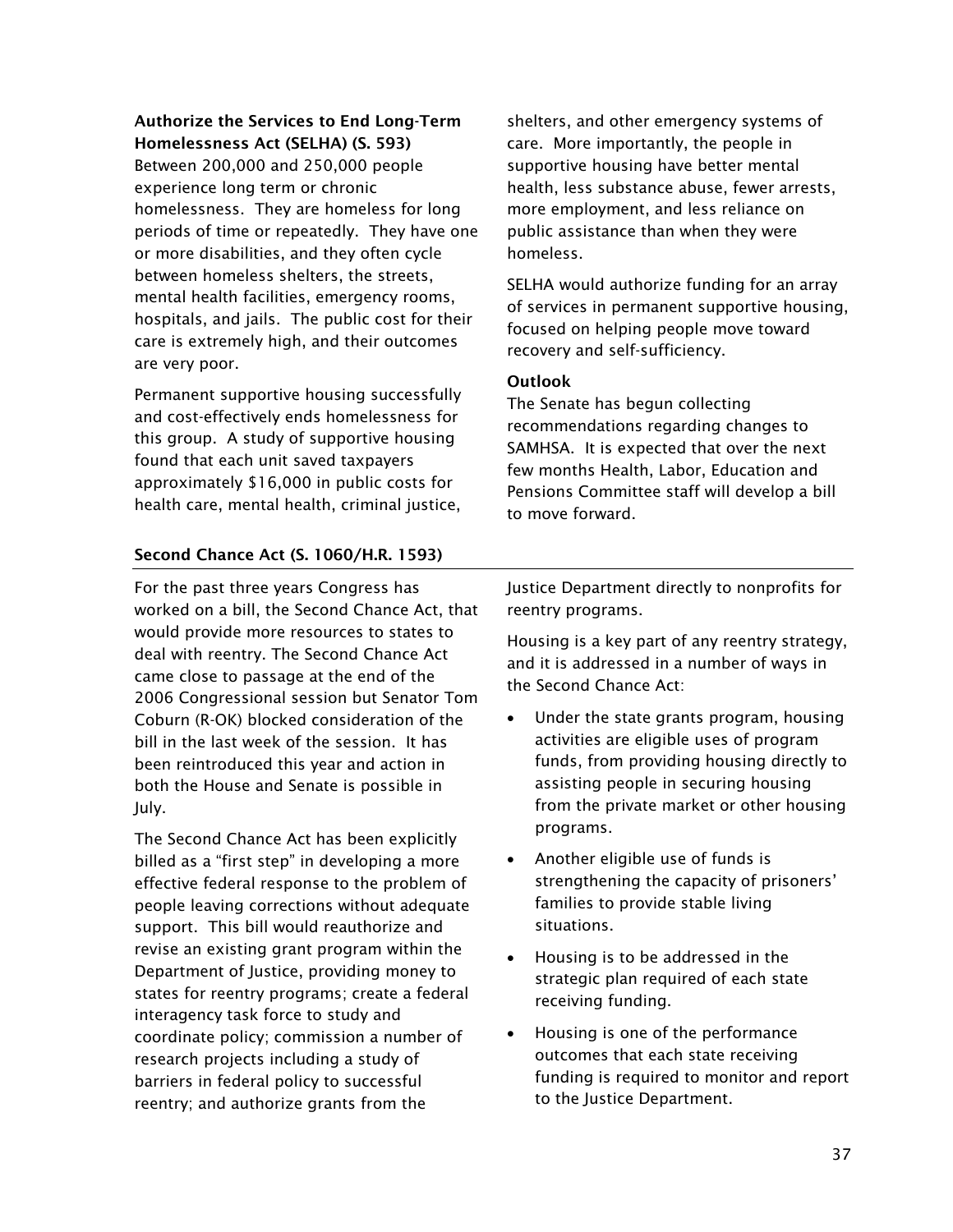#### **Outlook**

The Second Chance Act passed the House Judiciary Committee on March 28. The Senate Judiciary Committee is expected to take up the measure in the coming weeks.

#### Gulf Coast Housing Recovery Act (H.R. 1227/S. 1668)

The Gulf Coast Housing Recovery Act would assist in the recovery of the Gulf Coast region. The House and Senate versions have a few differences. Following are some of the key provisions.

The House and Senate bills would provide for one-for-one replacement of public and assisted housing damaged by Hurricanes Katrina and Rita and the right to return for all displaced residents who were in good standing at the time of their evacuation.

The House bill would fund 4,500 projectbased vouchers for new permanent supportive housing. The Senate bill would fund 5,500 vouchers.

Both bills require continued rent assistance for displaced households and transfers them to temporary Section 8 vouchers administered by HUD. Residents would be required to pay 30 percent of income for rent instead of the steadily increasing amount that HUD is planning. There would be a minimum rent of \$100 a month. Families still living in FEMA trailers will be offered rent assistance as well.

Both bills authorize \$5 million for fair housing enforcement in the Gulf Coast. The Senate bill authorizes funding to complete Louisiana's Road Home program. The Louisiana Recovery Authority recently announced a \$3 billion shortfall in funding for the Road Home plan. The bill requires that Louisiana spend \$1 billion of its own funds to fill the shortfall as a condition of more federal funding.

Finally, funding for the New Orleans Redevelopment Authority (NORA) is increased and uses of the funds are more specifically designated, including affordable housing for low, very low, and extremely low income families.

#### **Outlook**

The House bill was passed on March 21. The Senate bill was introduced June 20. The Senate sponsors of the bill are seeking more cosponsors and plan to hold a hearing before the August recess. The Alliance supports this measure, and urges Congress to pass it as quickly as possible.

#### Pathways to Independence Act (S. 1730)

The Temporary Assistance to Needy Families (TANF) program is the key federal resource to assist low-income families with children. The funds are used by states to provide cash assistance, work supports, training and rehabilitative services to help low-income families prepare for and transition into the workforce. For many homeless and at-risk families, it is their primary source of income.

Changes to the TANF block grant under the Deficit Reduction Act (DRA) impede states'

ability to engage families with the most significant barriers to employment. Under the DRA and HHS interim regulations, states must engage half the families on the TANF caseload in narrowly defined work participation activities in order to avoid financial penalties. States that have been providing rehabilitative services for parents with a disability, including substance abuse or mental health treatment, may count parents engaged in such services toward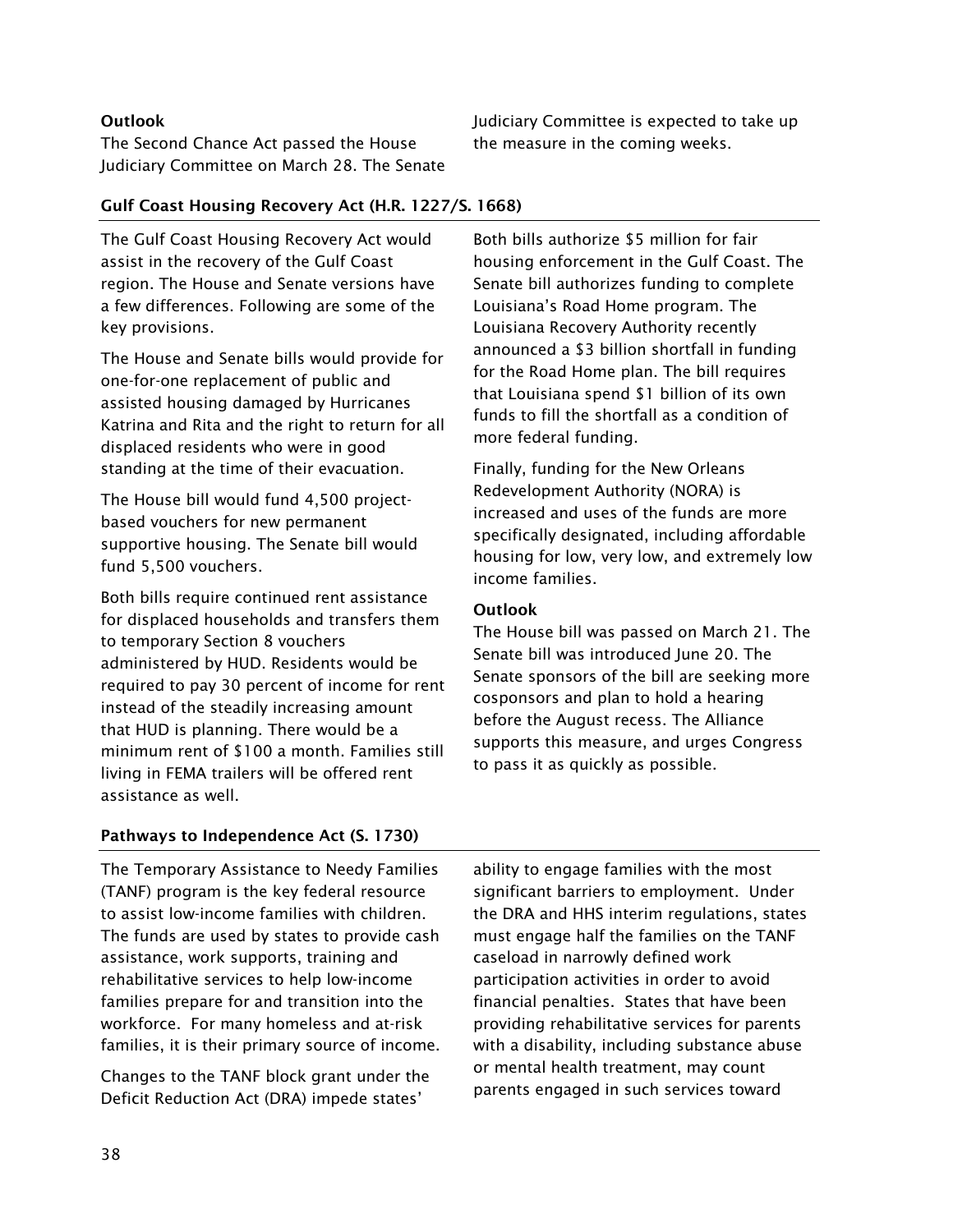their work participation rate for only six weeks a year (four weeks consecutively). There is no accommodation for families who include a person with a disability who may be unable to work the prescribed hours (20-30 hours per week depending on the age of the youngest child). Research indicates that families that include a person with a disability disproportionately lose TANF through sanctions and have poorer outcomes. The lack of flexibility to accommodate those with the most significant barriers to employment increases the likelihood they will lose cash assistance and the appropriate services and supports that could help them improve their selfsufficiency.

Senator Smith (R-OR) is introducing legislation entitled the Pathways to

Independence Act. This bill would allow states to receive credit toward the work participation rate for families whose work

plans have been modified to accommodate a person with a disability, including a mental health or substance abuse disability. Work plans may be modified in the number of hours a parent is expected to participate in work activities and the kinds of activities they may engage in (for example, ongoing participation in substance abuse treatment). In addition, states would be able to remove from the work participation rate families in which an SSI determination is pending that the state believes will be successful or persons who would be eligible for SSI but whose disability is not expected to be of a long duration.

#### **Outlook**

The National Governors Association and some state TANF agencies have written in support of the measures included in the Pathways to Independence Act. Senate sponsors of the bill are seeking additional cosponsors. No companion bill has been introduced in the House.

#### Section Eight Voucher Reform Act (SEVRA) (H.R. 1851)

Representatives Maxine Waters (D-CA), Judy Biggert (R-IL), Barney Frank (D-MA) and Chris Shays (R-CT) introduced the Section Eight Voucher Reform Act, which would streamline the Housing Choice Voucher formula and permanently address a formula problem that led to the loss of 150,000 vouchers over 3 years.

Under SEVRA funding for vouchers would be based on each public housing agency's actual spending for vouchers in the previous year. Any public housing agencies with large unspent balances would have some of their reserves reallocated to agencies that could immediately assist families on their waiting lists. If a public housing agency faced a shortfall, they could temporarily borrow from the following year's allotment.

The bill also reforms the financing of "portability" moves, so that families can more easily exercise their right to move with a voucher and agencies can save burdensome paperwork and avoid cash-flow problems.

SEVRA simplifies the rules governing the calculation of rents in public housing, project-based Section 8 properties, and the voucher program. Tenants would still be required to pay 30 percent of their income toward the rent, but the bill would streamline the process for determining tenants' incomes and deductions. Income of families on fixed income would only have to be recertified every 3 years.

SEVRA also includes some modest changes in housing inspection rules designed to ease burdens on agencies and encourage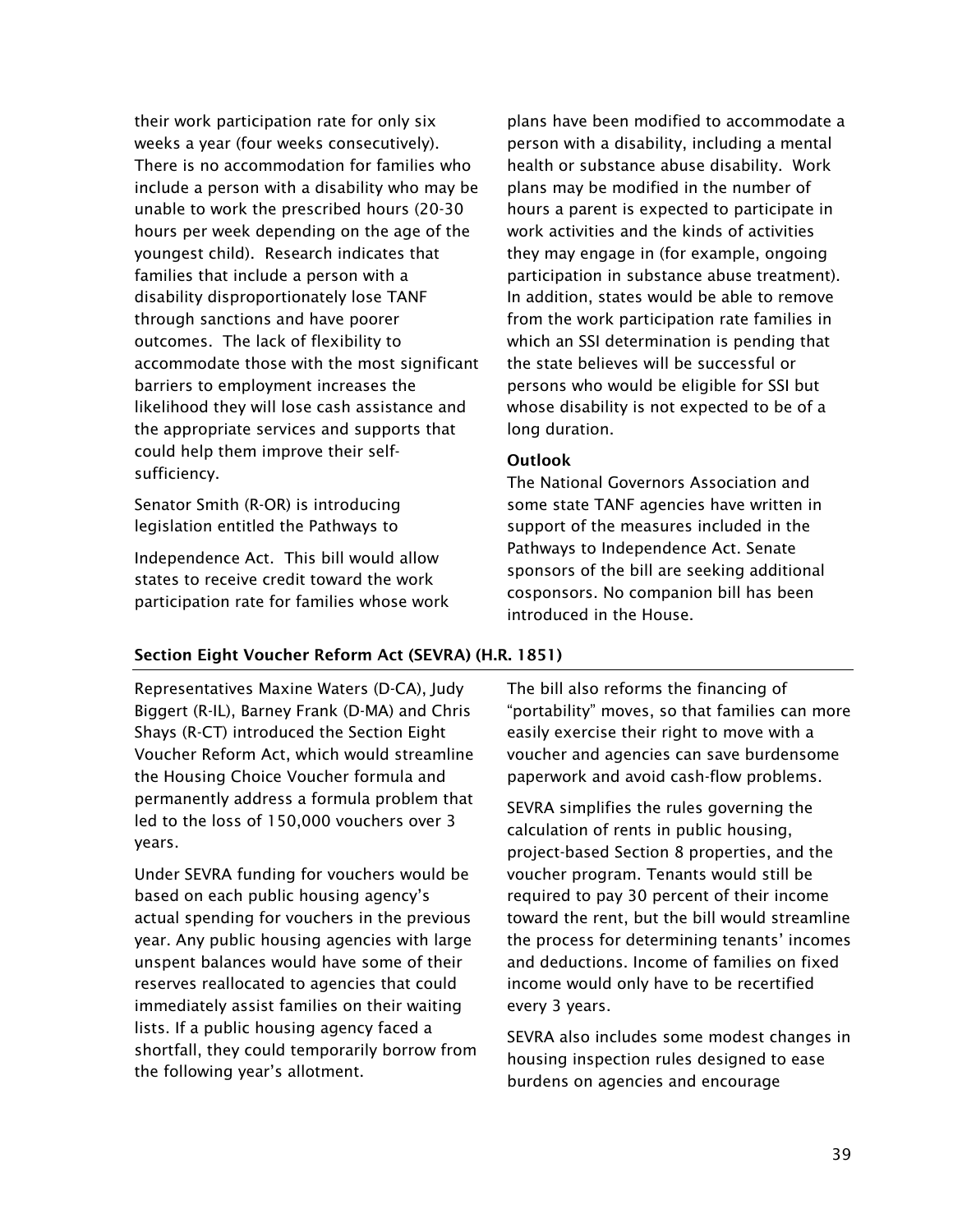landlords to offer apartments to voucher holders.

#### Outlook

The House Financial Services Committee

#### Homeless Emergency Assistance and Rapid Transition to Housing Act (H.R. 840)

The Homeless Emergency Assistance and Rapid Transition to Housing (HEARTH) Act would reauthorize McKinney-Vento Homeless Assistance programs. It would consolidate the three competitive housing programs into one competitive program with a broad set of eligible activities; codify the Continuum of Care process; and establish a single 25 percent match. The bill would also set

deadlines for HUD to issue Notices of Funding Availability and make award announcements.

#### **Outlook**

Senate.

The HEARTH Act was introduced by Representatives Julia Carson (D-IN) Geoff Davis (R-KY) and two other House Members on February 6, 2007.

unanimously approved the bill on May 25 by voice vote. The bill will have to be passed by the full House, and then be taken up by the

#### Homes for Heroes Act (S. 1084)

This bill creates a new Veterans Affairs (VA) program to fund permanent housing for veterans, filling a substantial gap in the existing system of supports for veterans who experience homelessness. Currently, VA programs fund transitional housing but not permanent housing, despite the fact that homeless veterans are thought to be older and with a higher proportion of people with disabilities compared to the homeless population generally, which suggests the need for permanent supportive housing.

The bill would also require a set-aside of funding for 20,000 Housing Choice Vouchers (Section 8) specifically for homeless veterans, as part of the HUD-VASH supportive housing program.

#### **Outlook**

Homes for Heroes was introduced April 10 by Senator Barack Obama (D-IL), and has 8 cosponsors.

#### Services to Prevent Veterans Homelessness Act (S. 874/H.R. 2378)

This bill would allow VA to provide per diem payments to nonprofit organizations to pay for supportive services to low-income veterans living in permanent housing, with an emphasis on veterans who were recently homeless. This would be similar to per diem payments now made to nonprofits that operate transitional housing for veterans.

#### **Outlook**

The bill has been introduced by Senator Richard Burr (R-NC) and Representative Stephanie Herseth-Sandlin (D-SD).

#### Improving Head Start Act (S. 556/H.R. 1429)

The Head Start program is designed to help low-income children prepare for kindergarten by providing early education and developmental activities that support

children's cognitive, social and emotional development. Congressional action is required to reauthorize the program.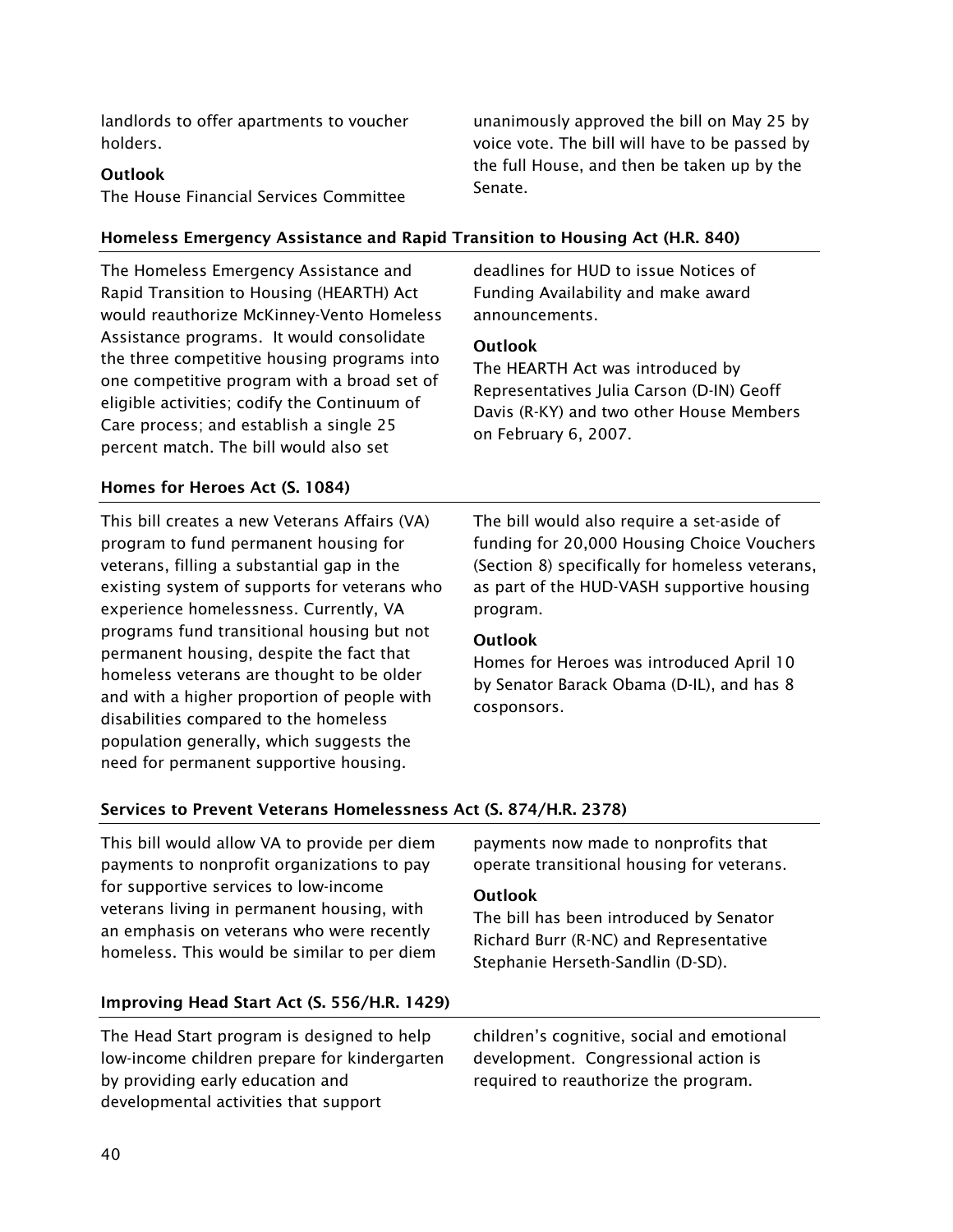The House bill "Improving Head Start Act of 2007" (HR 1429) authorizes \$7.35 billion for the Head Start program. The bill would also gradually increase the proportion of resources dedicated to Early Head Start which serves children three and under. The House bill expands eligibility to children in families at 130 percent of the poverty level. The Senate bill, The Head Start for School Readiness Act of 2007 (S. 556), authorizes \$7.35 billion for Head Start for fiscal year 2008, and increases the authorization level to \$7.99 billion for fiscal year 2010. The Senate bill also extends eligibility to children in families up to 130 percent of the poverty level.

Both bills specifically prioritize homeless children for enrollment in Head Start and ease barriers to enrollment that families may face.

#### **Outlook**

Senate and House conferees will be expected to meet to reconcile differences between the bills passed by the two houses of Congress. Senate conferees include Senators Kennedy, Dodd, Harkin, Mikulski, Bingaman, Murray, Reed, Obama, Clinton, Sanders, Brown, Enzi, Gregg, Alexander, Burr, Isakson, Murkowski, Hatch, Roberts, Allard, and Coburn. House conferees have not yet been selected.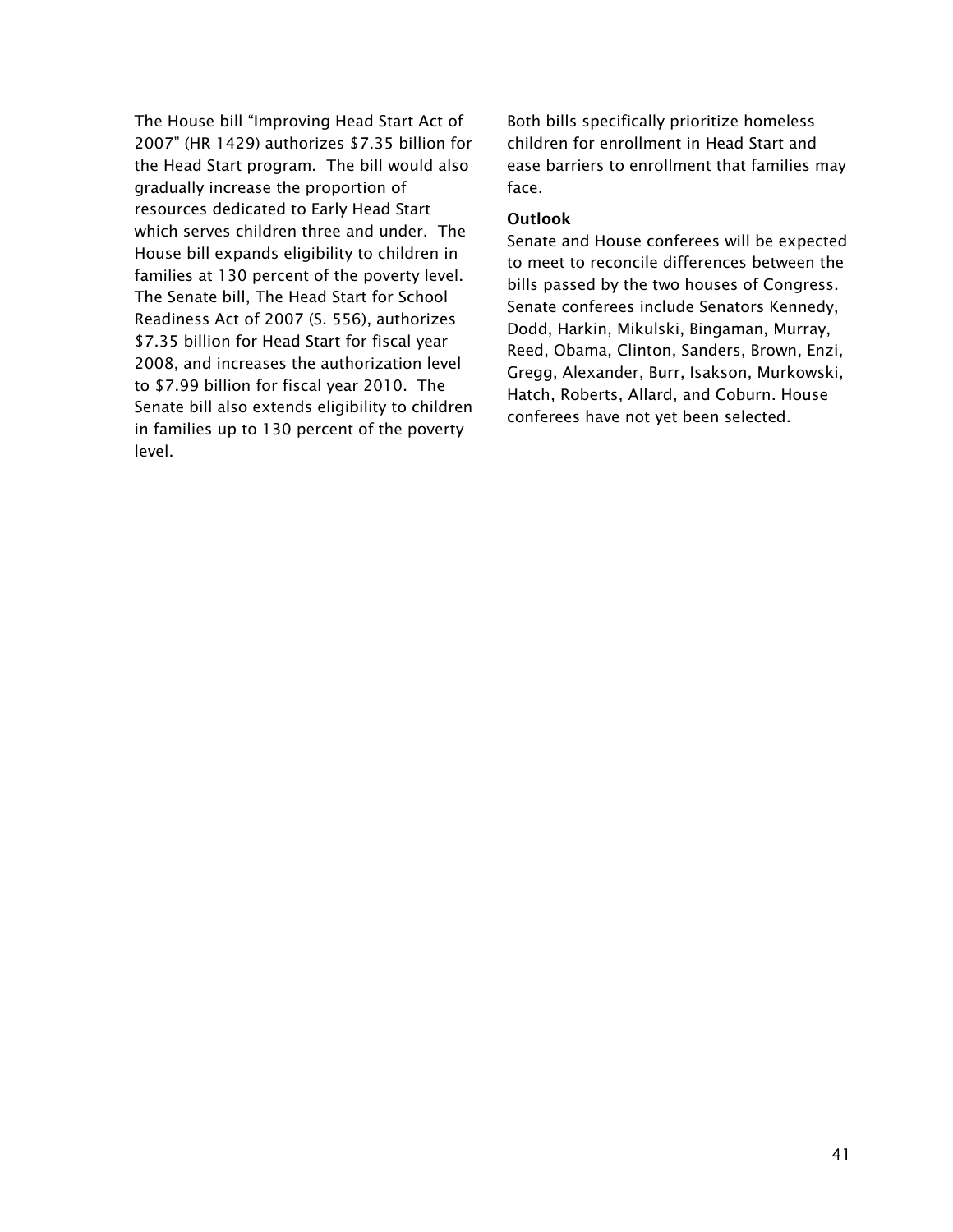# Appendix

## Appendix A: Mainstream Program Descriptions

This appendix describes some of the mainstream programs that were not described in the text above, but were referenced in the descriptions of appropriations for the Departments of Housing and Urban Development, Health and Human Services, Agriculture, and Justice.

## Department of Housing and Urban Development Programs

## Public Housing

Residents of Public Housing pay 30 percent of their income for rent, but the units are owned and operated by local housing authorities. Over the last several years, Public Housing has undergone a major transformation. Over 100,000 units have been demolished, and some of those tenants were relocated. The HOPE VI program–which funds demolition and reconstruction of Public Housing–has resulted in far more demolition than reconstruction. Tenants who were displaced–either because there was a lag between when a unit was demolished and a new one constructed, or because there were just too few units to re-house them all were given vouchers. However, not all of the tenants have been able to use their vouchers because of tight housing markets, the unwillingness of landlords to accept vouchers, or the lack of effective programs to help people with vouchers find housing. Beginning in 2001, Congress and the Administration steadily reduced funding for Public Housing, resulting in 14 percent less funding in 2006 than in 2001, even without accounting for inflation. Congress restored some of the funding in 2007.

#### Community Development Block Grant (CDBG)

CDBG is distributed through a formula to cities, counties, and states, and it can be used in a variety of ways to meet locally determined housing and community development priorities. Grantees must use 70 percent of the funds to benefit low- and moderate-income people. Eligible housing activities include: housing rehabilitation, housing construction, purchase of land and buildings, construction or rehabilitation of public facilities including shelters or other homeless facilities, making buildings accessible to the elderly or disabled, and services. Roughly one quarter of CDBG is used for housing. The rest is used for activities such as economic development and public infrastructure. To receive CDBG funding, HUD requires states and cities to develop a Consolidated Plan with broad input from members of the community that describes their housing and community development needs.

#### HOME Investment Partnerships

The HOME Investment Partnerships program is a block grant to states and cities for the sole purpose of increasing the amount of affordable housing. Communities can use the funds for housing construction, rehabilitation, rental assistance, and assistance for first time homebuyers. All housing units that use HOME funds are required to be affordable to households with low or moderate incomes (up to 80 percent of area median income). Roughly 40 percent of units are affordable to households with extremely low incomes (up to 30 percent of area median income). As with CDBG, HUD requires states and cities to include plans for HOME funding in their Consolidated Plans.

#### Section 202 – Elderly Housing

Over 7.4 million elderly households pay more than they can afford for housing. This includes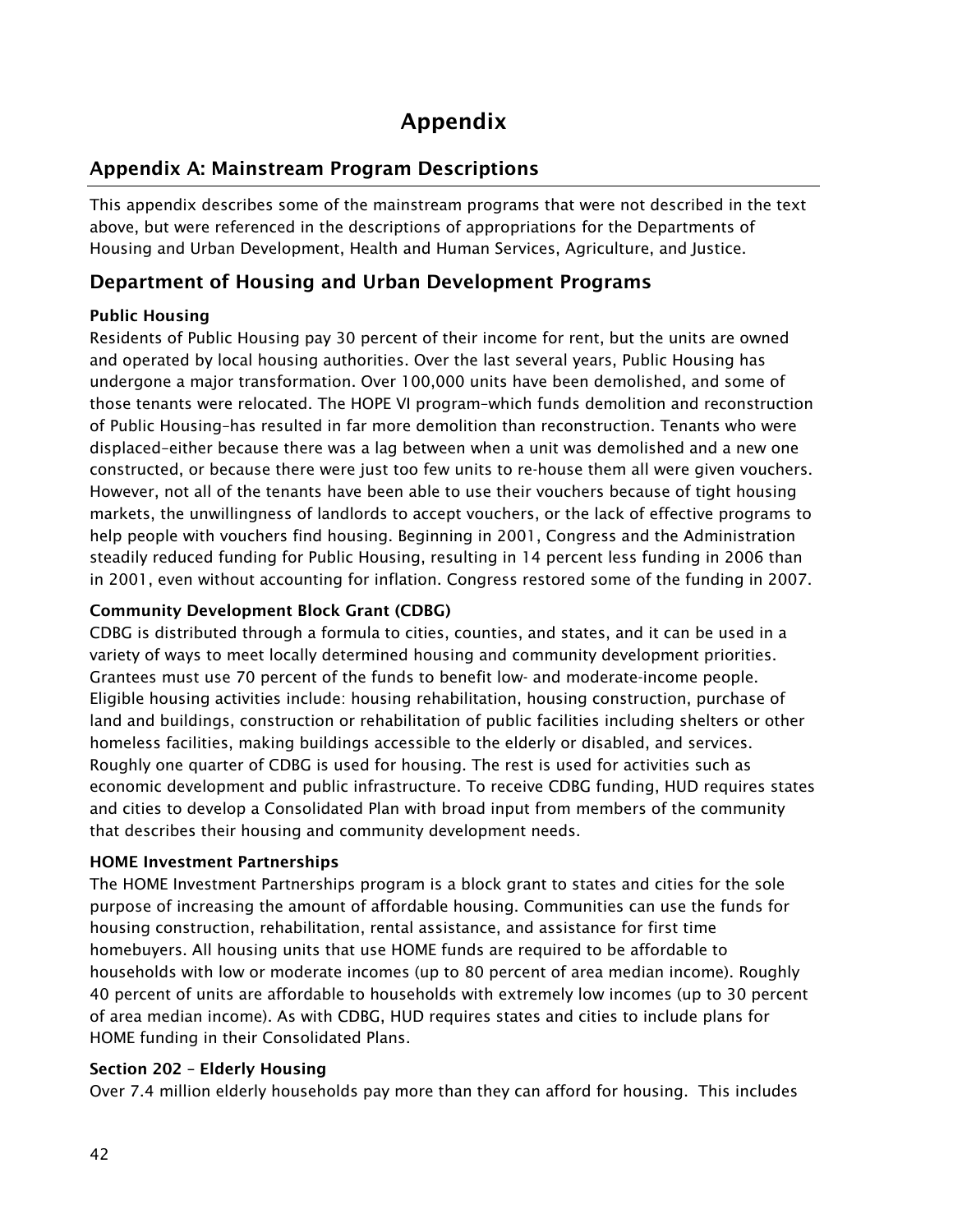1.5 million very low income elderly people who pay more than half of their income in rent or live in substandard situations. Section 202 funds the construction, rehabilitation, and operation of housing for the elderly. HUD uses Section 202 money in two ways–to provide capital advance assistance funds to nonprofit housing organizations and to provide rental assistance for supportive housing. The supply of Section 202 housing does not meet the high demand. AARP estimates that nine seniors are on a waiting list for each Section 202 unit.

#### Section 811 – Housing for People with Disabilities

The need for housing for people with disabilities has increased over the last several years. According to *Priced Out in 2006*, a report on housing affordability for people with disabilities, the average national rent was greater than the amount of income received by persons with disabilities from the SSI program. Specifically, the average rent for a modest one-bedroom rental unit in the United States in 2006 was equal to 113 percent of federal SSI benefit amounts – up from 110 percent in 2004, 105 percent in 2002, and 98 percent in 2000. Furthermore, for the first time, the national average rent for a studio/efficiency apartment, \$633, rose above the monthly SSI amount.

HUD's Section 811 program provides grants to construct housing that is affordable and accessible to people with disabilities. It also provides vouchers so that people with disabilities can rent private market rate housing.

## Department of Health and Human Services Programs

#### Substance Abuse Prevention and Treatment Performance Partnership Grant

The Substance Abuse Prevention and Treatment (SAPT) Performance Partnership Grant is the primary source of federal funding for substance abuse treatment and prevention for many lowincome individuals, including those experiencing homelessness. Funds are distributed by the Substance Abuse and Mental Health Services Administration (SAMHSA) and are allocated to states based on a formula. States have broad discretion in how the funds are utilized.

SAMHSA has recently released a website which allows the general public access to state outcome data achieved with various SAMHSA funding streams including SAPT funds. Visit www.nationaloutcomemeasures.samhsa.gov to see how states are doing.

#### Mental Health Performance Partnership Grant

The Mental Health Performance Partnership Grant provides flexible funding to states to provide mental health services. The Substance Abuse and Mental Health Services Agency (SAMHSA), located within the Department of Health and Human Services (HHS), distributes funds by formula. States can choose to spend the money on a variety of mental health related activities.

SAMHSA's new website of national outcome measures includes funds distributed as part of the Mental Health Performance Partnership Grant. Visit www.nationaloutcomemeasures.samhsa.gov to see how states are doing.

Mental Health Block Grant funding can be used to fund a broad range of mental health services for people who are homeless, including homeless people who have severe mental illness. Block grant funds can be used to pay for services linked to housing for homeless people, thereby meeting the match requirements for projects funded through Shelter Plus Care or the Supportive Housing Program.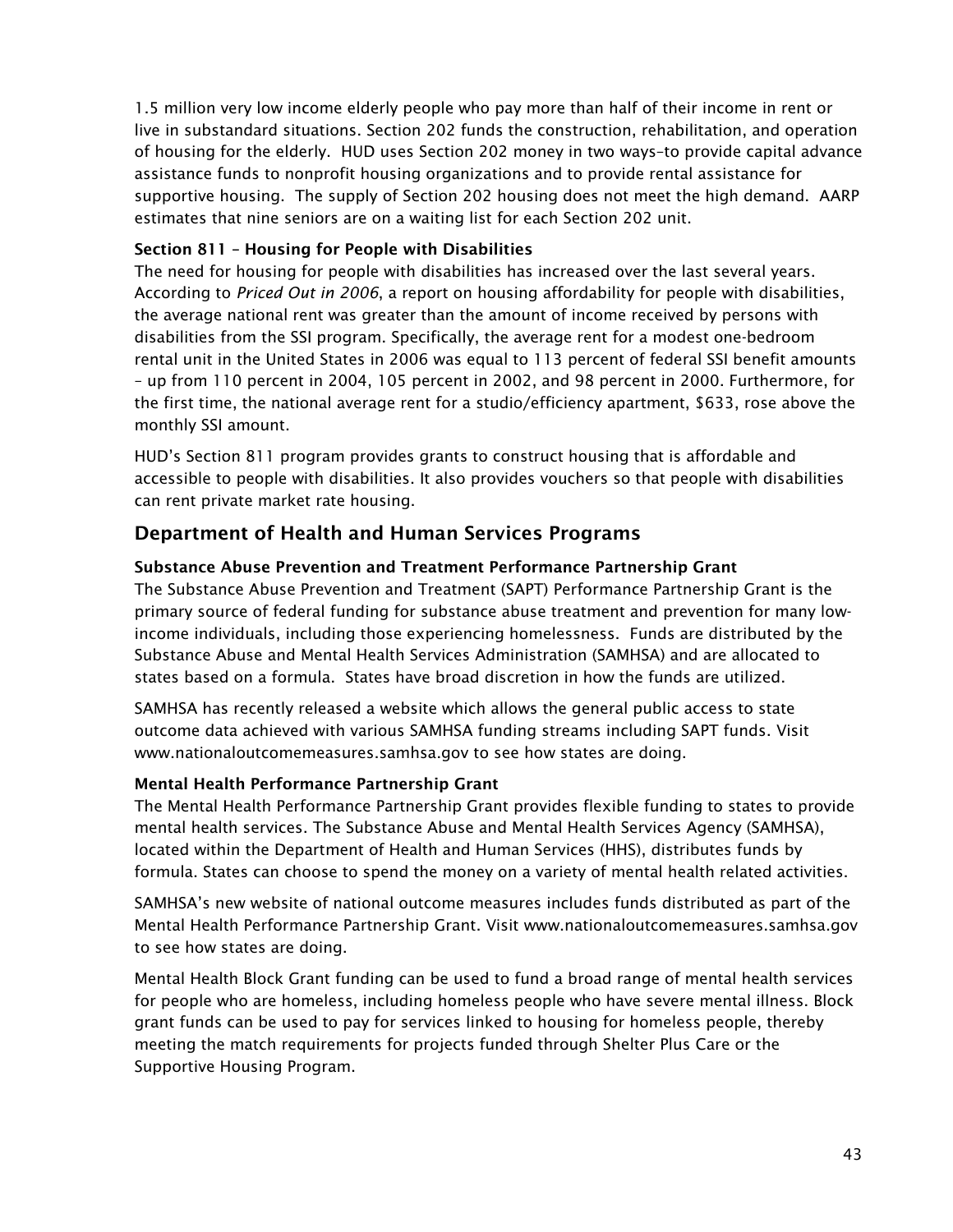#### Ryan White CARE Act

The Ryan White CARE Act programs address the unmet health needs of persons living with HIV disease by funding primary health care and support services The CARE Act reaches over 500,000 individuals each year, making it the Federal Government's largest program specifically for people living with HIV.

The Ryan White CARE Act consists of several programs. The largest of these are:

- $\bullet$  Emergency Assistance (Title I): Includes outpatient medical and dental care, prescription drugs, mental health and substance abuse services, transitional housing, and case management;
- Comprehensive Care (Title II): Includes outpatient medical, dental, developmental and rehabilitative, home and community based services; and
- Early Intervention (Title III): Funds community-based organizations, health care for the homeless centers, and city and county health departments to provide medical and support services, including case management and mental health services.

CARE Act services are intended to reduce the use of more costly inpatient care, increase access to care for underserved populations, and improve the quality of life for those affected by the epidemic. The CARE Act works toward these goals by funding local and State programs that provide primary medical care and support services; healthcare provider training; and technical assistance to help funded programs address implementation and emerging HIV care issues.

#### Low Income Home Energy Assistance Program (LIHEAP)

The Low Income Home Energy Assistance Program (LIHEAP) provides federal funds to states and other jurisdictions to assist eligible households to pay heat and cooling expenses. A base fund is allocated to states based on formula. A contingency fund is also appropriated that is released by the Administration to respond to unanticipated energy emergencies including severe weather.

#### Community Services Block Grant (CSBG)

The Community Services Block Grant (CSBG) funds anti-poverty efforts through 1,100 Community Action Agencies (CAAs) located in nearly every county in the United States. CAAs are locally governed nonprofits that create, coordinate, and deliver programs and services to low-income households. Services include employment, education, housing, family counseling, transportation, medical and dental, legal, and family emergency programs. In several communities, CAAs lead the Continuum of Care, administer Section 8 vouchers and provide supportive services to elderly residents in housing supported by the HUD Section 202 program.

#### Battered Women Shelters

The Battered Women Shelter and Services Program is administered by the Department of Health and Human Services. Funds are distributed by formula to support community-based groups operating shelters that provide critical emergency services to women and children fleeing violence in their own homes.

#### Promoting Safe and Stable Families Program

The goals of the Promoting Safe and Stable Families Program (PSSF), authorized through the Social Security Act, are to prevent the unnecessary separation of children from their families, improve the quality of care and services to children and their families, and ensure permanency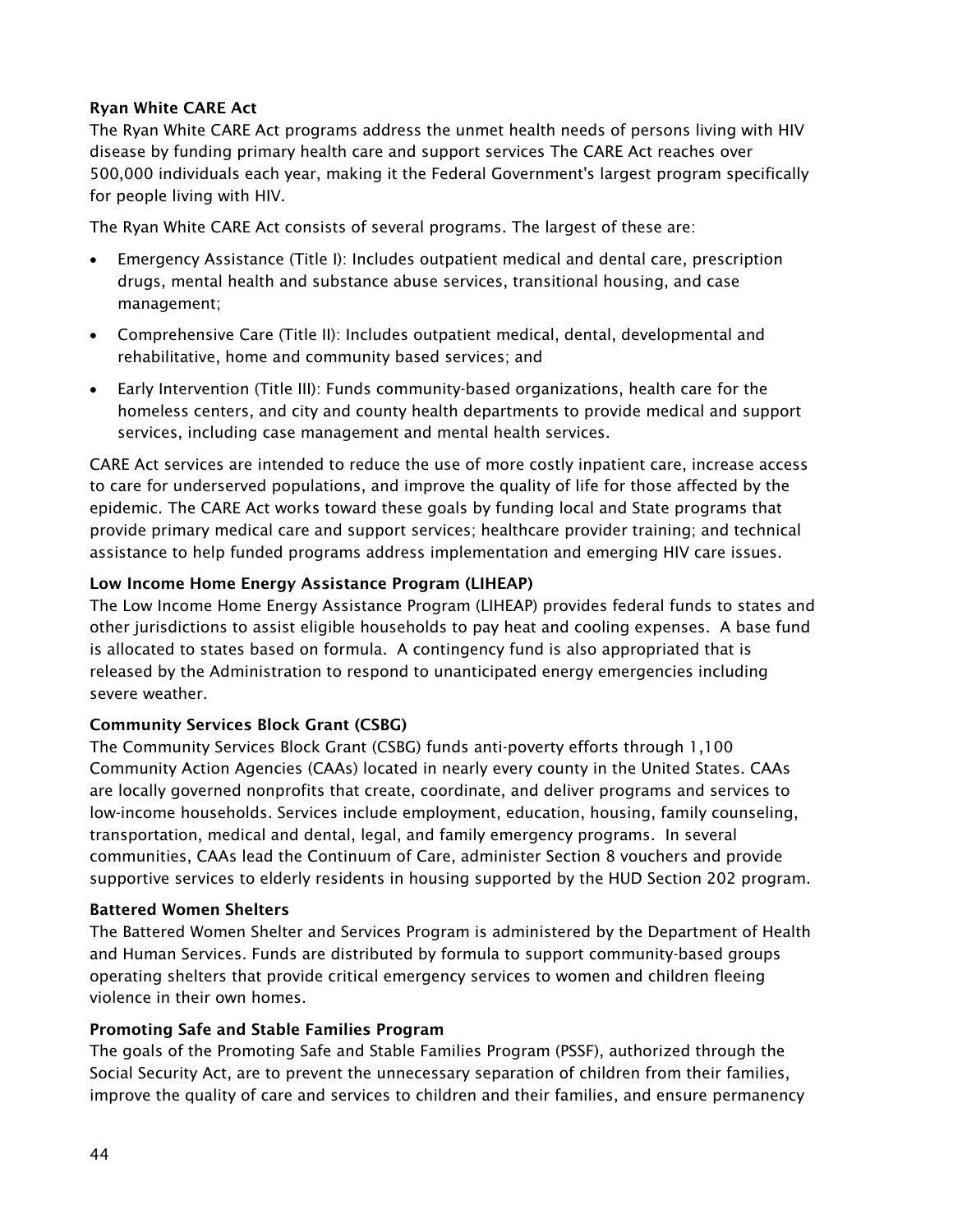for children by reuniting them with their parents, by adoption or by another permanent living arrangement. The services are designed to help state child welfare agencies and eligible Indian tribes establish and operate integrated, preventive family preservation services and communitybased family support services for families at risk or in crisis. The programs include family support, family preservation, time-limited family reunification, and adoption promotion and support services.

#### Social Services Block Grant (SSBG)

The Social Services Block Grant (SSBG) is a capped entitlement program. Funds are allocated to each state, according to a formula, and the state distributes the money to communities and local social service organizations. There are few restrictions on how states should distribute funds because specific needs vary by locality and state. Examples of services provided include: protective services for children or adults, special services to persons with disabilities, adoption, case management, health-related, transportation, foster care for children or adults, substance abuse, housing, home-delivered meals, congregate meals, special services for youth, and employment services. The program is an entitlement with \$1.7 billion allocated annually.

SSBG funds are essential for programs dedicated to ending homelessness. In particular, youth housing programs and permanent supportive housing providers often receive state, county, and local funds which originate from the SSBG. In many cases, families and individuals need support services to maintain their housing. As the U.S. Department of Housing and Urban Development has focused its funding on housing, programs that provide both housing and social services have struggled to fund the service component of their program. This gap is often closed using SSBG dollars.

#### Head Start

Head Start is a program to promote school readiness of young children through providing education, health, nutrition, social and other services to children and families. Public and private agencies provide comprehensive child development services to economically disadvantaged children and families. Nearly half (45%) of the children served are age 3 and under. Twelve percent of children served have disabilities.

#### Child Care and Development Fund

The Child Care and Development Fund (CCDF) is used to provide child care for low-income families, including those transitioning from welfare to work. Nearly 70 percent must be spent on families who are on TANF cash assistance, exiting TANF or at risk of becoming dependent on TANF. Four percent of the funds are committed to improving the quality and availability of child care services.

## Department of Agriculture Programs

#### Rural Housing

Many poor rural households have housing problems such as physical inadequacies, overcrowding, or high cost burden (paying more than 30 percent of income for housing costs). Two programs that alleviate the strain of inadequate housing are the Section 515 and 521 programs, which are administered by the U.S. Department of Agriculture's Rural Housing Service (RHS).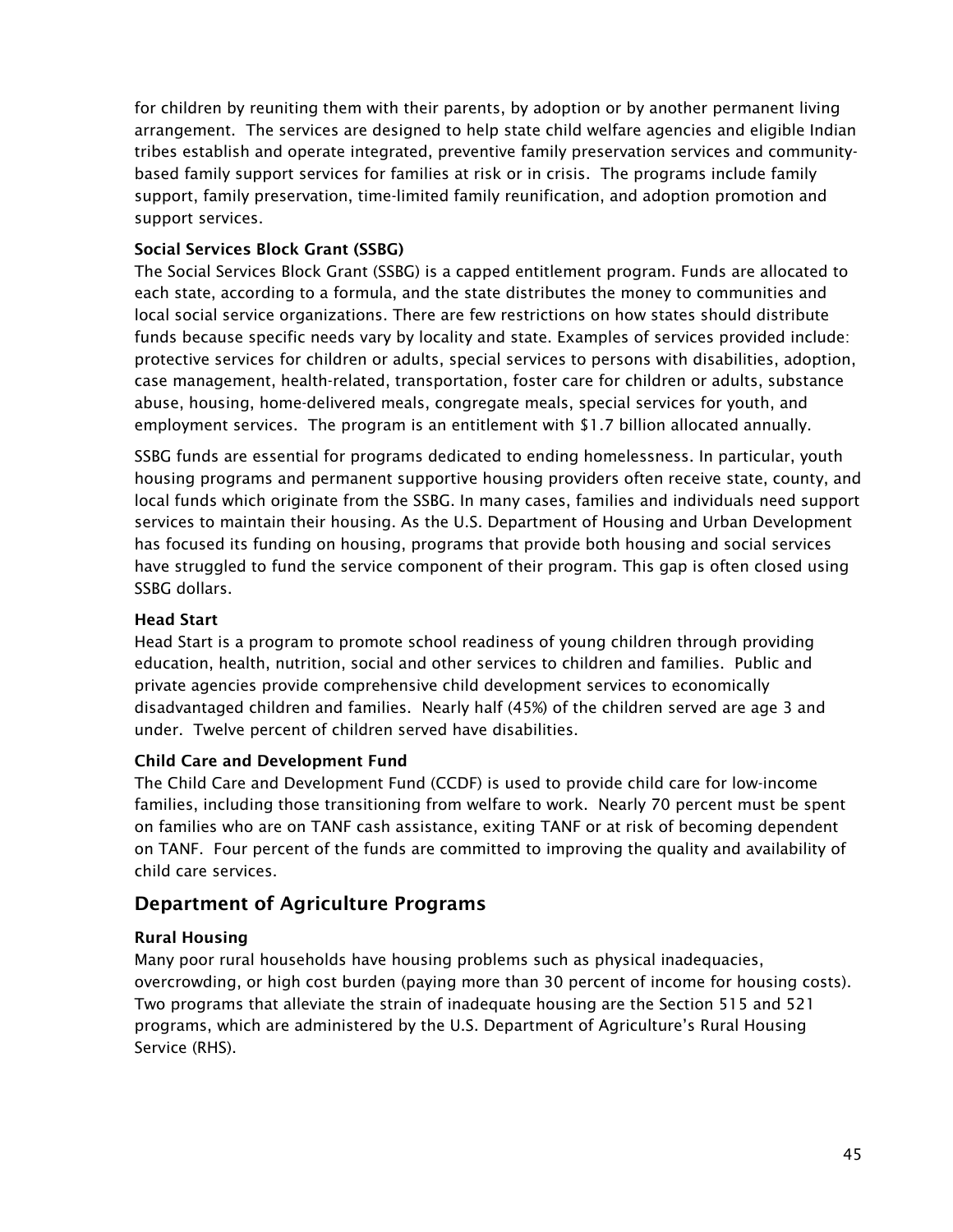- Section 515 provides very low interest loans to facilitate the development of housing for rural renters with the lowest incomes. More than half the tenants who live in Section 515 buildings are elderly or disabled people who lived on fixed incomes.
- Section 521 provides rental subsidies to rural individuals and families. The Section 515 and Section 521 programs can work together to house those in rural areas with the most severe housing challenges.

## Department of Justice Programs

#### Transitional Housing for Victims of Domestic Violence

In 2003, Congress passed a law creating a transitional housing program in the Department of Justice to serve families fleeing domestic violence and victims of sexual assault. The program funds states, local governments, and Indian tribes to provide direct assistance for families for housing expenses such as rent, security deposits, and utilities as well as for support services, such as child care, transportation, and counseling.

#### Juvenile Justice and Delinquency Prevention Act

The JJDPA Community Prevention Grants program provides states with funds for distribution to community-based collaborations that implement primary prevention programs targeting youth at high-risk of contact with the juvenile justice system. Prevention and early intervention programs are cost-effective alternatives to detention and out-of-home placements. Incarceration costs local community members more in taxes than youth development, community-based programs. The cost of serving youth through juvenile justice facilities ranges between \$25,000 - \$55,000 per youth. Community-based services are much less expensive and deliver positive outcomes for youth participants.

Despite the logic of investing in state juvenile justice systems and community-based juvenile crime prevention and early intervention alternatives to detention and incarceration, Congress has reduced funding for JJDPA programs by \$238 million since fiscal year 2002. This is a troubling trend to our nation's commitment to safe communities and support for disconnected youth. The Administration's proposed fiscal year 2008 budget request reduces federal spending on juvenile justice programs by 25 percent below the fiscal year 2007 level. The President's proposal eliminates all dedicated federal funding for juvenile justice, and places it, at a reduced amount, in a block grant program. Given the general nature of block grants and the difficulty in monitoring specific outcomes, block grants are more susceptible to budget cuts.

Many youth enter the juvenile justice system while homeless. Without a home, family support or other resources, homeless youth are often locked up because they are without supervision. Homeless youth are socially marginalized and often arrested for "status" offenses–an action that is only illegal when performed by minors, like running away or breaking curfew.

Homeless youth are more likely than the general youth population to become involved in the juvenile justice system. Many homeless youth find themselves in the juvenile justice system simply due to status offenses such as truancy, homelessness, or being unsupervised. For youth who are released from juvenile corrections facilities, reentry is often difficult because they lack the familial support systems and opportunities for work and housing. Additionally, there is little attention paid to the housing needs of youth leaving juvenile correction placements.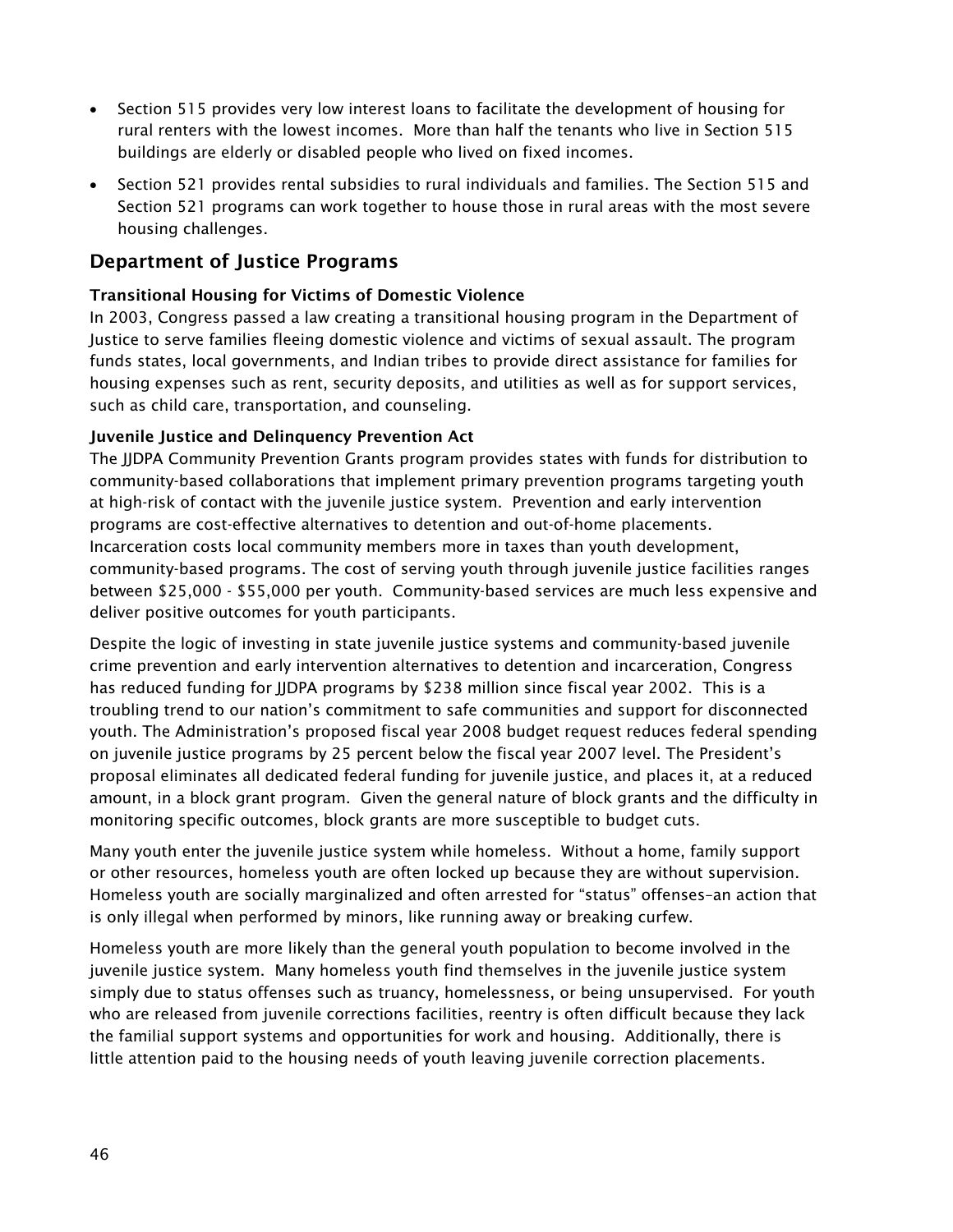Two programs under the JJDPA (the Juvenile Accountability Block Grant and the Delinquency Prevention Block Grant) are described below:

#### Juvenile Accountability Block Grant

The Juvenile Accountability Block Grant (JABG) program allows state and local governments to develop programs that promote greater accountability in the juvenile justice system. Funds are available for many program areas including:

- $\bullet$  Building, expanding, or operating temporary or permanent juvenile correction or detention facilities;
- $\bullet$ Training of correctional personnel;
- Developing and administering accountability-based sanctions for juvenile offenders;
- Hiring additional juvenile judges, prosecutors, probation officers, and court-appointed defenders;
- Funding pre-trial services for juveniles;
- Implementing graduated sanctions programs that could include counseling, restitution, community service, and supervised probation;
- Establishing or expanding substance abuse programs;
- $\bullet$ Promoting mental health screening and treatment;
- $\bullet$ Establishing and maintaining restorative justice programs.

Most expenditures have been for encouraging development and administration of accountability-based sanctions for juvenile offenders including the development of communitybased alternatives to detention and intervention activities, and school-based violence prevention programming.

## Delinquency Prevention Block Grants (DPBG)

The Delinquency Prevention Block Grant (DPBG) was created in 2002 in the newly reauthorized Juvenile Justice and Delinquency Prevention Act, P.L. 107-273. Congress intended this block grant to help consolidate several programs that specifically focused on mentoring, gang-free schools, and other related activities. Funded programs provide a wide range of services including mentoring, family strengthening programs, drug and alcohol abuse treatment programs, gang prevention programs, job training and employment programs, youth development programs, and probation programs. Eligible recipients are community-based organizations, law enforcement agencies, local education authorities, local governments, social service providers and other entities with a demonstrated history of involvement in juvenile delinquency prevention.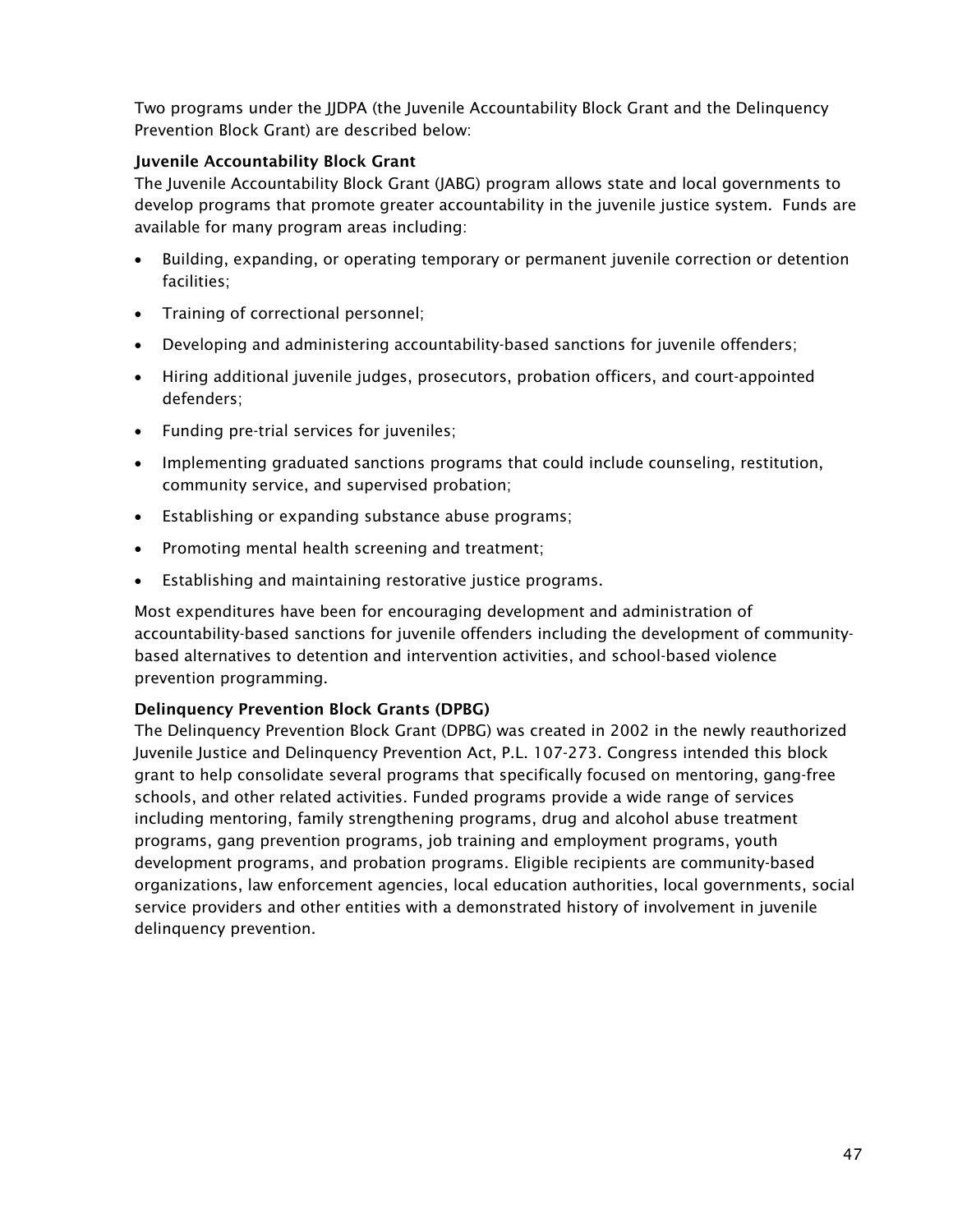## Appendix B: Policy Resource Guide

#### New Publications from the National Alliance to End Homelessness

#### Homelessness Counts

National Alliance to End Homelessness, January 2007 http://www.endhomelessness.org/content/article/detail/1440

#### What is Housing First?

National Alliance to End Homelessness, November 2006 http://www.endhomelessness.org/content/article/detail/1425

A New Vision: What is in Community Plans to End Homelessness? National Alliance to End Homelessness, October 2006 http://www.endhomelessness.org/content/article/detail/1397

#### Promising Strategies to End Family Homelessness

National Alliance to End Homelessness, June 2006 http://www.endhomelessness.org/content/article/detail/999

#### Community Snapshot Series

National Alliance to End Homelessness http://www.endhomelessness.org/best/commsnapshots.html

#### Housing

#### The State of the Nation's Housing 2007

Joint Center for Housing Studies at Harvard University, June 2007 http://www.jchs.harvard.edu/publications/markets/son2007/son2007.pdf

#### Out of Reach 2006

Danilo Pelletiere, Sheila Crowley, Keith Wardrip, National Low Income Housing Coalition, 2007 http://www.nlihc.org/oor/oor2006/

#### Affordable Housing Needs 2005: A Report to Congress

U.S. Department of Housing and Urban Development, May 2007 http://www.huduser.org/Publications/pdf/AffHsgNeeds.pdf

#### Priced Out in 2006

Ann O'Hara and Emily Cooper, Technical Assistance Collaborative, Inc., Consortium for Citizens with Disabilities Housing Task Force, April 2007 http://www.tacinc.org/Docs/HH/PricedOutIn2006.pdf

#### America's Rental Housing: Homes for a Diverse Nation

Joint Center for Housing Studies at Harvard University, March 2006 http://www.jchs.harvard.edu/publications/rental/rh06\_americas\_rental\_housing/index.html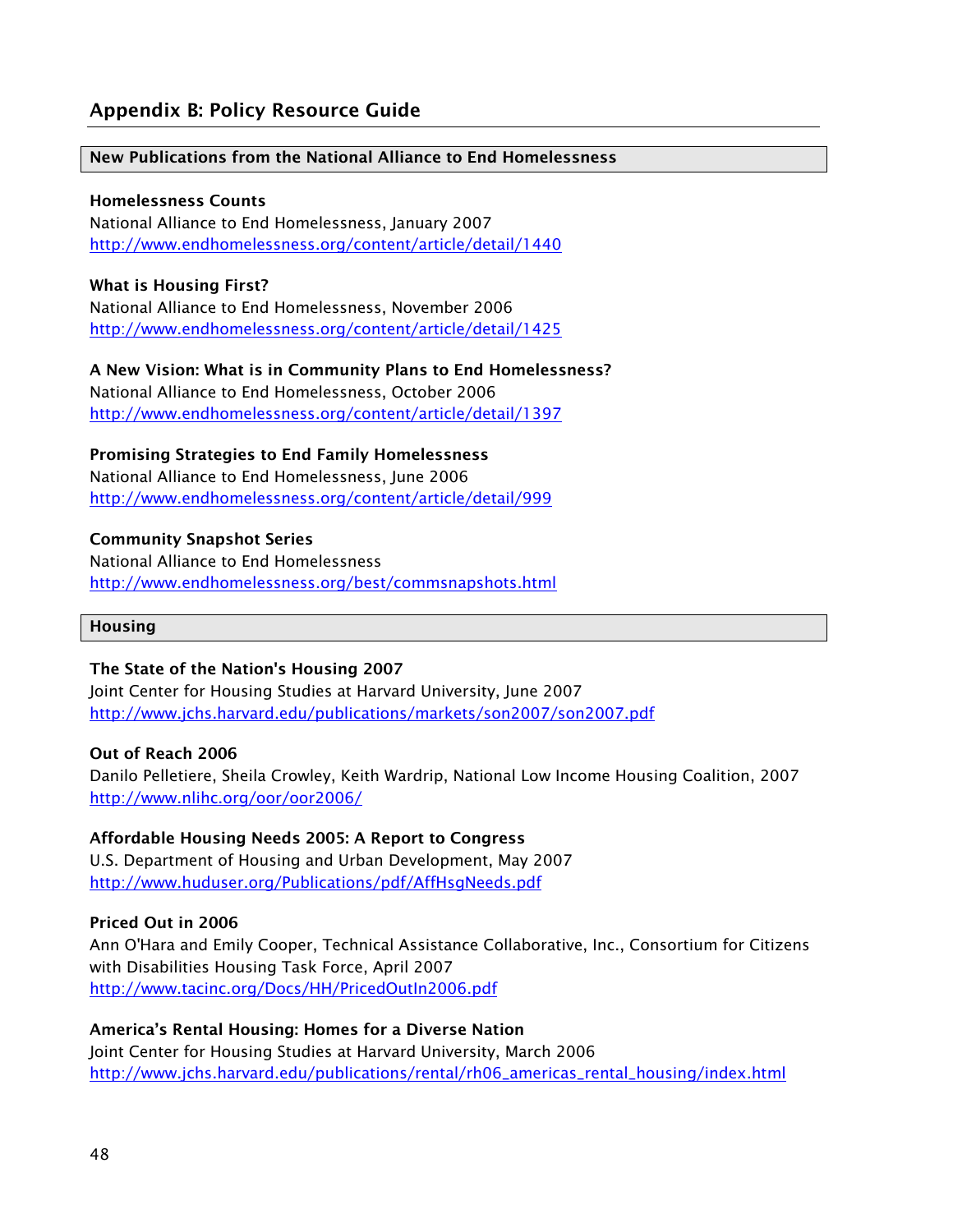#### Opening Doors

Technical Assistance Collaborative and Consortium for Citizens with Disabilities http://www.tacinc.org/Pubs/ODpubs.htm

#### TANF Reauthorization and Child Welfare

Identifying TANF Recipients with Disabilities and Cognitive Limitations Mary Hanley, May 2007 http://www.cbpp.org/indentifying.ppt#282,20,Interventions and Outcomes

The New TANF Requirements and Individuals with Disabilities: State Comments to the TANF Regulations Illustrate Problems Posed by Inflexible Federal Requirements Sharon Parrott, March 2007

http://www.cbpp.org/3-1-07tanf.htm

#### Implementing the TANF Changes in the Deficit Reduction Act: "Win-Win" Solutions for Families and States

Center on Budget and Policy Priorities and the Center for Law and Social Policy, February 2007 http://www.cbpp.org/2-9-07tanf.pdf

#### Midwest Evaluation of the Adult Functioning of Former Foster Youth

Mark E. Courtney, Amy Dworsky, Sherri Terao, Noel Bost, Gretchen Ruth, Tom Keller, Judy Havlicek, 2005

http://www.chapinhall.org/article\_abstract.aspx?ar=1355&L2=61&L3=130

#### A Compliance-Oriented Approach to Sanctions in State and County TANF Programs--

Summary March 28, 2001 http://www.cbpp.org/10-1-00TANFcover.htm

#### Coalition on Human Needs' Welfare Reauthorization Project

http://www.chn.org/dia/organizations/chn/issues/tanf/index.html

#### National Foster Care Coalition

http://www.natl-fostercare.org/

Special Report Series: TANF Reauthorization Analysis Center on Budget and Policy Priorities http://www.cbpp.org/tanfseries.htm

#### Medicaid and Healthcare

Taking Health Care Home: Impact of Systems Change Efforts at the Two-Year Mark Martha Burt and Jacquelyn Anderson, Corporation for Supportive Housing, 2006. http://www.csh.org/index.cfm?fuseaction=page.viewPage&pageID=3707&nodeID=81

Healthcare for the Homeless: Research Update National Healthcare for the Homeless Council, April 2005 http://www.nhchc.org/Research/ResearchUpdates/HCH\_RESEARCH\_UP\_4-05FINAL.pdf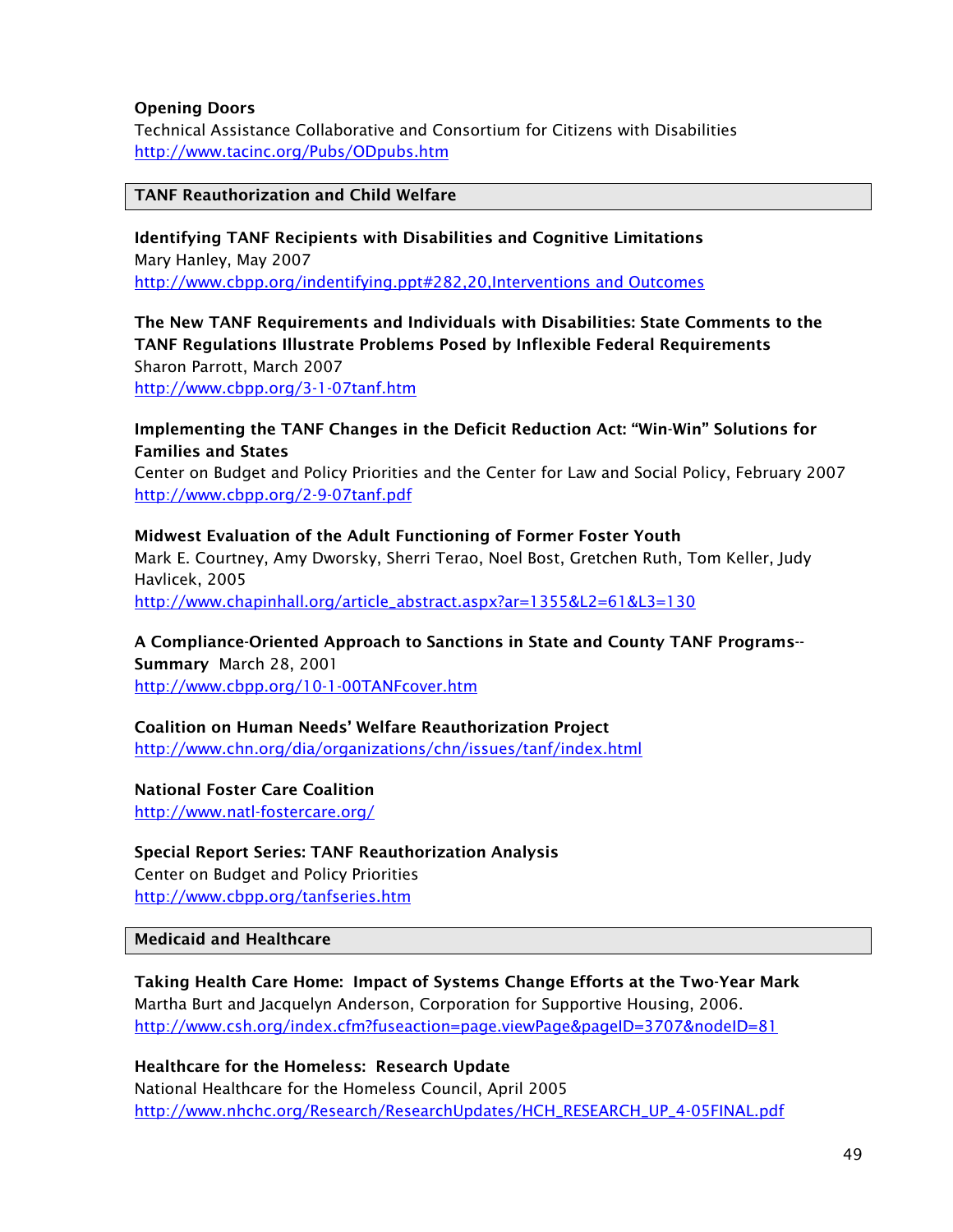#### Making the Right Choices: Reforming Medicaid to Improve Outcomes for People Who Need Mental Health Care

Chris Koyanagi, Jennifer Mathis, and Rafael Semanasky, Bazelon Center for Mental Health Law, 2003.

http://www.bazelon.org/issues/medicaid/publications/choicesforweb.pdf

#### Casualties of Complexity: Why Eligible Homeless People Are Not Enrolled in Medicaid. Patricia A. Post, National Health Care for the Homeless Council, May 2001. http://www.nhchc.org/Publications/

## The Health Care of Homeless Persons: A Manual of Communicable Diseases and Common Problems in Shelters and on the Streets

http://www.nhchc.org/manual.html

Data

The Annual Homeless Assessment Report to Congress US Department of Housing and Urban Development, February 2007 http://www.huduser.org/Publications/pdf/ahar.pdf

#### Information and technical assistance on HMIS

http://www.hmis.info/

#### Estimating the Need: Projecting from Point-in-Time to Annual Estimates of the Number of Homeless People in a Community and Using this Information to Plan for Permanent Supportive Housing

Martha Burt and Carol Wilkins a publication of the Corporation for Supportive Housing http://documents.csh.org/documents/pubs/csh\_estimatingneed.pdf

#### Homelessness: Programs and the People They Serve.

Findings from the National Survey of Homeless Assistance Providers and Clients. Interagency Council on the Homeless, December 1999 Summary: http://www.huduser.org/publications/homeless/homelessness/contents.html

Full: http://www.huduser.org/publications/homeless/homeless\_tech.html

## The Prevalence of Homelessness in 1998: Results from the Analysis of Administrative Data in Nine US Jurisdictions.

Dennis Culhane et al., May 2000 http://www.uphs.upenn.edu/cmhpsr/hdug/esprev.doc

Family Homelessness

#### Testing a Typology of Family Homelessness Based on Patterns of Public Shelter Utilization in Four U.S. Jurisdictions: Implications for Policy and Program Planning

Dennis P. Culhane, Stephen Metraux, Jung Min Park, Maryanne Schretzman, Jesse Valente, 2007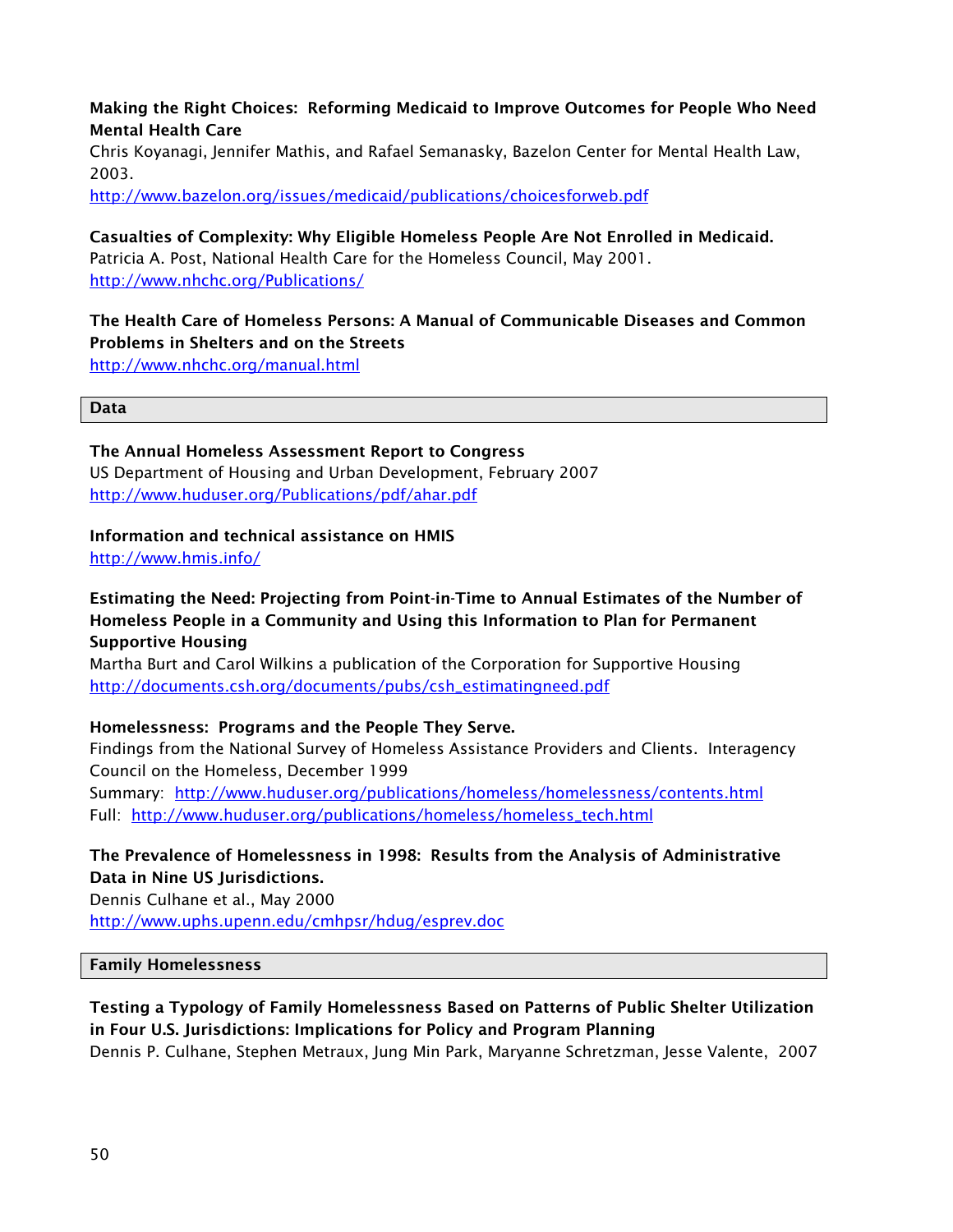#### Family Permanent Supportive Housing: Preliminary Research on Family Characteristics, Program Models and Outcomes

Ellen Bassuk, M.D., Nicholas Huntington, M.A., Cheryl H. Amey, Ph.D., Kim Lampereur, B.A., The National Center on Family Homelessness, February 2006 http://www.csh.org/index.cfm?fuseaction=page.viewPage&pageID=3789&nodeID=81

#### Characteristics of Transitional Housing for Homeless Families

Martha Burt http://www.urban.org/publications/411369.html

#### Youth

#### Runaway and Homeless Youth: Demographics Programs and Emerging Issues Congressional Research Service, January 2007 http://www.endhomelessness.org/content/article/detail/1451

2006 Kids Count Data Book, Essay on Moving Youth from Risk to Opportunity, Annie E. Casey Foundation, June 2006.

http://www.aecf.org/kidscount/sld/databook.jsp

White House Task Force Report on Disadvantaged Youth, October 2003. http://www.ncfy.com/whreport.htm

Leave No Youth Behind: Opportunities for Congress to Reach Disconnected Youth Jodie Levin-Epstein and Mark H. Greenberg, Editors, Center for Law and Social Policy, July 2003 http://www.clasp.org/DMS/Documents/1057083505.88/Disconnected\_Youth.pdf

#### Educating Children without Housing

"A Primer on Legal Requirements and Implementation Strategies for Educators, Advocates and Policymakers," Commission on Homelessness and Poverty and the Steering Committee on the Unmet Needs of Children, American Bar Association, 2002

Alone Without A Home: A State-by-State Review of Laws Affecting Unaccompanied Youth National Law Center on Homelessness and Poverty and National Network for Youth, February 2003

National Collaboration for Youth http://www.collab4youth.org/ncy/PolicyAgendaandIssues.htm

National Network for Youth http://www.nn4youth.org/site/PageServer?pagename=policy\_home

#### Youth in Transition News

http://youthintransitionnews.blogspot.com/

For additional public policy related to youth development issues, please visit the National Youth Development Information Center's "Public Policy Briefs," at http://www.nydic.org/nydic/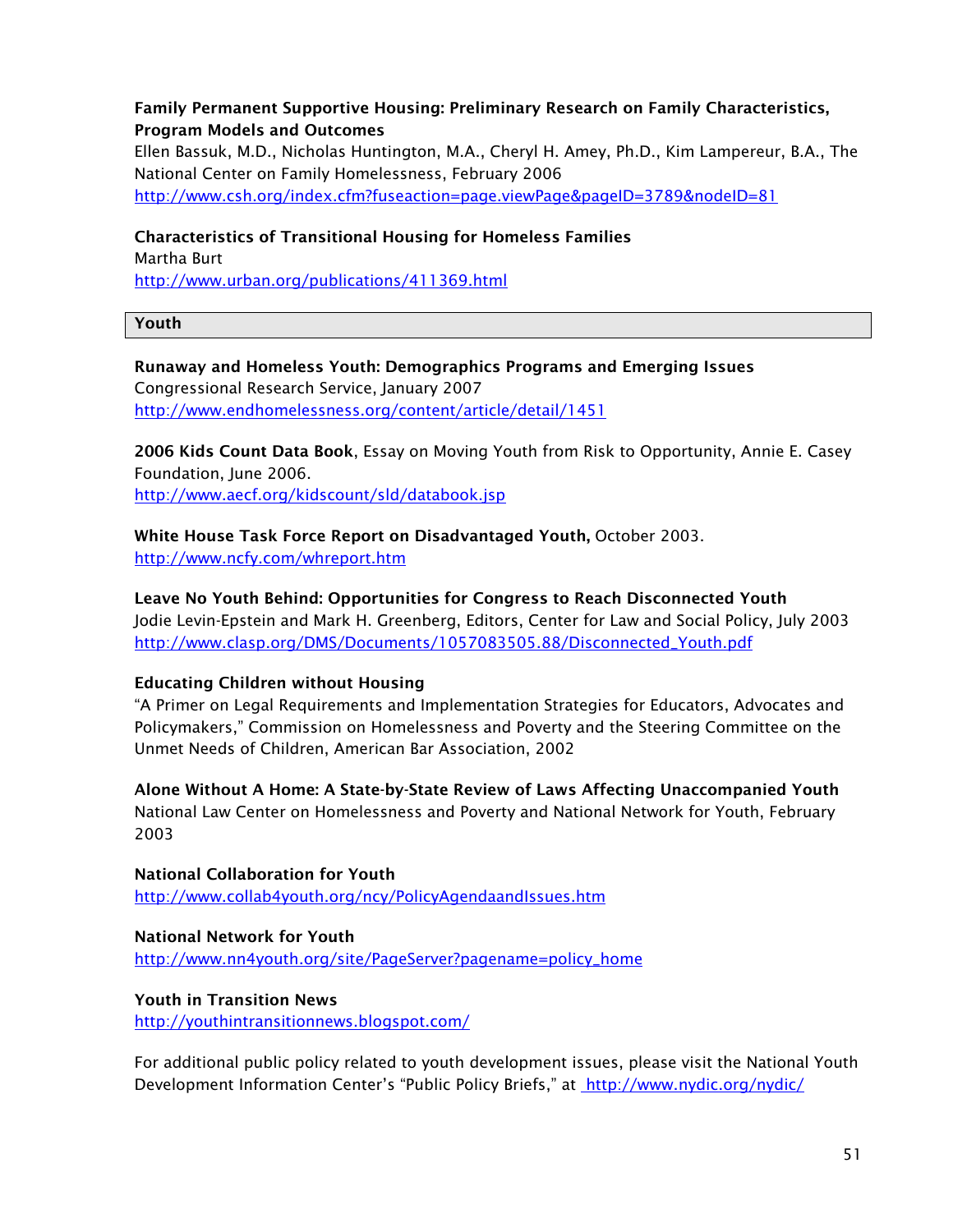#### Income Benefit Programs

An Annotated Bibliography on Employment and Homelessness Corporation for Supportive Housing, April 2007 http://documents.csh.org/documents/cheta/CHETA-bibliography.pdf

Innovative Employment Approaches and Programs for Low Income Families Karin Martinson, Pamela Holcolm http://www.urban.org/UploadedPDF/411467\_employment.pdf

Food Stamps and SSI Benefits: Removing Access Barriers for Homeless People. Jeremy Rosen, Rebecca Hoey and Theresa Steed, Clearinghouse Review, March-April, 2001, pp. 679-696.

#### Criminal Justice

Mapping Prisoner Reentry: An Action Research Guidebook Nancy G. La Vigne, Jake Cowan, Diana Brazzell http://www.urban.org/UploadedPDF/411383\_reentry\_guidebook.pdf

Homelessness and Prisoner Re-Entry Council of State Governments. July 2006

Report of the Reentry Council http://www.reentrypolicy.org/report-index.html

But they All Come Back: Facing the Challenges of Prisoner Reentry Jeremy Travis, The Urban Institute, June 2005 http://www.urban.org/pubs/AllComeBack/introduction.html

Outside These Walls: A Snapshot of Community-Based Reentry Programs Amy L. Solomon, Michelle Waul, Asheley Van Ness, Jeremy Travis http://www.urban.org/UploadedPDF/410911\_OTWResourceGuide.pdf

From Prison to Home: The Dimensions and Consequences of Prisoner Reentry Jeremy Travis, Amy L. Solomon, Michelle Waul, The Urban Institute, June 2001. http://www.urban.org/UploadedPDF/from\_prison\_to\_home.pdf

Building Bridges: An Act to Reduce Recidivism by Improving Access to Benefits for Individuals with Psychiatric Disabilities upon Release from Incarceration Bazelon Center for Mental Health Law http://www.bazelon.org/issues/criminalization/publications/buildingbridges/index.htm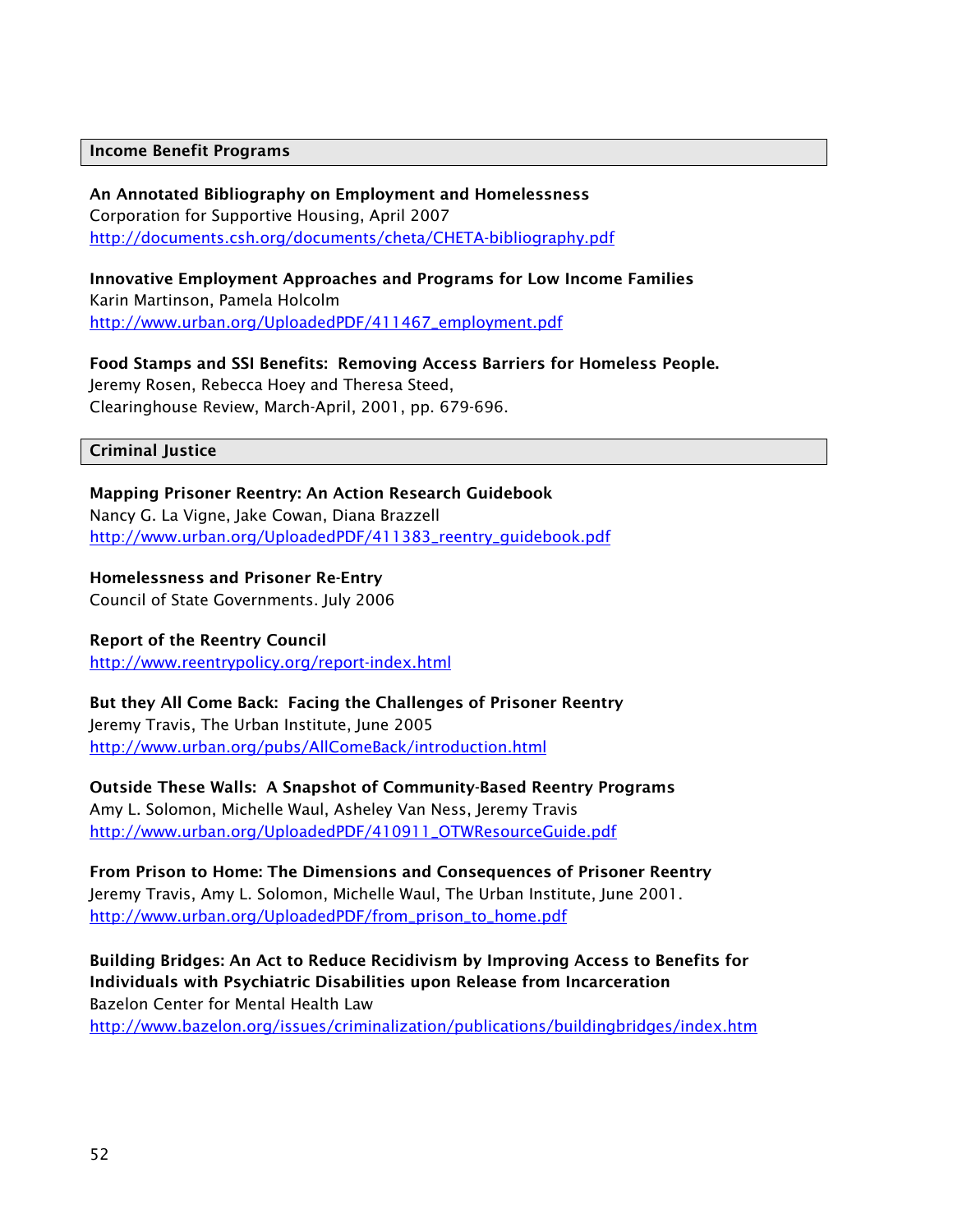#### Essential Resources for Discharge Planning

Compiled by the Massachusetts Housing and Shelter Alliance (MHSA), this document provides information on practical, replicable models. http://www.nhchc.org/discharge/

#### Preventing Homelessness Among Reentering Prisoners: Emerging Policies

National Alliance to End Homelessness, August 2003. (This is a collection of state work plans associated with the U.S. Department of Justice's "Serious and Violent Offender Reentry Initiative." Each plan in this collection includes a strong housing component.) http://www.endhomelessness.org/reentry/

#### **Criminalization**

#### Punishing Poverty: The Criminalization of Homelessness, Litigation and Recommendations for Solutions

National Law Center on Homelessness and Poverty http://www.nlchp.org/Pubs/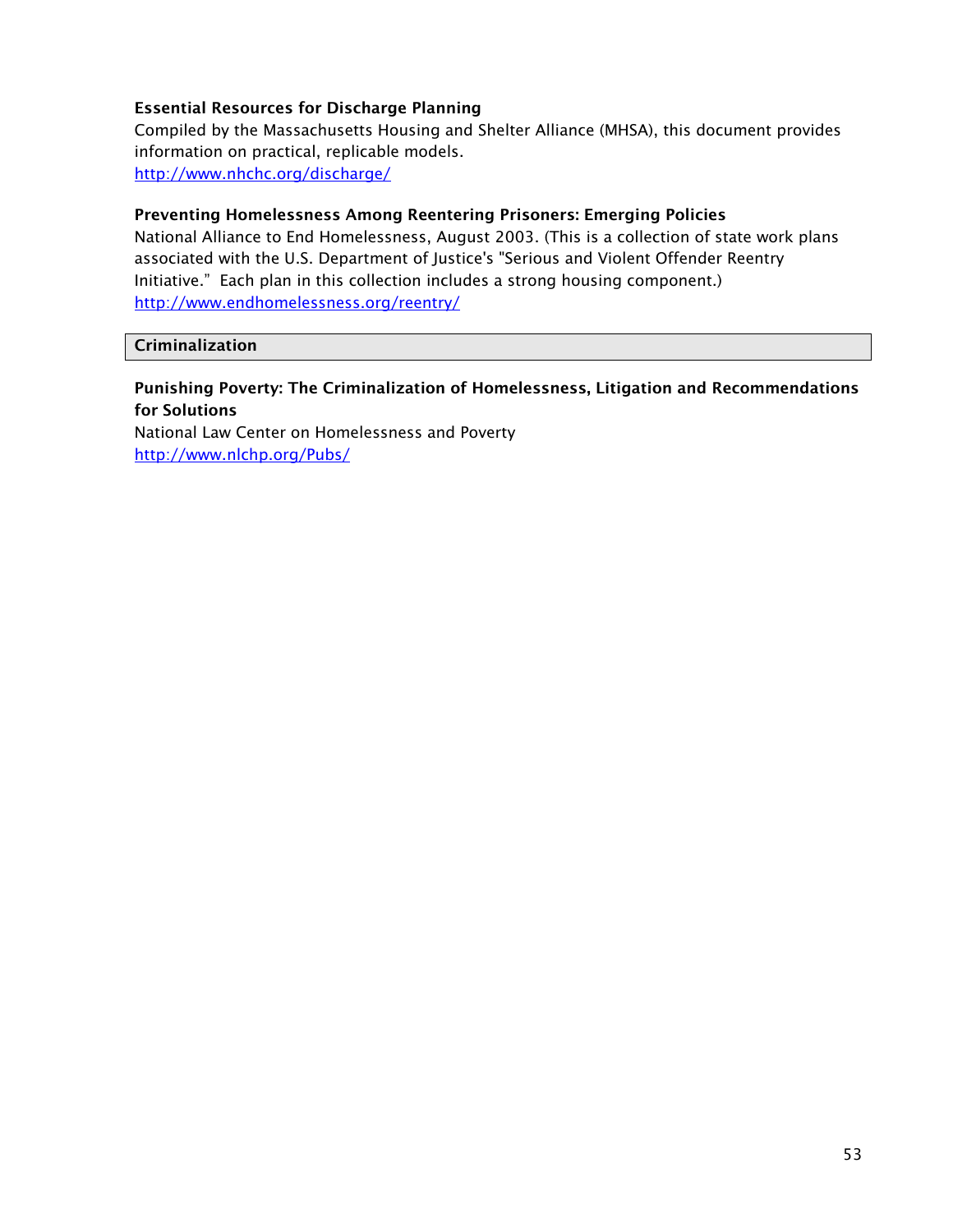## Appendix C: Guide to Advocacy

Advocates and homeless and formerly homeless people are key to making progress in the fight to end homelessness. With the right mix of public, private, and nonprofit involvement, homelessness can be ended in ten years. The principles described in the Alliance's Ten Year Plan – planning for outcomes, closing the front door, opening the back door, and building the infrastructure – move us closer to that end.

Here is a list of steps that can be taken to educate Members of Congress, the homeless assistance community, and the general public about the importance of these matters and to promote responsible federal involvement in ending homelessness.

You can work with your elected officials.

Meet with your Senators and Representatives in their district offices and/or in Washington. This policy manual provides a summary of issues, programs, and recommendations to assist you in meeting with your elected officials. The key is to develop an on-going relationship with them and to show widespread support for these issues among your Member's constituency, particularly those who vote.

Call, fax, or email your Member. This is an activity that only takes a minute or two of your time. You should monitor your Member's actions on your priority issues and communicate with him or her on an ongoing basis. Make sure you always state the issue of concern concisely and ask the Member to do something specific. An easy and quick thing to do is to ask your peers and colleagues to write a letter at the beginning of a meeting. You can provide a sample letter.

You can work locally to improve homeless assistance. Increasing federal assistance is an important part of ending homelessness, but there is also a great deal that can be done at the local level.

Participate in your community's Consolidated Planning process. This Plan describes how federal housing and community development block grant funds will be used. A good Consolidated Plan should prevent homelessness by ensuring that low-income housing is developed in the areas where homeless people come from, and that the housing meets local needs.

Work to develop good data systems so that communities know where homeless people come from, and what programs prevent or end their homeless episodes. Good data can help identify the costs of failing to respond to homelessness, and the savings that can be achieved by ending homelessness. Data allows communities to track how many people there are experiencing homelessness and progress being made to reduce rates of homelessness in a community.

Work to improve other systems that contribute to homelessness. Most homeless people interact with other public services. For instance, many receive Food Stamps, Temporary Assistance for Needy Families (TANF), or mental health services. These systems should be working to prevent homelessness. In some cases this means coordinating efforts with housing agencies so that people who are about to become homeless get the assistance they need to prevent it. In other cases, it means better discharge planning so that psychiatric hospitals and jails are releasing people into stable, permanent housing.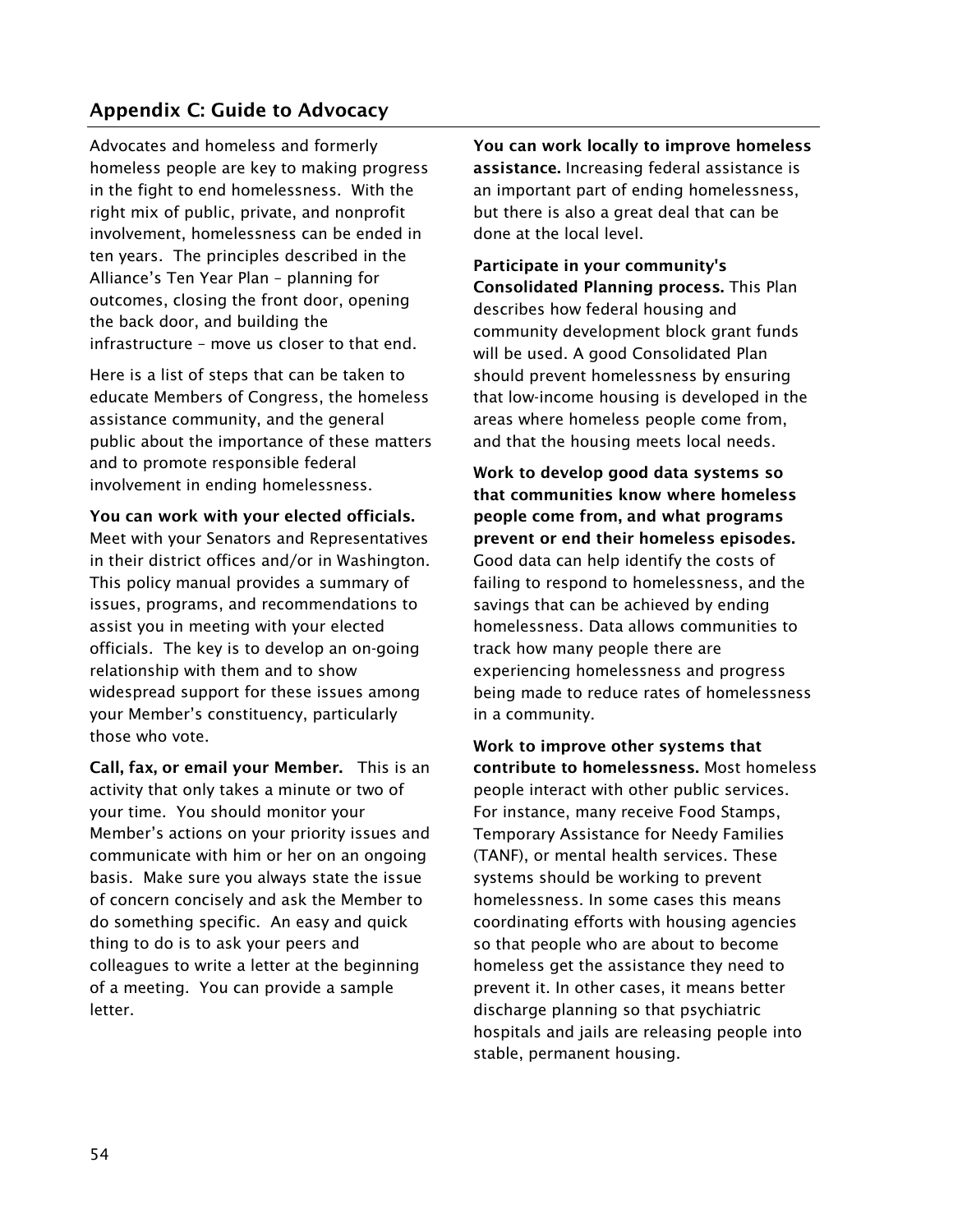You can educate elected officials, the press, community leaders and the public.

Educational activities can achieve several goals, including building a group of individuals committed to advocating for the end of homelessness, opening discussion in the community about solutions to homelessness, reaching more community members through media coverage, and getting the attention of your elected officials.

There are many misconceptions about homeless people and the reasons for their homelessness. It is important that elected officials, the press, community leaders and the public understand why and how we can redirect priorities to ending homelessness rather than managing it and that we can take practical steps to achieve this end.

Organize site visits. Inviting elected officials, the press, community leaders and the public on a site visit of a facility or housing that serves homeless people puts a face on the problem of homelessness. It draws attention to the problem of homelessness in the community and demonstrates that support is necessary to help end it. Site visits to supportive housing and meetings with tenants who have successfully ended long spells of

homelessness can help draw attention to effective solutions that need to be sustained and expanded.

Organize town hall meetings. Invite elected officials, the press, community leaders and the public to discuss the problem of homelessness in the community and brainstorm solutions and next steps.

Engage state and community leaders as champions. Work with state and local officials to make ending homelessness a priority when they advocate for increased federal assistance.

Generate media coverage. Write a letter to the editor or an op-ed on a homelessnessrelated issue in your community for a local publication. Cultivate relationships with members of the press who may cover homelessness-related events and stories.

Create public education campaigns. You can get free advertisement space on television and radio stations and for print materials in public spaces like bus shelters.

Be creative! How else could you bring attention to the problem of homelessness? What have other groups done in your community that has been effective?

#### Rules for Nonprofit Lobbying

Tax exempt organizations are legally allowed to lobby under the guidance of federal tax law which defines lobbying activities and sets limitations. Therefore, it is very important to know the difference between lobbying and advocacy so you can properly report activities and expenditures. There is no federal limit on how much non-lobbying advocacy your nonprofit organization can do.

According to the Internal Revenue Service (IRS), lobbying involves attempts to influence specific legislation at the local, state, or federal level. Lobbying activities include contacting any legislative member, legislative

staff, or government employee to influence him or her to propose, support, or oppose specific legislation and trying to persuade the public to share your views on a particular legislative proposal.

Advocacy, however, is focused on education about a specific issue on behalf of the people your organization serves. This includes a broad range of activities which allow nonprofit organizations to carry out their missions. Lobbying is a small portion of the total amount of advocacy efforts by many nonprofits. Most lobbying efforts are only successful when they are coupled with many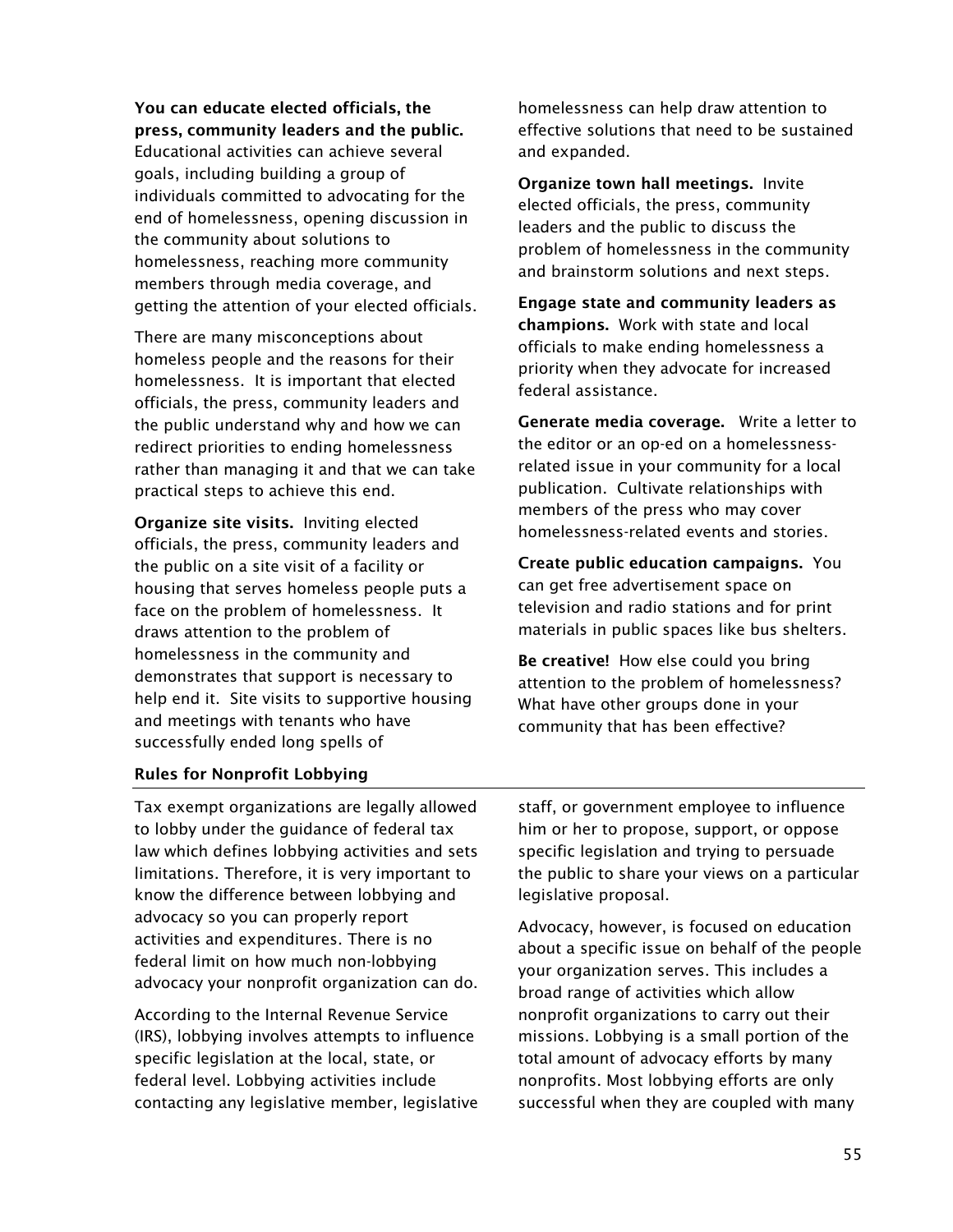other advocacy activities which allow policy makers to make informed decisions.

For example, many of the organizations that work with the Alliance rely on federal funding through Homeless Assistance Grants. They work year-round on nonlobbying advocacy efforts on behalf of those they serve. Their non-lobbying advocacy activities include:

- - Distributing materials to Congressional offices describing the success of a program funded through Homeless Assistance Grants.
- Calling Congressional offices to tell them how cuts in funding would impact the homeless families or individuals the organization serves.
- - Responding to inquiries from Congressional Staff that ask them to explain whether the organization is for or against a piece of legislation related to homelessness.
- Meeting with a Member of Congress or Congressional staff to give them information on how a particular piece of legislation will affect homeless people and local programs.
- - Inviting a Member of Congress to visit a program so they can see first hand how federal funding is used to end homelessness and share what the organization would be able to accomplish with additional funding.

Each year these same organizations take part in lobbying efforts to increase funding for Homeless Assistance Grants during the federal Appropriations process which may include:

- Meeting with Members of the Appropriations Committee in DC to ask them to support a proposed increase in funding for Homeless Assistance Grants.

- Calling Congressional staff to ask a Member of Congress to write a letter in support of an increase in funding for Homeless Assistance Grants to the Chair of the Appropriations Committee.
- - Sending out a "Call to Action" to a coalition of homeless service providers asking them to write a Member of Congress in support of a proposed increase in funding for Homeless Assistance Grants.

Unless they choose to elect to fall under different lobbying regulations, nonprofit organizations must abide by federal tax law which requires that no "substantial part" of a 501 (c) (3) organization's overall activities consist of lobbying. This is commonly called the "substantial part" test. This test measures both an organizations time and expenditures devoted to lobbying on behalf of the mission of the organization (by both paid and volunteer workers). Unfortunately, the Internal Revenue Service (IRS) has not been clear about defining how much time and money spent lobbying is substantial. A common rule suggested by some lawyers and practitioners is to limit lobbying activities to 5 percent of the organization's total amount of activities.

That amount may seem small but many organizations that work with the Alliance choose this option because compared to the many activities that serve other functions of the organization, lobbying activities are very few. After recognizing the difference between advocacy and lobbying, you may find that the amount of time and money your organization actually spends lobbying is extremely insignificant.

An Alternative: 501 (h) Expenditure Test Congress recognizes that influencing legislation is an appropriate activity for nonprofit organizations to take part in and, in 1976, passed the 501 (h) bill, which gives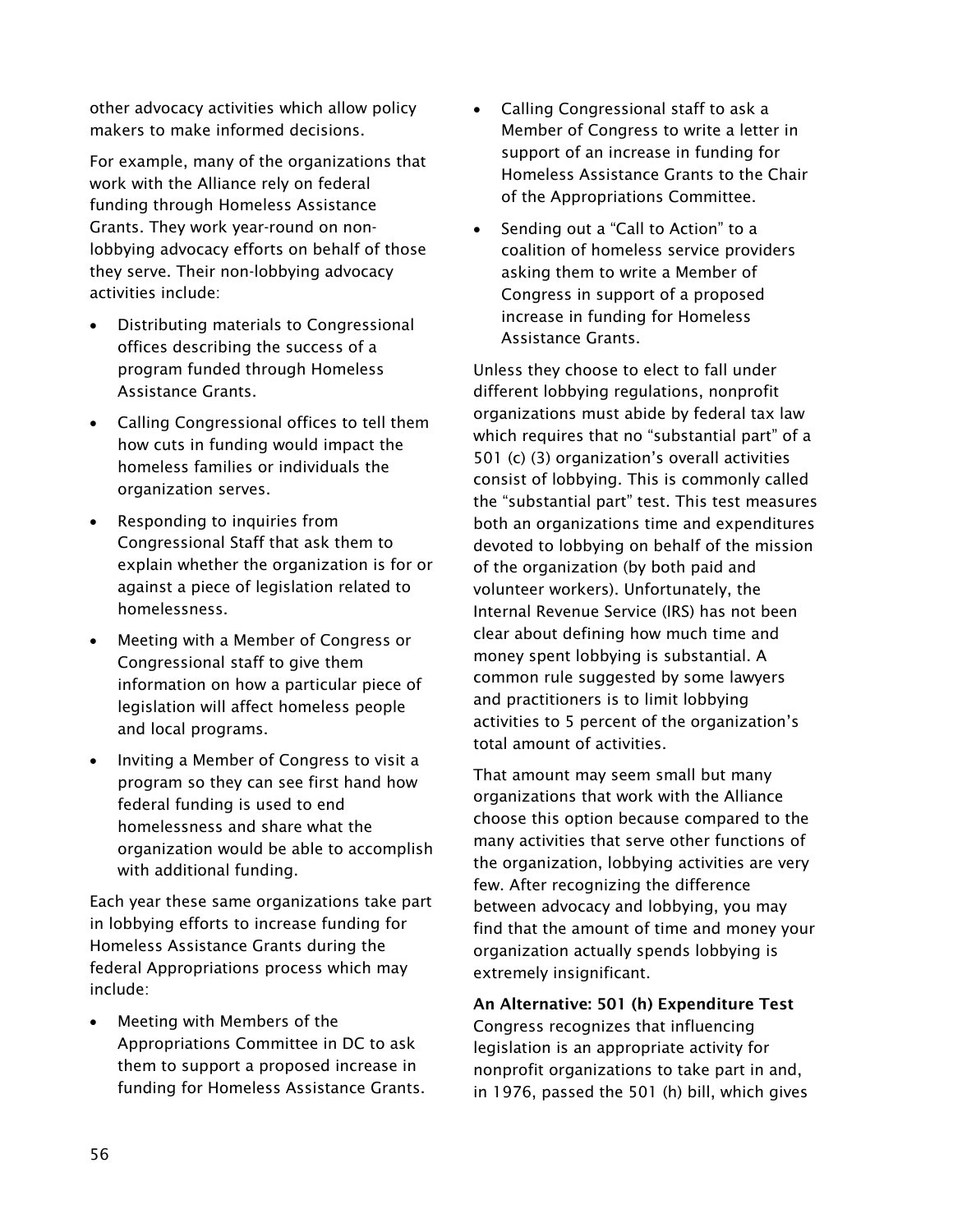nonprofit organizations the right to lobby under the security of defined limitations. By filing with the IRS, a 501 (c) (3) organization can elect to fall under the 1976 law meaning the amount of an organization's legislative activity is based solely on its expenditures (things like paid staff time or mailing and printing expenses). This option is widely known as the 501(h) expenditure test which can be elected by filling out the IRS Form 5768 form available at http://www.irs.gov/pub/irs-pdf/f5768.pdf. By submitting this form, an organization will be eligible to take part in a significant amount of lobbying under the guidance of precise regulations for calculating lobbying

The 501 (h) distinguishes between direct and grassroots lobbying. Organizations can spend as much as 20 percent of their entire budget on lobbying and up to a quarter of that amount can be spent on grassroots lobbying via the 501 (h) election.

limits.

- $\bullet$  Direct lobbying is communication directed towards a legislator or staff of a legislator, refers to specific legislation, and expresses the organization's view on the legislation.
- Grassroots lobbying refers to communication that is directed to the general public, refers to specific legislation, reflects a view of the legislation, and encourages the recipient to take action with respect to the legislation.

Advocacy-oriented nonprofits elect to come under the 501(h) for a variety of reasons:

- - Lobbying limits are based on how much a 501(c) (3) expends on lobbying activities as opposed to the number of lobbying activities the organization takes part in. So if it didn't cost anything it doesn't count. For example, staff's time costs the organization money and would be factored into the total allowance where as volunteer's time won't be because it doesn't cost anything.
- - Electing the 501(h) allows an organization to expend 20 percent of the first \$500,000 of its total budget on lobbying activities.
- - The 501(h) clearly defines what activities constitute lobbying (and which kind of lobbying) so the type of activities an organization is taking part in can easily be tracked. This information can be found at http://www.irs.ustreas.gov/.

#### How to Choose?

It is important to make an informed decision about which federal tax law your organization should choose to track lobbying activities. To get started:

- Seek training about and/or research both options via two expert organizations including the Center for Lobbying in the Public Interest, www.clpi.org, and the Alliance for Justice, www.afc.org.

Contact Sarah Kahn at the Alliance at skahn@naeh.org or 202-942-8259 for additional information.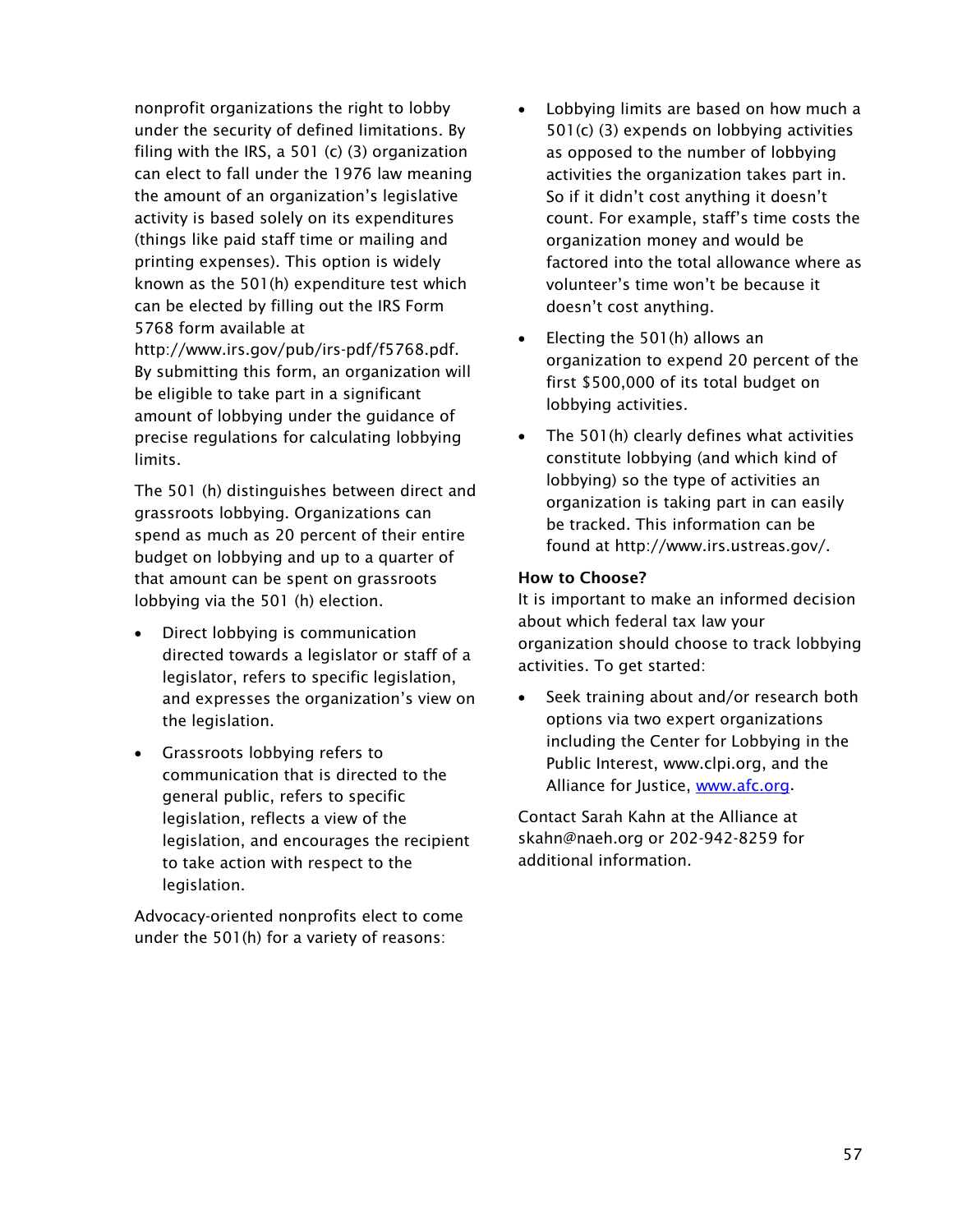## Appendix D: Federal Budget Process

Each February, the President submits to Congress a budget for the upcoming fiscal year. This budget reflects the policy goals of the White House and may include spending recommendations for discretionary programs (i.e. programs that require annual appropriations from Congress), proposed tax changes or adjustments to mandatory spending programs (such as food stamps, TANF and Medicaid).

After receiving the President's budget in February, the House and Senate Budget Committees each meet to develop a budget resolution. The budget resolution sets targets for both discretionary and mandatory spending and proposed tax changes. The discretionary spending targets will eventually be used by the appropriations committees. Other tax or mandatory program proposals are considered by the committee with jurisdiction over the specific programmatic change. The budget resolutions then are passed by the Senate and House. Differences between House and Senate budget resolutions must be reconciled by a conference and approved by both chambers of Congress. The budget resolution is NOT signed by the President and it is NOT required for the appropriations bills but it can help the process.

The discretionary spending limit set by the budget resolution is called the 302(a) allocation. The Appropriations Committee will receive one 302(a) allocation for all of the discretionary programs. The Appropriations Committee must divide up the allocation between its various subcommittees (e.g. between Transportation, HUD, Labor-Health and Human Services and Agriculture) – this is called the subcommittees' 302(b) allocation. The subcommittee, through the appropriations process, must determine how to spread their 302(b) allocation across the programs they are responsible for funding.

Congressional committees that oversee mandatory programs (e.g. Medicaid and TANF) also receive guidance regarding a total spending limit. If major program changes are expected, they are typically accounted for in the budget. For example, the State Children's Health Insurance Program (SCHIP) is scheduled for reauthorization in 2007 and this year the budget committees accounted for spending changes to the program so that when reauthorization happens, it fits within the 2007 budget.

There are tools to prevent violations of the budget resolution, for example, when a proposal would exceed a committee's spending allocation or reduce taxes below a level permitted in the budget resolution. A single member of the House or Senate can raise a point of order against any legislation that would violate the budget resolution. In the House, this can be waived by a simple majority vote in the House Rules Committee. In the Senate, however, 60 votes are required to over-ride a point of order.

Bills that address mandatory spending changes dictated by the budget are call Budget reconciliation bills. Although lately these measures have called for cuts in programs, they can also be used to increase available funding. These bills are not necessary every year, only when the House, Senate or both include mandatory or tax changes in their budget resolutions. Once the appropriate committee passes its legislative changes (i.e. reconciliation language) it is sent to the Budget Committee and then to the House or Senate for a floor vote. These changes from all committees are sent to the floor, typically as one large bill.

Often Members of Congress like to add controversial items to the budget reconciliation process because the budget rules make it easier to pass such items. To make sure the budget reconciliation process stays as pure as possible the "Byrd Rule" was created. Named after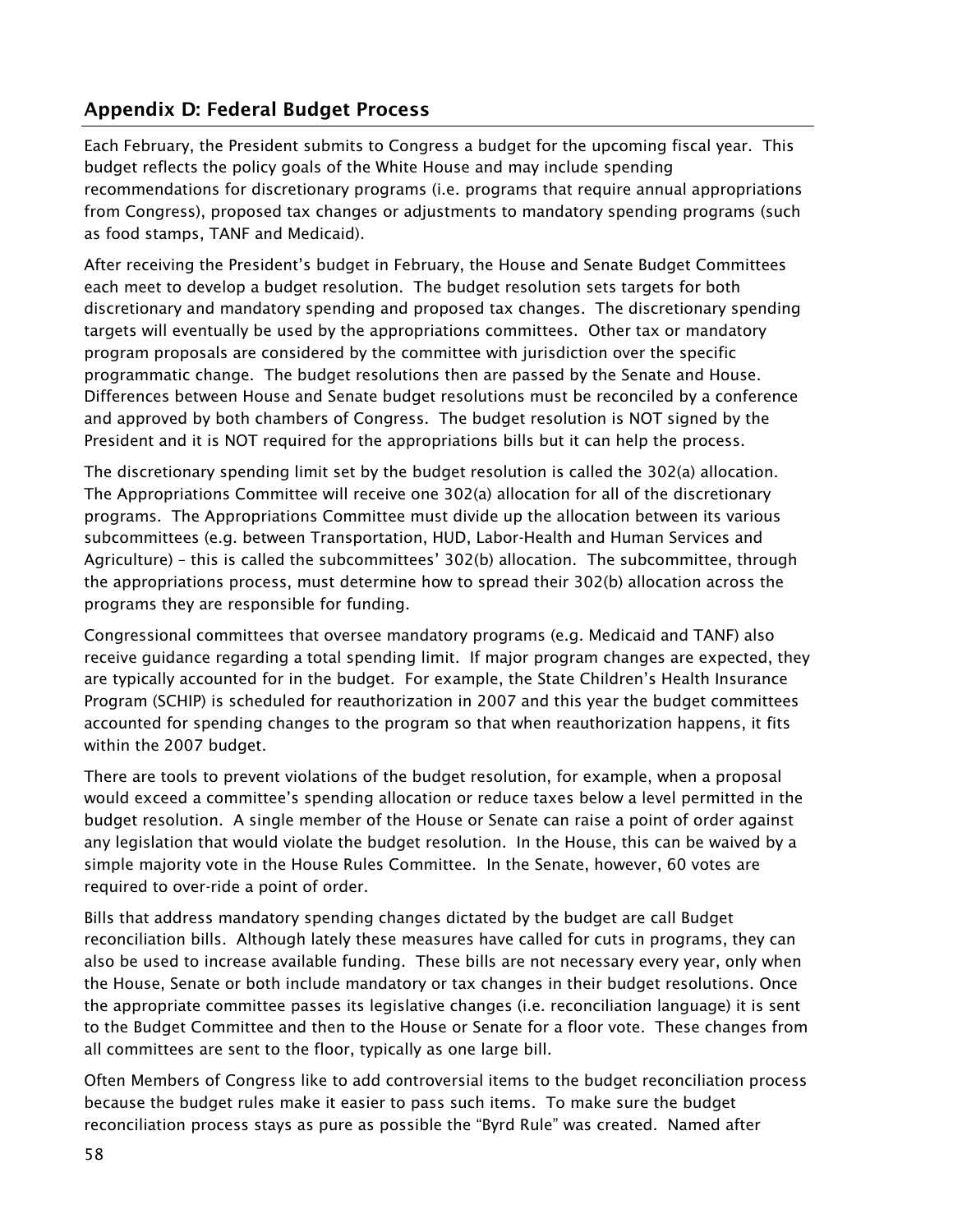Senator Robert Byrd (D-WV), this rule allows any Senator to contest any provision or amendment that is not pertinent to amending the entitlement spending or tax law. General policy changes with no fiscal result are NOT allowed. If a Senator raises a point of order against any provision or amendment, the provision or amendment is stricken from the legislation unless 60 Senators vote to over-ride the point of order.

While the work of the Budget Committee may seem far removed from issues of housing and homelessness, it is intricately connected. It is the Budget Committee that determines the resources the Appropriations Committees will have to disseminate across the many discretionary programs – including the Section 8 Housing Choice Voucher Program, the McKinney-Vento Homeless Assistance Grant Program and the Runaway and Homeless Youth Programs. Similarly, budget reconciliation bill of 2005 – the Deficit Reduction Act – resulted in shifts in many entitlement programs that low-income individuals and families rely on, including Medicaid and the Temporary Assistance to Needy Families (TANF) block grant program. Those interested in extending the reach of their advocacy efforts may look for opportunities to influence the President's budget and the work of the Budget Committee that affects federal spending and, ultimately, the well-being of people experiencing, or at risk of, homelessness.

This document was adapted from Introduction to the Federal Budget Process, Center on Budget Policy Priorities, December 2004.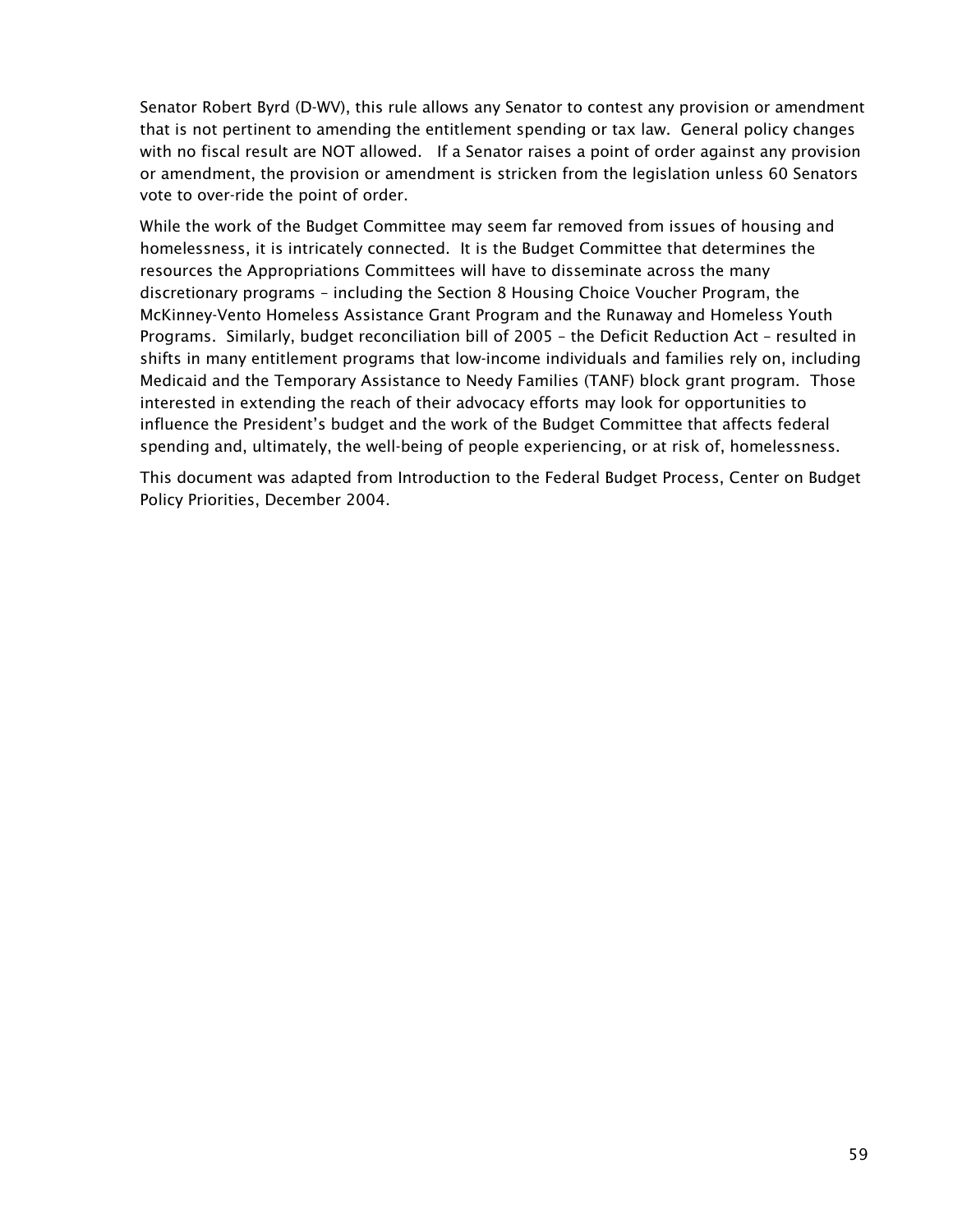## Appendix E: Guide to Congress

Following is a list of Members of Congress along with committee assignments for those who are on key committees for housing and homelessness.

| AL Richard Shelby $(R)$ - App(La, HUD), <b>Ba</b><br>MT $Max$ Baucus (D) – Fin<br>AL Jeff Session (R) - Bu<br>MT Jon Tester (D) - Ba(Hous), Vet<br>NE Chuck Hagel $(R)$ - Ba(Hous)<br>AL Ted Stevens (R) - App(La, HUD)<br>AK Lisa Murkowski (R) - HELP<br>NE Ben Nelson (D) - App<br>AZ John McCain (R)<br>NV Harry Reid (D)<br>AZ John Kyl (R) - Fin<br>NV John Ensign (R) - Bu, Vet<br>AR Blanche Lincoln (D) - Fin<br>$NH$ Judd Gregg $(R)$ - App(La), HELP<br>AR Mark Pryor (D)<br>NH John Sununu (R) - Ba(Hous)<br>CA Dianne Feinstein (D) - App(HUD)<br>NJ Frank Lautenberg (D) - App(La, HUD), Bu<br>CA Barbara Boxer (D)<br>Robert Menendez (D) - Ba(Hous), Bu<br>NJ.<br>CO Wayne Allard (R) - App(HUD), Ba(Hous), Bu, HELP<br>NM Pete Domenici (R) - App(HUD), Bu<br>CO Ken Salazar (D) - Fin<br>NM Jeff Bingaman (D) - Fin, HELP<br>CT Chris Dodd (D) - $\underline{\text{Ba}}$ , HELP<br>NY Charles Schumer (D) - Ba(Hous), Fin<br>CT Joe Lieberman (ID)<br>NY Hillary Rodham Clinton (D) - HELP<br>DE Joe Biden (D)<br>NC Elizabeth Dole (R) - Ba(Hous)<br>DE Tom Carper (D) - Ba(Hous)<br>NC Richard Burr (R) - Vet, HELP<br>FL Bill Nelson (D) - Bu<br>ND Kent Conrad (D) - Bu, Fin<br>FL Mel Martinez $(R)$ - Ba(Hous)<br>ND Byron Dorgan (D) - App(HUD)<br>GA Saxby Chambliss (R)<br>OH George Voinovich (R)<br>GA Johnny Isakson (R) - Vet, HELP<br>OH Sherrod Brown (D) - Ba(Hous), Vet, HELP<br>OK Jim Inhofe (R)<br>HI Daniel Inouye (D) - App<br>OK Tom Coburn (R) - HELP<br>HL<br>Daniel Akaka (D) - Ba(Hous), <u>Vet</u><br>OR Ron Wyden (D) - Bu, Fin<br>ID<br>Larry Craig (R) - App(La), Vet<br>OR Gordon Smith (R) - Fin<br>ID<br>Mike Crapo $(R)$ – Ba( <b>Hous</b> ), Bu, Fin<br>PA Arlen Specter (R) - App(La, HUD), Vet<br>IL.<br>Richard Durbin (D) - App(La, HUD)<br>Barack Obama (D) - Vet, HELP<br>PA Robert Casey, Jr. (D) - Ba(Hous)<br>IL.<br>Richard Lugar (R)<br>RI<br>IN<br>Jack Reed (D) - App(La), Ba(Hous), HELP<br>IN<br>Evan Bayh (D) - Ba<br>RI<br>Sheldon Whitehouse (D) - Bu<br>SC Lindsey Graham (R) - Bu, Vet<br>IA<br>Charles Grassley (R) - Bu, Fin<br>SC Jim DeMint (R)<br>Tom Harkin (D) - App(La, HUD), HELP<br>IA<br>SD Tim Johnson (D) - App(HUD), Ba<br>KS Sam Brownback $(R)$ - App $(HUD)$<br>SD John Thune (R)<br>KS Pat Roberts (R) - Fin, HELP<br>KY Mitch McConnell (R) - App<br>TN Lamar Alexander (R) - App(HUD), HELP<br>TN Bob Corker (R)<br>$KY$ Jim Bunning $(R)$ - Ba, Bu, Fin<br>TX Kay Bailey Hutchison (R) - App(La, HUD), Vet<br>LA Mary Landrieu (D) - App(La)<br>LA David Vitter (R)<br>$TX$ John Cornyn $(R)$ - Bu<br>UT Orrin Hatch (R) - Fin, HELP<br>ME Olympia Snowe (R) - Fin<br>UT Robert Bennett (R) - App(HUD), Ba<br>ME Susan Collins (R)<br>MD Barbara Mikulski (D) - App(HUD), HELP<br>VT Patrick Leahy (D) - App(HUD)<br>MD Ben Cardin (D) - Bu<br>VT Bernard Sanders (I) - Bu<br>MA Edward Kennedy (D) - HELP<br>VA John Warner (R)<br>VA Jim Webb (D) - Vet<br>MA John Kerry (D) - Fin<br>WA Patty Murray (D) - App(La, HUD), Bu, Vet, HELP<br>MI Carl Levin (D)<br>WA Maria Cantwell (D) - Fin<br>MI Debbie Stabenow (D) - Bu, Fin<br>WV Robert Byrd (D) - App(La, HUD), Bu<br>MN Norm Coleman (R)<br>WV Jay Rockefeller (D) - Fin, Vet<br>MN Amy Klobuchar (D)<br>MS Thad Cochran (R) - App(La, HUD)<br>WI Herb Kohl (D) - App(La, HUD)<br>MS Trent Lott $(R)$ - Fin<br>WI<br>Russ Feingold (D) - Bu<br>MO Christopher Bond (R) - App(HUD)<br>WY John Barrasso (R)<br>MO Claire McCaskill (D)<br>WY Mike Enzi (R) - Ba(Hous), Bu, HELP | <b>Underline</b> - Indicates the Member is Chair or Ranking Member of the Committee or Subcommittee<br>App - Appropriations Committee<br>(La) - Subcommittee on Labor, Health and Human Services and Education<br>(HUD) - Subcommittee on Transportation, Treasury, the Judiciary, HUD, and Related<br>Agencies<br><b>Senate</b><br>Ba - Banking, Housing, and Urban Affairs Committee<br>(Hous) - Subcommittee on Housing, Transportation, and Community Development<br><b>Bu</b> - Budget Committee<br>Fin - Finance Committee<br>Vet - Veterans' Affairs Committee<br>HELP - Health, Education, Labor, and Pensions Committee |  |  |  |  |  |
|---------------------------------------------------------------------------------------------------------------------------------------------------------------------------------------------------------------------------------------------------------------------------------------------------------------------------------------------------------------------------------------------------------------------------------------------------------------------------------------------------------------------------------------------------------------------------------------------------------------------------------------------------------------------------------------------------------------------------------------------------------------------------------------------------------------------------------------------------------------------------------------------------------------------------------------------------------------------------------------------------------------------------------------------------------------------------------------------------------------------------------------------------------------------------------------------------------------------------------------------------------------------------------------------------------------------------------------------------------------------------------------------------------------------------------------------------------------------------------------------------------------------------------------------------------------------------------------------------------------------------------------------------------------------------------------------------------------------------------------------------------------------------------------------------------------------------------------------------------------------------------------------------------------------------------------------------------------------------------------------------------------------------------------------------------------------------------------------------------------------------------------------------------------------------------------------------------------------------------------------------------------------------------------------------------------------------------------------------------------------------------------------------------------------------------------------------------------------------------------------------------------------------------------------------------------------------------------------------------------------------------------------------------------------------------------------------------------------------------------------------------------------------------------------------------------------------------------------------------------------------------------------------------------------------------------------------------------------------------------------------------------------------------------------------------------------------------------------------------------------------------------------------------------------------------------------------------------------------------------------------------------------------------------------------------------------------------------------------------------------------------------------------------------------------------------------------------------------------------------------------------------------------------------|----------------------------------------------------------------------------------------------------------------------------------------------------------------------------------------------------------------------------------------------------------------------------------------------------------------------------------------------------------------------------------------------------------------------------------------------------------------------------------------------------------------------------------------------------------------------------------------------------------------------------------|--|--|--|--|--|
|                                                                                                                                                                                                                                                                                                                                                                                                                                                                                                                                                                                                                                                                                                                                                                                                                                                                                                                                                                                                                                                                                                                                                                                                                                                                                                                                                                                                                                                                                                                                                                                                                                                                                                                                                                                                                                                                                                                                                                                                                                                                                                                                                                                                                                                                                                                                                                                                                                                                                                                                                                                                                                                                                                                                                                                                                                                                                                                                                                                                                                                                                                                                                                                                                                                                                                                                                                                                                                                                                                                                       |                                                                                                                                                                                                                                                                                                                                                                                                                                                                                                                                                                                                                                  |  |  |  |  |  |
|                                                                                                                                                                                                                                                                                                                                                                                                                                                                                                                                                                                                                                                                                                                                                                                                                                                                                                                                                                                                                                                                                                                                                                                                                                                                                                                                                                                                                                                                                                                                                                                                                                                                                                                                                                                                                                                                                                                                                                                                                                                                                                                                                                                                                                                                                                                                                                                                                                                                                                                                                                                                                                                                                                                                                                                                                                                                                                                                                                                                                                                                                                                                                                                                                                                                                                                                                                                                                                                                                                                                       |                                                                                                                                                                                                                                                                                                                                                                                                                                                                                                                                                                                                                                  |  |  |  |  |  |
|                                                                                                                                                                                                                                                                                                                                                                                                                                                                                                                                                                                                                                                                                                                                                                                                                                                                                                                                                                                                                                                                                                                                                                                                                                                                                                                                                                                                                                                                                                                                                                                                                                                                                                                                                                                                                                                                                                                                                                                                                                                                                                                                                                                                                                                                                                                                                                                                                                                                                                                                                                                                                                                                                                                                                                                                                                                                                                                                                                                                                                                                                                                                                                                                                                                                                                                                                                                                                                                                                                                                       |                                                                                                                                                                                                                                                                                                                                                                                                                                                                                                                                                                                                                                  |  |  |  |  |  |
|                                                                                                                                                                                                                                                                                                                                                                                                                                                                                                                                                                                                                                                                                                                                                                                                                                                                                                                                                                                                                                                                                                                                                                                                                                                                                                                                                                                                                                                                                                                                                                                                                                                                                                                                                                                                                                                                                                                                                                                                                                                                                                                                                                                                                                                                                                                                                                                                                                                                                                                                                                                                                                                                                                                                                                                                                                                                                                                                                                                                                                                                                                                                                                                                                                                                                                                                                                                                                                                                                                                                       |                                                                                                                                                                                                                                                                                                                                                                                                                                                                                                                                                                                                                                  |  |  |  |  |  |
|                                                                                                                                                                                                                                                                                                                                                                                                                                                                                                                                                                                                                                                                                                                                                                                                                                                                                                                                                                                                                                                                                                                                                                                                                                                                                                                                                                                                                                                                                                                                                                                                                                                                                                                                                                                                                                                                                                                                                                                                                                                                                                                                                                                                                                                                                                                                                                                                                                                                                                                                                                                                                                                                                                                                                                                                                                                                                                                                                                                                                                                                                                                                                                                                                                                                                                                                                                                                                                                                                                                                       |                                                                                                                                                                                                                                                                                                                                                                                                                                                                                                                                                                                                                                  |  |  |  |  |  |
|                                                                                                                                                                                                                                                                                                                                                                                                                                                                                                                                                                                                                                                                                                                                                                                                                                                                                                                                                                                                                                                                                                                                                                                                                                                                                                                                                                                                                                                                                                                                                                                                                                                                                                                                                                                                                                                                                                                                                                                                                                                                                                                                                                                                                                                                                                                                                                                                                                                                                                                                                                                                                                                                                                                                                                                                                                                                                                                                                                                                                                                                                                                                                                                                                                                                                                                                                                                                                                                                                                                                       |                                                                                                                                                                                                                                                                                                                                                                                                                                                                                                                                                                                                                                  |  |  |  |  |  |
|                                                                                                                                                                                                                                                                                                                                                                                                                                                                                                                                                                                                                                                                                                                                                                                                                                                                                                                                                                                                                                                                                                                                                                                                                                                                                                                                                                                                                                                                                                                                                                                                                                                                                                                                                                                                                                                                                                                                                                                                                                                                                                                                                                                                                                                                                                                                                                                                                                                                                                                                                                                                                                                                                                                                                                                                                                                                                                                                                                                                                                                                                                                                                                                                                                                                                                                                                                                                                                                                                                                                       |                                                                                                                                                                                                                                                                                                                                                                                                                                                                                                                                                                                                                                  |  |  |  |  |  |
|                                                                                                                                                                                                                                                                                                                                                                                                                                                                                                                                                                                                                                                                                                                                                                                                                                                                                                                                                                                                                                                                                                                                                                                                                                                                                                                                                                                                                                                                                                                                                                                                                                                                                                                                                                                                                                                                                                                                                                                                                                                                                                                                                                                                                                                                                                                                                                                                                                                                                                                                                                                                                                                                                                                                                                                                                                                                                                                                                                                                                                                                                                                                                                                                                                                                                                                                                                                                                                                                                                                                       |                                                                                                                                                                                                                                                                                                                                                                                                                                                                                                                                                                                                                                  |  |  |  |  |  |
|                                                                                                                                                                                                                                                                                                                                                                                                                                                                                                                                                                                                                                                                                                                                                                                                                                                                                                                                                                                                                                                                                                                                                                                                                                                                                                                                                                                                                                                                                                                                                                                                                                                                                                                                                                                                                                                                                                                                                                                                                                                                                                                                                                                                                                                                                                                                                                                                                                                                                                                                                                                                                                                                                                                                                                                                                                                                                                                                                                                                                                                                                                                                                                                                                                                                                                                                                                                                                                                                                                                                       |                                                                                                                                                                                                                                                                                                                                                                                                                                                                                                                                                                                                                                  |  |  |  |  |  |
|                                                                                                                                                                                                                                                                                                                                                                                                                                                                                                                                                                                                                                                                                                                                                                                                                                                                                                                                                                                                                                                                                                                                                                                                                                                                                                                                                                                                                                                                                                                                                                                                                                                                                                                                                                                                                                                                                                                                                                                                                                                                                                                                                                                                                                                                                                                                                                                                                                                                                                                                                                                                                                                                                                                                                                                                                                                                                                                                                                                                                                                                                                                                                                                                                                                                                                                                                                                                                                                                                                                                       |                                                                                                                                                                                                                                                                                                                                                                                                                                                                                                                                                                                                                                  |  |  |  |  |  |
|                                                                                                                                                                                                                                                                                                                                                                                                                                                                                                                                                                                                                                                                                                                                                                                                                                                                                                                                                                                                                                                                                                                                                                                                                                                                                                                                                                                                                                                                                                                                                                                                                                                                                                                                                                                                                                                                                                                                                                                                                                                                                                                                                                                                                                                                                                                                                                                                                                                                                                                                                                                                                                                                                                                                                                                                                                                                                                                                                                                                                                                                                                                                                                                                                                                                                                                                                                                                                                                                                                                                       |                                                                                                                                                                                                                                                                                                                                                                                                                                                                                                                                                                                                                                  |  |  |  |  |  |
|                                                                                                                                                                                                                                                                                                                                                                                                                                                                                                                                                                                                                                                                                                                                                                                                                                                                                                                                                                                                                                                                                                                                                                                                                                                                                                                                                                                                                                                                                                                                                                                                                                                                                                                                                                                                                                                                                                                                                                                                                                                                                                                                                                                                                                                                                                                                                                                                                                                                                                                                                                                                                                                                                                                                                                                                                                                                                                                                                                                                                                                                                                                                                                                                                                                                                                                                                                                                                                                                                                                                       |                                                                                                                                                                                                                                                                                                                                                                                                                                                                                                                                                                                                                                  |  |  |  |  |  |
|                                                                                                                                                                                                                                                                                                                                                                                                                                                                                                                                                                                                                                                                                                                                                                                                                                                                                                                                                                                                                                                                                                                                                                                                                                                                                                                                                                                                                                                                                                                                                                                                                                                                                                                                                                                                                                                                                                                                                                                                                                                                                                                                                                                                                                                                                                                                                                                                                                                                                                                                                                                                                                                                                                                                                                                                                                                                                                                                                                                                                                                                                                                                                                                                                                                                                                                                                                                                                                                                                                                                       |                                                                                                                                                                                                                                                                                                                                                                                                                                                                                                                                                                                                                                  |  |  |  |  |  |
|                                                                                                                                                                                                                                                                                                                                                                                                                                                                                                                                                                                                                                                                                                                                                                                                                                                                                                                                                                                                                                                                                                                                                                                                                                                                                                                                                                                                                                                                                                                                                                                                                                                                                                                                                                                                                                                                                                                                                                                                                                                                                                                                                                                                                                                                                                                                                                                                                                                                                                                                                                                                                                                                                                                                                                                                                                                                                                                                                                                                                                                                                                                                                                                                                                                                                                                                                                                                                                                                                                                                       |                                                                                                                                                                                                                                                                                                                                                                                                                                                                                                                                                                                                                                  |  |  |  |  |  |
|                                                                                                                                                                                                                                                                                                                                                                                                                                                                                                                                                                                                                                                                                                                                                                                                                                                                                                                                                                                                                                                                                                                                                                                                                                                                                                                                                                                                                                                                                                                                                                                                                                                                                                                                                                                                                                                                                                                                                                                                                                                                                                                                                                                                                                                                                                                                                                                                                                                                                                                                                                                                                                                                                                                                                                                                                                                                                                                                                                                                                                                                                                                                                                                                                                                                                                                                                                                                                                                                                                                                       |                                                                                                                                                                                                                                                                                                                                                                                                                                                                                                                                                                                                                                  |  |  |  |  |  |
|                                                                                                                                                                                                                                                                                                                                                                                                                                                                                                                                                                                                                                                                                                                                                                                                                                                                                                                                                                                                                                                                                                                                                                                                                                                                                                                                                                                                                                                                                                                                                                                                                                                                                                                                                                                                                                                                                                                                                                                                                                                                                                                                                                                                                                                                                                                                                                                                                                                                                                                                                                                                                                                                                                                                                                                                                                                                                                                                                                                                                                                                                                                                                                                                                                                                                                                                                                                                                                                                                                                                       |                                                                                                                                                                                                                                                                                                                                                                                                                                                                                                                                                                                                                                  |  |  |  |  |  |
|                                                                                                                                                                                                                                                                                                                                                                                                                                                                                                                                                                                                                                                                                                                                                                                                                                                                                                                                                                                                                                                                                                                                                                                                                                                                                                                                                                                                                                                                                                                                                                                                                                                                                                                                                                                                                                                                                                                                                                                                                                                                                                                                                                                                                                                                                                                                                                                                                                                                                                                                                                                                                                                                                                                                                                                                                                                                                                                                                                                                                                                                                                                                                                                                                                                                                                                                                                                                                                                                                                                                       |                                                                                                                                                                                                                                                                                                                                                                                                                                                                                                                                                                                                                                  |  |  |  |  |  |
|                                                                                                                                                                                                                                                                                                                                                                                                                                                                                                                                                                                                                                                                                                                                                                                                                                                                                                                                                                                                                                                                                                                                                                                                                                                                                                                                                                                                                                                                                                                                                                                                                                                                                                                                                                                                                                                                                                                                                                                                                                                                                                                                                                                                                                                                                                                                                                                                                                                                                                                                                                                                                                                                                                                                                                                                                                                                                                                                                                                                                                                                                                                                                                                                                                                                                                                                                                                                                                                                                                                                       |                                                                                                                                                                                                                                                                                                                                                                                                                                                                                                                                                                                                                                  |  |  |  |  |  |
|                                                                                                                                                                                                                                                                                                                                                                                                                                                                                                                                                                                                                                                                                                                                                                                                                                                                                                                                                                                                                                                                                                                                                                                                                                                                                                                                                                                                                                                                                                                                                                                                                                                                                                                                                                                                                                                                                                                                                                                                                                                                                                                                                                                                                                                                                                                                                                                                                                                                                                                                                                                                                                                                                                                                                                                                                                                                                                                                                                                                                                                                                                                                                                                                                                                                                                                                                                                                                                                                                                                                       |                                                                                                                                                                                                                                                                                                                                                                                                                                                                                                                                                                                                                                  |  |  |  |  |  |
|                                                                                                                                                                                                                                                                                                                                                                                                                                                                                                                                                                                                                                                                                                                                                                                                                                                                                                                                                                                                                                                                                                                                                                                                                                                                                                                                                                                                                                                                                                                                                                                                                                                                                                                                                                                                                                                                                                                                                                                                                                                                                                                                                                                                                                                                                                                                                                                                                                                                                                                                                                                                                                                                                                                                                                                                                                                                                                                                                                                                                                                                                                                                                                                                                                                                                                                                                                                                                                                                                                                                       |                                                                                                                                                                                                                                                                                                                                                                                                                                                                                                                                                                                                                                  |  |  |  |  |  |
|                                                                                                                                                                                                                                                                                                                                                                                                                                                                                                                                                                                                                                                                                                                                                                                                                                                                                                                                                                                                                                                                                                                                                                                                                                                                                                                                                                                                                                                                                                                                                                                                                                                                                                                                                                                                                                                                                                                                                                                                                                                                                                                                                                                                                                                                                                                                                                                                                                                                                                                                                                                                                                                                                                                                                                                                                                                                                                                                                                                                                                                                                                                                                                                                                                                                                                                                                                                                                                                                                                                                       |                                                                                                                                                                                                                                                                                                                                                                                                                                                                                                                                                                                                                                  |  |  |  |  |  |
|                                                                                                                                                                                                                                                                                                                                                                                                                                                                                                                                                                                                                                                                                                                                                                                                                                                                                                                                                                                                                                                                                                                                                                                                                                                                                                                                                                                                                                                                                                                                                                                                                                                                                                                                                                                                                                                                                                                                                                                                                                                                                                                                                                                                                                                                                                                                                                                                                                                                                                                                                                                                                                                                                                                                                                                                                                                                                                                                                                                                                                                                                                                                                                                                                                                                                                                                                                                                                                                                                                                                       |                                                                                                                                                                                                                                                                                                                                                                                                                                                                                                                                                                                                                                  |  |  |  |  |  |
|                                                                                                                                                                                                                                                                                                                                                                                                                                                                                                                                                                                                                                                                                                                                                                                                                                                                                                                                                                                                                                                                                                                                                                                                                                                                                                                                                                                                                                                                                                                                                                                                                                                                                                                                                                                                                                                                                                                                                                                                                                                                                                                                                                                                                                                                                                                                                                                                                                                                                                                                                                                                                                                                                                                                                                                                                                                                                                                                                                                                                                                                                                                                                                                                                                                                                                                                                                                                                                                                                                                                       |                                                                                                                                                                                                                                                                                                                                                                                                                                                                                                                                                                                                                                  |  |  |  |  |  |
|                                                                                                                                                                                                                                                                                                                                                                                                                                                                                                                                                                                                                                                                                                                                                                                                                                                                                                                                                                                                                                                                                                                                                                                                                                                                                                                                                                                                                                                                                                                                                                                                                                                                                                                                                                                                                                                                                                                                                                                                                                                                                                                                                                                                                                                                                                                                                                                                                                                                                                                                                                                                                                                                                                                                                                                                                                                                                                                                                                                                                                                                                                                                                                                                                                                                                                                                                                                                                                                                                                                                       |                                                                                                                                                                                                                                                                                                                                                                                                                                                                                                                                                                                                                                  |  |  |  |  |  |
|                                                                                                                                                                                                                                                                                                                                                                                                                                                                                                                                                                                                                                                                                                                                                                                                                                                                                                                                                                                                                                                                                                                                                                                                                                                                                                                                                                                                                                                                                                                                                                                                                                                                                                                                                                                                                                                                                                                                                                                                                                                                                                                                                                                                                                                                                                                                                                                                                                                                                                                                                                                                                                                                                                                                                                                                                                                                                                                                                                                                                                                                                                                                                                                                                                                                                                                                                                                                                                                                                                                                       |                                                                                                                                                                                                                                                                                                                                                                                                                                                                                                                                                                                                                                  |  |  |  |  |  |
|                                                                                                                                                                                                                                                                                                                                                                                                                                                                                                                                                                                                                                                                                                                                                                                                                                                                                                                                                                                                                                                                                                                                                                                                                                                                                                                                                                                                                                                                                                                                                                                                                                                                                                                                                                                                                                                                                                                                                                                                                                                                                                                                                                                                                                                                                                                                                                                                                                                                                                                                                                                                                                                                                                                                                                                                                                                                                                                                                                                                                                                                                                                                                                                                                                                                                                                                                                                                                                                                                                                                       |                                                                                                                                                                                                                                                                                                                                                                                                                                                                                                                                                                                                                                  |  |  |  |  |  |
|                                                                                                                                                                                                                                                                                                                                                                                                                                                                                                                                                                                                                                                                                                                                                                                                                                                                                                                                                                                                                                                                                                                                                                                                                                                                                                                                                                                                                                                                                                                                                                                                                                                                                                                                                                                                                                                                                                                                                                                                                                                                                                                                                                                                                                                                                                                                                                                                                                                                                                                                                                                                                                                                                                                                                                                                                                                                                                                                                                                                                                                                                                                                                                                                                                                                                                                                                                                                                                                                                                                                       |                                                                                                                                                                                                                                                                                                                                                                                                                                                                                                                                                                                                                                  |  |  |  |  |  |
|                                                                                                                                                                                                                                                                                                                                                                                                                                                                                                                                                                                                                                                                                                                                                                                                                                                                                                                                                                                                                                                                                                                                                                                                                                                                                                                                                                                                                                                                                                                                                                                                                                                                                                                                                                                                                                                                                                                                                                                                                                                                                                                                                                                                                                                                                                                                                                                                                                                                                                                                                                                                                                                                                                                                                                                                                                                                                                                                                                                                                                                                                                                                                                                                                                                                                                                                                                                                                                                                                                                                       |                                                                                                                                                                                                                                                                                                                                                                                                                                                                                                                                                                                                                                  |  |  |  |  |  |
|                                                                                                                                                                                                                                                                                                                                                                                                                                                                                                                                                                                                                                                                                                                                                                                                                                                                                                                                                                                                                                                                                                                                                                                                                                                                                                                                                                                                                                                                                                                                                                                                                                                                                                                                                                                                                                                                                                                                                                                                                                                                                                                                                                                                                                                                                                                                                                                                                                                                                                                                                                                                                                                                                                                                                                                                                                                                                                                                                                                                                                                                                                                                                                                                                                                                                                                                                                                                                                                                                                                                       |                                                                                                                                                                                                                                                                                                                                                                                                                                                                                                                                                                                                                                  |  |  |  |  |  |
|                                                                                                                                                                                                                                                                                                                                                                                                                                                                                                                                                                                                                                                                                                                                                                                                                                                                                                                                                                                                                                                                                                                                                                                                                                                                                                                                                                                                                                                                                                                                                                                                                                                                                                                                                                                                                                                                                                                                                                                                                                                                                                                                                                                                                                                                                                                                                                                                                                                                                                                                                                                                                                                                                                                                                                                                                                                                                                                                                                                                                                                                                                                                                                                                                                                                                                                                                                                                                                                                                                                                       |                                                                                                                                                                                                                                                                                                                                                                                                                                                                                                                                                                                                                                  |  |  |  |  |  |
|                                                                                                                                                                                                                                                                                                                                                                                                                                                                                                                                                                                                                                                                                                                                                                                                                                                                                                                                                                                                                                                                                                                                                                                                                                                                                                                                                                                                                                                                                                                                                                                                                                                                                                                                                                                                                                                                                                                                                                                                                                                                                                                                                                                                                                                                                                                                                                                                                                                                                                                                                                                                                                                                                                                                                                                                                                                                                                                                                                                                                                                                                                                                                                                                                                                                                                                                                                                                                                                                                                                                       |                                                                                                                                                                                                                                                                                                                                                                                                                                                                                                                                                                                                                                  |  |  |  |  |  |
|                                                                                                                                                                                                                                                                                                                                                                                                                                                                                                                                                                                                                                                                                                                                                                                                                                                                                                                                                                                                                                                                                                                                                                                                                                                                                                                                                                                                                                                                                                                                                                                                                                                                                                                                                                                                                                                                                                                                                                                                                                                                                                                                                                                                                                                                                                                                                                                                                                                                                                                                                                                                                                                                                                                                                                                                                                                                                                                                                                                                                                                                                                                                                                                                                                                                                                                                                                                                                                                                                                                                       |                                                                                                                                                                                                                                                                                                                                                                                                                                                                                                                                                                                                                                  |  |  |  |  |  |
|                                                                                                                                                                                                                                                                                                                                                                                                                                                                                                                                                                                                                                                                                                                                                                                                                                                                                                                                                                                                                                                                                                                                                                                                                                                                                                                                                                                                                                                                                                                                                                                                                                                                                                                                                                                                                                                                                                                                                                                                                                                                                                                                                                                                                                                                                                                                                                                                                                                                                                                                                                                                                                                                                                                                                                                                                                                                                                                                                                                                                                                                                                                                                                                                                                                                                                                                                                                                                                                                                                                                       |                                                                                                                                                                                                                                                                                                                                                                                                                                                                                                                                                                                                                                  |  |  |  |  |  |
|                                                                                                                                                                                                                                                                                                                                                                                                                                                                                                                                                                                                                                                                                                                                                                                                                                                                                                                                                                                                                                                                                                                                                                                                                                                                                                                                                                                                                                                                                                                                                                                                                                                                                                                                                                                                                                                                                                                                                                                                                                                                                                                                                                                                                                                                                                                                                                                                                                                                                                                                                                                                                                                                                                                                                                                                                                                                                                                                                                                                                                                                                                                                                                                                                                                                                                                                                                                                                                                                                                                                       |                                                                                                                                                                                                                                                                                                                                                                                                                                                                                                                                                                                                                                  |  |  |  |  |  |
|                                                                                                                                                                                                                                                                                                                                                                                                                                                                                                                                                                                                                                                                                                                                                                                                                                                                                                                                                                                                                                                                                                                                                                                                                                                                                                                                                                                                                                                                                                                                                                                                                                                                                                                                                                                                                                                                                                                                                                                                                                                                                                                                                                                                                                                                                                                                                                                                                                                                                                                                                                                                                                                                                                                                                                                                                                                                                                                                                                                                                                                                                                                                                                                                                                                                                                                                                                                                                                                                                                                                       |                                                                                                                                                                                                                                                                                                                                                                                                                                                                                                                                                                                                                                  |  |  |  |  |  |
|                                                                                                                                                                                                                                                                                                                                                                                                                                                                                                                                                                                                                                                                                                                                                                                                                                                                                                                                                                                                                                                                                                                                                                                                                                                                                                                                                                                                                                                                                                                                                                                                                                                                                                                                                                                                                                                                                                                                                                                                                                                                                                                                                                                                                                                                                                                                                                                                                                                                                                                                                                                                                                                                                                                                                                                                                                                                                                                                                                                                                                                                                                                                                                                                                                                                                                                                                                                                                                                                                                                                       |                                                                                                                                                                                                                                                                                                                                                                                                                                                                                                                                                                                                                                  |  |  |  |  |  |
|                                                                                                                                                                                                                                                                                                                                                                                                                                                                                                                                                                                                                                                                                                                                                                                                                                                                                                                                                                                                                                                                                                                                                                                                                                                                                                                                                                                                                                                                                                                                                                                                                                                                                                                                                                                                                                                                                                                                                                                                                                                                                                                                                                                                                                                                                                                                                                                                                                                                                                                                                                                                                                                                                                                                                                                                                                                                                                                                                                                                                                                                                                                                                                                                                                                                                                                                                                                                                                                                                                                                       |                                                                                                                                                                                                                                                                                                                                                                                                                                                                                                                                                                                                                                  |  |  |  |  |  |
|                                                                                                                                                                                                                                                                                                                                                                                                                                                                                                                                                                                                                                                                                                                                                                                                                                                                                                                                                                                                                                                                                                                                                                                                                                                                                                                                                                                                                                                                                                                                                                                                                                                                                                                                                                                                                                                                                                                                                                                                                                                                                                                                                                                                                                                                                                                                                                                                                                                                                                                                                                                                                                                                                                                                                                                                                                                                                                                                                                                                                                                                                                                                                                                                                                                                                                                                                                                                                                                                                                                                       |                                                                                                                                                                                                                                                                                                                                                                                                                                                                                                                                                                                                                                  |  |  |  |  |  |
|                                                                                                                                                                                                                                                                                                                                                                                                                                                                                                                                                                                                                                                                                                                                                                                                                                                                                                                                                                                                                                                                                                                                                                                                                                                                                                                                                                                                                                                                                                                                                                                                                                                                                                                                                                                                                                                                                                                                                                                                                                                                                                                                                                                                                                                                                                                                                                                                                                                                                                                                                                                                                                                                                                                                                                                                                                                                                                                                                                                                                                                                                                                                                                                                                                                                                                                                                                                                                                                                                                                                       |                                                                                                                                                                                                                                                                                                                                                                                                                                                                                                                                                                                                                                  |  |  |  |  |  |
|                                                                                                                                                                                                                                                                                                                                                                                                                                                                                                                                                                                                                                                                                                                                                                                                                                                                                                                                                                                                                                                                                                                                                                                                                                                                                                                                                                                                                                                                                                                                                                                                                                                                                                                                                                                                                                                                                                                                                                                                                                                                                                                                                                                                                                                                                                                                                                                                                                                                                                                                                                                                                                                                                                                                                                                                                                                                                                                                                                                                                                                                                                                                                                                                                                                                                                                                                                                                                                                                                                                                       |                                                                                                                                                                                                                                                                                                                                                                                                                                                                                                                                                                                                                                  |  |  |  |  |  |
|                                                                                                                                                                                                                                                                                                                                                                                                                                                                                                                                                                                                                                                                                                                                                                                                                                                                                                                                                                                                                                                                                                                                                                                                                                                                                                                                                                                                                                                                                                                                                                                                                                                                                                                                                                                                                                                                                                                                                                                                                                                                                                                                                                                                                                                                                                                                                                                                                                                                                                                                                                                                                                                                                                                                                                                                                                                                                                                                                                                                                                                                                                                                                                                                                                                                                                                                                                                                                                                                                                                                       |                                                                                                                                                                                                                                                                                                                                                                                                                                                                                                                                                                                                                                  |  |  |  |  |  |
|                                                                                                                                                                                                                                                                                                                                                                                                                                                                                                                                                                                                                                                                                                                                                                                                                                                                                                                                                                                                                                                                                                                                                                                                                                                                                                                                                                                                                                                                                                                                                                                                                                                                                                                                                                                                                                                                                                                                                                                                                                                                                                                                                                                                                                                                                                                                                                                                                                                                                                                                                                                                                                                                                                                                                                                                                                                                                                                                                                                                                                                                                                                                                                                                                                                                                                                                                                                                                                                                                                                                       |                                                                                                                                                                                                                                                                                                                                                                                                                                                                                                                                                                                                                                  |  |  |  |  |  |
|                                                                                                                                                                                                                                                                                                                                                                                                                                                                                                                                                                                                                                                                                                                                                                                                                                                                                                                                                                                                                                                                                                                                                                                                                                                                                                                                                                                                                                                                                                                                                                                                                                                                                                                                                                                                                                                                                                                                                                                                                                                                                                                                                                                                                                                                                                                                                                                                                                                                                                                                                                                                                                                                                                                                                                                                                                                                                                                                                                                                                                                                                                                                                                                                                                                                                                                                                                                                                                                                                                                                       |                                                                                                                                                                                                                                                                                                                                                                                                                                                                                                                                                                                                                                  |  |  |  |  |  |
|                                                                                                                                                                                                                                                                                                                                                                                                                                                                                                                                                                                                                                                                                                                                                                                                                                                                                                                                                                                                                                                                                                                                                                                                                                                                                                                                                                                                                                                                                                                                                                                                                                                                                                                                                                                                                                                                                                                                                                                                                                                                                                                                                                                                                                                                                                                                                                                                                                                                                                                                                                                                                                                                                                                                                                                                                                                                                                                                                                                                                                                                                                                                                                                                                                                                                                                                                                                                                                                                                                                                       |                                                                                                                                                                                                                                                                                                                                                                                                                                                                                                                                                                                                                                  |  |  |  |  |  |
|                                                                                                                                                                                                                                                                                                                                                                                                                                                                                                                                                                                                                                                                                                                                                                                                                                                                                                                                                                                                                                                                                                                                                                                                                                                                                                                                                                                                                                                                                                                                                                                                                                                                                                                                                                                                                                                                                                                                                                                                                                                                                                                                                                                                                                                                                                                                                                                                                                                                                                                                                                                                                                                                                                                                                                                                                                                                                                                                                                                                                                                                                                                                                                                                                                                                                                                                                                                                                                                                                                                                       |                                                                                                                                                                                                                                                                                                                                                                                                                                                                                                                                                                                                                                  |  |  |  |  |  |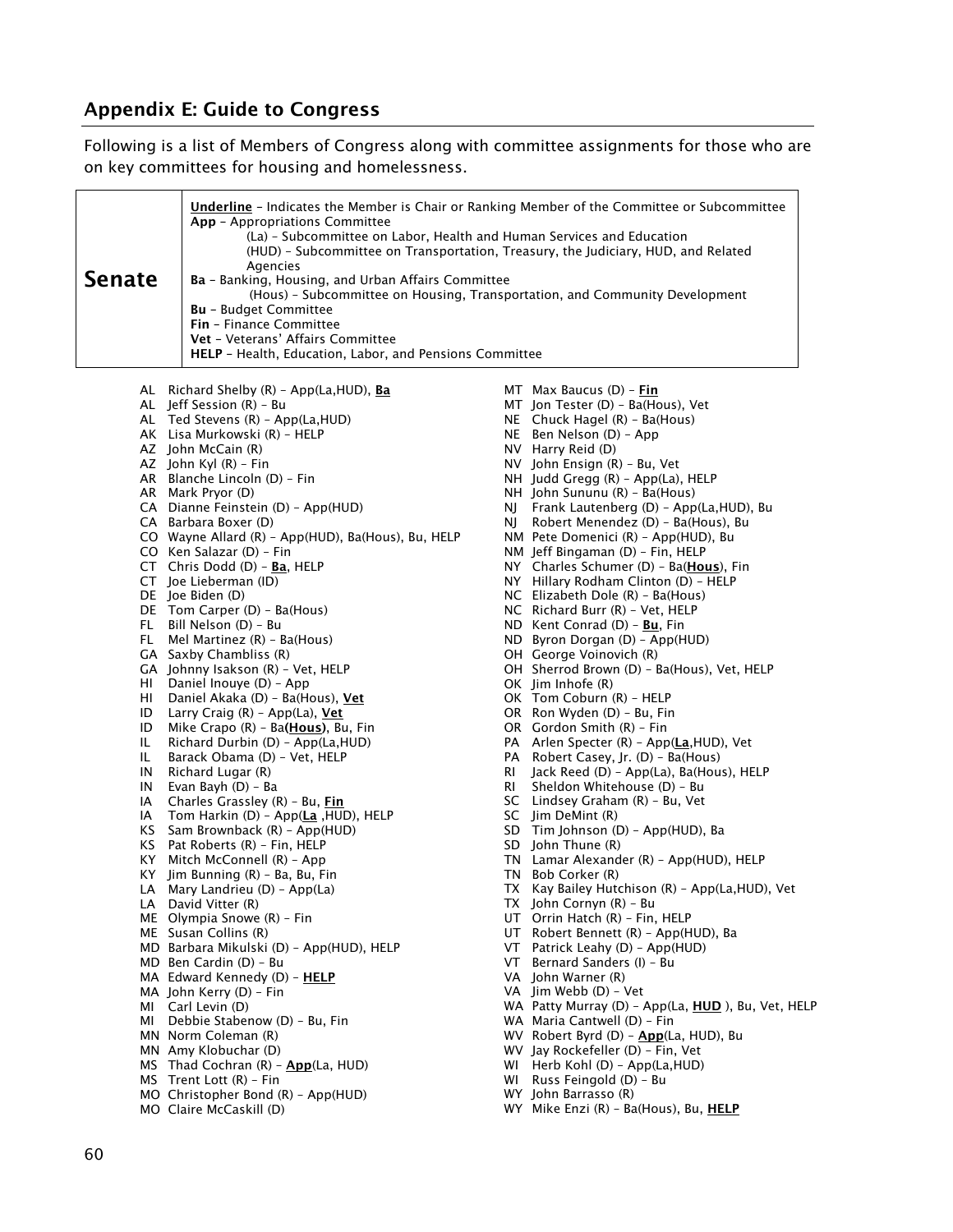#### Alabama

- 1. Jo Bonner (R) Bu
- 2. Terry Everett (R)
- 3. Mike D. Rogers (R)
- 4. Robert Aderholt (R) App(HUD)
- 5. Bud Cramer (D) App(HUD)
- 6. Spencer Bachus (R) Fin
- 7. Artur Davis (D) WM(InFa), Jud

#### Alaska

At Large. Don Young (R)

#### Arizona

- 1. Rick Renzi (R) Fin(Hous) 2. Trent Franks (R) – Jud 3. John Shadegg (R) – EnC 4. Ed Pastor (D) – App(HUD) 5. Harry Mitchell (D) – Vet 6. Jeff Flake (R) 7. Raúl M. Grijalva (D) – EdL 8. Gabrielle Giffords (D) Arkansas 1. Marion Berry (D) – App(HUD), Bu 2. Vic Snyder (D) – Vet 3. John Boozman (R) – Vet 4. Mike Ross (D) – EnC California 1. Mike Thompson (D) 2. Wally Herger (R) – WM(InFa) 3. Dan Lungren (R) – Bu, Jud
- 4. John Doolittle (R) App 5. Doris Matsui (D) 6. Lynn Woolsey (D) – EdL 7. George Miller (D) - EdL 8. Nancy Pelosi (D) 9. Barbara Lee (D) – App(La) 10. Ellen Tauscher (D) 11. Jerry McNerney (D) – Vet 12. Tom Lantos (D) 13. Pete Stark (D) – WM(InFa) 14. Anna Eshoo (D) – EnC 15. Mike Honda (D) – App(La) 16. Zoe Lofgren (D) – Jud
- 17. Sam Farr (D) App 18. Dennis Cardoza (D)
- 19. George Radanovich (R) EnC
- 20. Jim Costa (D)
- 21. Devin Nunes (R)
- 22. Kevin McCarthy (R)
- 23. Lois Capps (D) Bu, EnC
- 24. Elton Gallegly (R) Jud
- 25. Howard McKeon (R) EdL
- 26. David Dreier (R)
- 27. Brad Sherman (D) Fin, Jud
- 28. Howard Berman (D) Jud
- 29. Adam Schiff (D) App, Jud
- 30. Henry Waxman (D) EnC
- 31. Xavier Becerra (D) Bu
- 32. Hilda Solis (D) EnC
- 33. Diane Watson (D)
- 34. Lucille Roybal-Allard (D)
	- App(La,HUD)
- 35. Maxine Waters (D) Fin(Hous), Jud
- 36. Jane Harman (D) EnC
- 37. Vacant
- 38. Grace Napolitano (D)
- 39. Linda Sánchez (D) Jud, EdL
- 40. Edward R. Royce (R) Fin
- 41. Jerry Lewis (R) App(La, HUD)
- 42. Gary Miller (R) Fin(Hous)
- 43. Joe Baca (D) Fin
- 44. Ken Calvert (R)
- 45. Mary Bono (R) EnC
- 46. Dana Rohrabacher (R)
- 47. Loretta Sanchez (D)
- 48. John Campbell(R) Fin(Hous), Bu
- 49. Darrell Issa (R) Jud
- 50. Brian Bilbray (R) Vet
- 51. Bob Filner (D) Vet
- 52. Duncan Hunter (R)
- 53. Susan Davis (D) EdL

#### Colorado

- 1. Diana DeGette (D) EnC 2. Mark Udall (D)
- 3. John Salazar (D) Vet
- 4. Marilyn Musgrave (R)
- 5. Doug Lamborn (R) Vet
- 6. Thomas G. Tancredo (R)
- 7. Ed Perlmutter (D) Fin
- Connecticut
- 1. John Larson (D)
- 2. Joe Courtney (D) EdL
- 3. Rosa DeLauro (D) App(La), Bu
- 4. Christopher Shays (R) Fin
- (Hous)
- 5. Chris Murphy (D) Fin(Hous)
- Delaware
- At Large. Michael N. Castle (R) Fin, EdL

Florida

- 1. Jeff Miller (R) Vet
- 2. Allen Boyd (D) App, Bu
- 3. Corrine Brown (D) Vet
- 4. Ander Crenshaw (R) App
- 5. Ginny Brown-Waite (R) Fin (Hous), Vet
- 6. Cliff Stearns (R) EnC, Vet
- 7. John Mica (R)
- 8. Ric Keller (R) Jud, EdL
- 9. Gus Bilirakis (R) Vet
- 10. Bill Young (R) App
- 11. Kathy Castor (D)
- 12. Adam Putnam (R) Fin
- 13. Vern Buchanan (R)
- 14. Connie Mack IV (R) Bu
- 15. Dave Weldon (R) App(La)
- 16. Tim Mahoney (D) Fin
- 17. Kendrick Meek (D) WM(InFa)
- 18. Ileana Ros-Lehtinen (R)
- 19. Robert Wexler (D) Fin, Jud
- 20. Debbie Wasserman Schultz (D) App, Jud
- 21. Lincoln Diaz-Balart (R)
- 22. Ron Klein (D) Fin
- 23. Alcee Hastings (D)
- 24. Tom Feeney (R) Fin, Jud
- 25. Mario Diaz-Balart (R) Bu
- **Georgia**
- 1. Jack Kingston (R) App 2. Sanford Bishop (D) – App 3. Lynn Westmoreland (R) 4. Hank Johnson (D) – J 5. John Lewis (D) – WM(InFa) 6. Tom Price (R) – Fin, EdL 7. John Linder (R) 8. Jim Marshall (D) – Fin 9. Nathan Deal (R) – EnC 10. VACANT 11. Phil Gingrey (R) 12. John Barrow (D) – EnC 13. David Scott (D) – Fin Hawaii 1. Neil Abercrombie (D) 2. Mazie Hirono (D) – EdL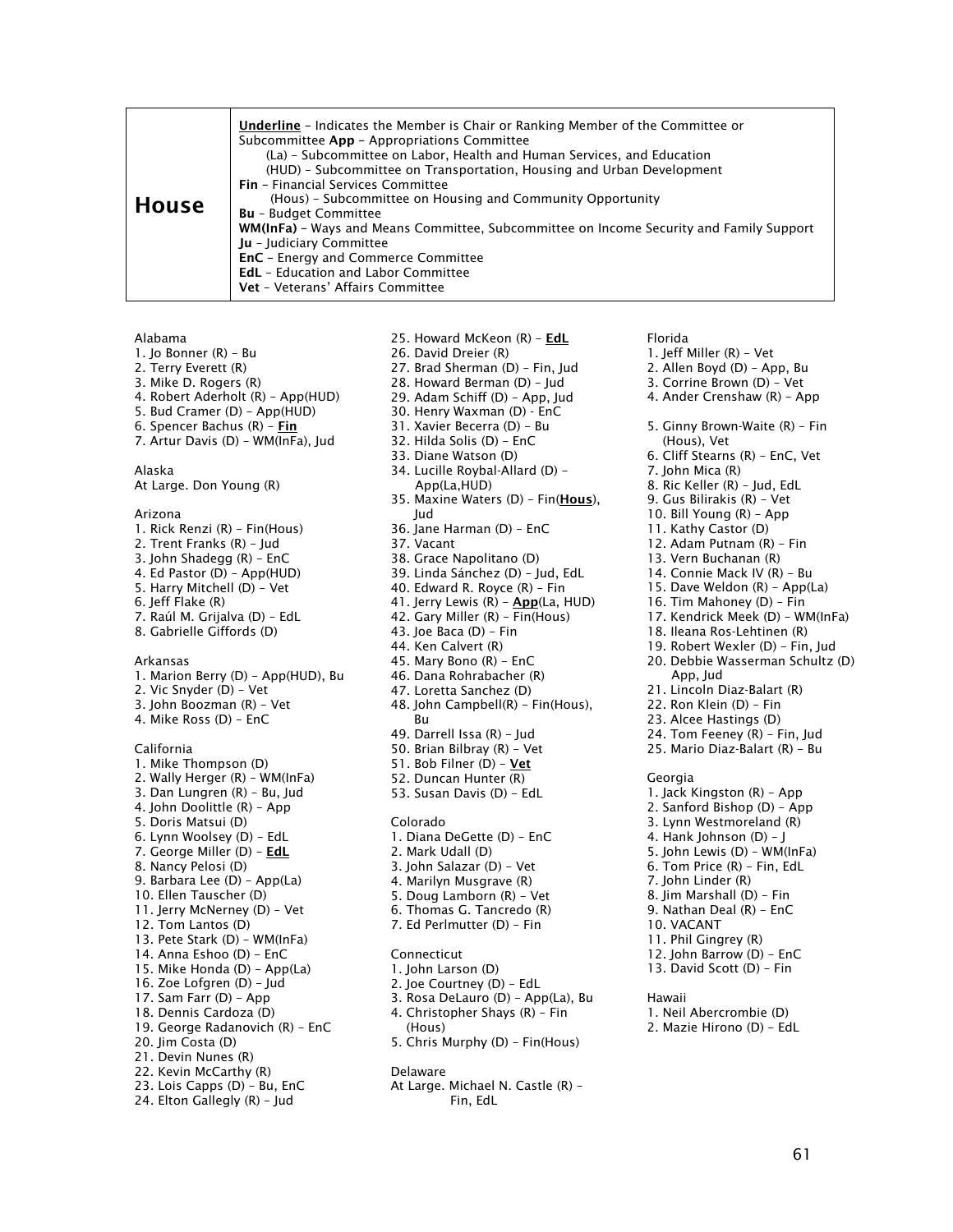Idaho 1. William Sali (R) 2. Michael K. Simpson (R) – App(La), Bu Illinois 1. Bobby Rush (D) - EnC 2. Jesse Jackson, Jr. (D) – App(La) 3. Dan Lipinski (D) 4. Luis Gutierrez (D) – Fin, Jud 5. Rahm Emanuel (D) 6. Peter Roskam (R) – Fin 7. Danny K. Davis (D) – EdL 8. Melissa Bean (D) – Fin 9. Janice D. Schakowsky (D) – EnC 10. Mark Steven Kirk (R) – App 11. Jerry Weller (R) - WM(InFa) 12. Jerry Costello (D) 13. Judy Biggert (R) - Fin(Hous), EdL 14. Dennis Hastert (R) – EnC 15. Timothy V. Johnson (R) 16. Donald Manzullo (R) – Fin 17. Philip Hare (D) – EdL, Vet 18. Ray LaHood (R) – App 19. John Shimkus (R) – EnC Indiana 1. Peter Visclosky (D) – App 2. Joe Donnelly (D) – Fin(Hous), Vet 3. Mark Souder (R) – EdL 4. Steve Buyer (R) - EnC, Vet 5. Dan Burton (R) – Vet 6. Mike Pence (R) – Jud 7. Julia Carson (D) – Fin(Hous) 8. Brad Ellsworth (D) 9. Baron Hill (D) – EnC Iowa 1. Bruce Braley (D) 2. David Loebsack (D) – EdL 3. Leonard Boswell (D) 4. Tom Latham (R) – App 5. Steve King (R) – Jud Kansas 1. Jerry Moran (R) – Vet 2. Nancy Boyda (D) 3. Dennis Moore (D) – Fin, Bu 4. Todd Tiahrt (R) – App Kentucky 1. Ed Whitfield (R) – EnC 2. Ron Lewis (R) 3. John Yarmuth (D) – EdL 4. Geoff Davis (R) – Fin(Hous) 5. Harold Rogers (R) – App 6. Ben Chandler (D) – App Louisiana 1. Bobby Jindal (R) 2. William J. Jefferson (D) 3. Charlie Melancon (D) – EnC 4. Jim McCrery (R) 5. Rodney Alexander (R) – App, Bu 6. Richard H. Baker (R) – Fin, Vet 7. Charles Boustany (R) – EdL Maine 1. Tom Allen (D) – Bu, EnC 2. Mike Michaud (D) – Vet

1. Wayne Gilchrest (R) 2. Dutch Ruppersberger (D) - App 3. John Sarbanes (D) – EdL 4. Albert Wynn (D) – EnC 5. Steny Hoyer (D) 6. Roscoe Bartlett (R) 7. Elijah Cummings (D) 8. Chris Van Hollen (D) – WM(InFa) Massachusetts 1. John Olver (D) - App(HUD) 2. Richard Neal (D) 3. Jim McGovern (D) – Bu 4. Barney Frank (D) – Fin 5. Marty Meehan (D) – Jud (resigning effective July 1) 6. John Tierney (D) – EdL 7. Ed Markey (D) – EnC 8. Mike Capuano (D) – Fin 9. Stephen Lynch (D) – Fin(Hous) 10. Bill Delahunt (D) – Jud 1. Bart Stupak (D) – EnC 2. Peter Hoekstra (R) – EdL 3. Vern Ehlers (R) – EdL 4. David Lee Camp (R) – WM(InFa) 5. Dale E. Kildee (D) – EdL 6. Fred Upton (R) – EnC 7. Tim Walberg (R) – EdL 8. Mike J. Rogers (R) – EnC 9. Joe Knollenberg (R) – App 10. Candice Miller (R) 11. Thaddeus McCotter (R) – Bu 12. Sander Levin (D) 13. Carolyn Cheeks Kilpatrick (D) – 14. John Conyers (D) - Jud 15. John Dingell (D) – EnC Minnesota 1. Tim Walz (D) – Vet 2. John Kline (R) – EdL 3. Jim Ramstad (R) 4. Betty McCollum (D) – App(La) 5. Keith Ellison (D) – Fin(Hous), Jud 6. Michele Bachmann (R) – Fin 7. Collin Peterson (D) 8. James Oberstar (D) Mississippi 1. Roger Wicker (R) – App 2. Bennie Thompson (D) 3. Chip Pickering (R) – EnC 4. Gene Taylor (D) 1. William Lacy Clay, Jr. (D) – Fin 2. Todd Akin (R) 3. Russ Carnahan (D) 4. Ike Skelton (D) 5. Emanuel Cleaver (D) – Fin(Hous) 6. Sam Graves (R) 7. Roy Blunt (R) 8. Jo Ann Emerson (R) – App 9. Kenny Hulshof (R) Montana At Large. Denny Rehberg (R) – Nebraska Nevada Vet

Maryland

Michigan

App

Missouri

(Hous)

1. Jeff Fortenberry (R) 2. Lee Terry (R) – EnC 3. Adrian Smith (R) – Bu 1. Shelley Berkley (D) – WM(InFa), 2. Dean Heller (R) 3. Jon Porter (R) – Bu, WM(InFa) New Hampshire 1. Carol Shea-Porter (D) – EdL 2. Paul Hodes (D) – Fin New Jersey 1. Rob Andrews (D) – Bu, EdL 2. Frank LoBiondo (R) 3. Jim Saxton (R) 4. Chris Smith (R) 5. Scott Garrett (R) – Fin(Hous), Bu 6. Frank Pallone (D) – EnC 7. Mike Ferguson (R) – EnC 8. Bill Pascrell Jr. (D) 9. Steve Rothman (D) – App 10. Donald M. Payne (D) – EdL 11. Rodney Frelinghuysen (R) – App 12. Rush D. Holt Jr. (D) – EdL 13. Albio Sires (D) – Fin(Hous) New Mexico 1. Heather Wilson (R) – EnC 2. Steve Pearce (R) – Fin(Hous) 3. Tom Udall (D) – App(La) New York 1. Tim Bishop (D) – Bu, EdL 2. Steve Israel (D) – App 3. Peter T. King (R) – Fin(Hous) 4. Carolyn McCarthy (D) – Fin, EdL 5. Gary Ackerman (D) – Fin 6. Gregory W. Meeks (D) – Fin 7. Joseph Crowley (D) 8. Jerrold Nadler (D) – Jud 9. Anthony D. Weiner (D) – Jud, EnC 10. Ed Towns (D) – EnC 11. Yvette D. Clarke (D) – EdL 12. Nydia Velázquez (D) –Fin(Hous) 13. Vito Fossella (R) – EnC 14. Carolyn B. Maloney (D) – Fin (Hous) 15. Charles B. Rangel (D) 16. José Serrano (D) – App 17. Eliot L. Engel (D) – EnC 18. Nita Lowey (D) – App(La) 19. John Hall (D) – Vet 20. Kirsten Gillibrand (D) 21. Michael R. McNulty (D) – WM(InFa) 22. Maurice Hinchey (D) - App 23. John M. McHugh (R) 24. Michael Arcuri (D) 25. Jim Walsh (R) - App(La, HUD) 26. Tom Reynolds (R) 27. Brian Higgins (D)

App(La)

- 28. Louise McIntosh Slaughter (D)
- 29. Randy Kuhl (R) EdL